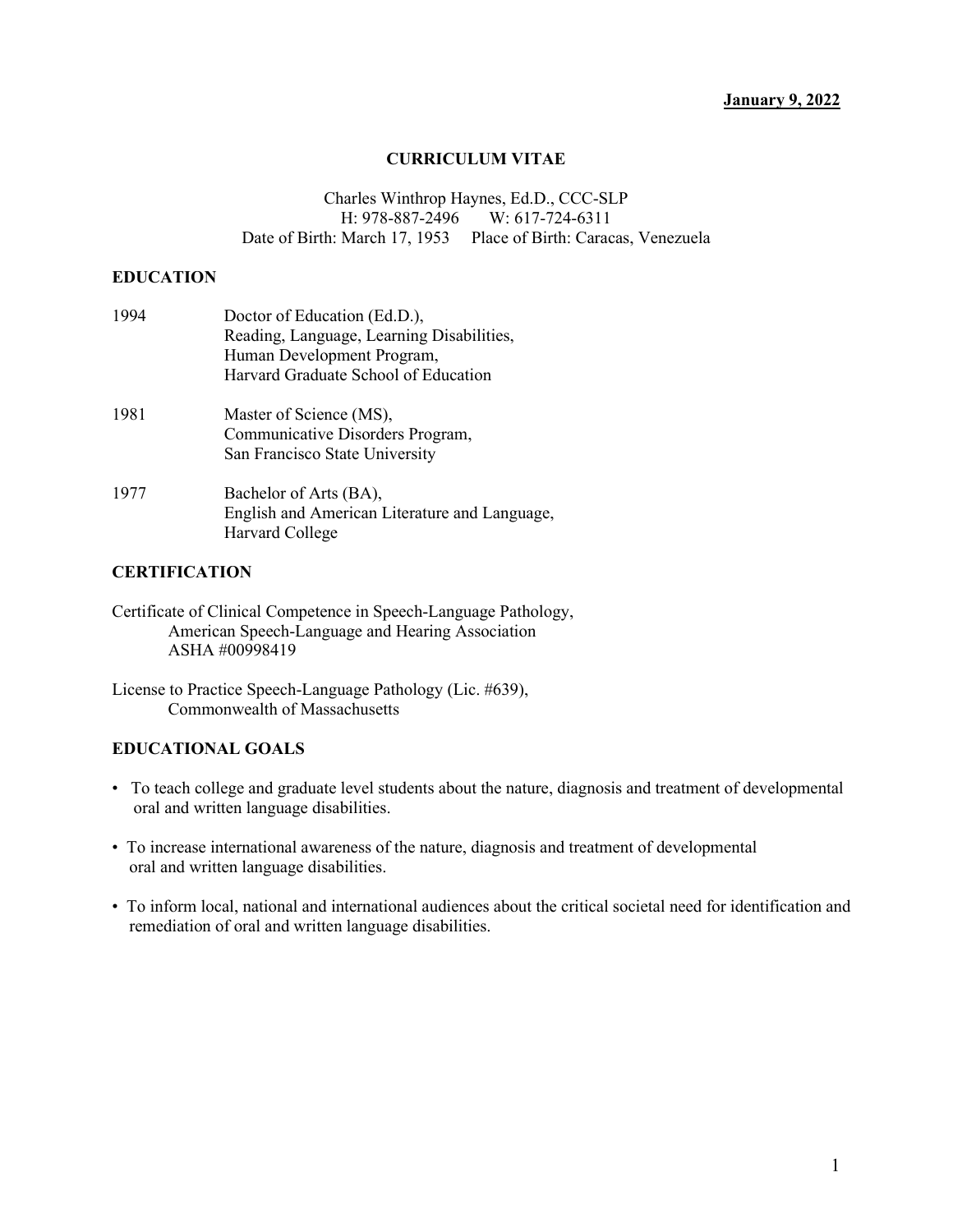### **CURRENT AND PREVIOUS TEACHING-RELATED POSITIONS**

| $2011 -$  | Professor and Clinical Supervisor<br>Department of Communication Sciences and Disorders (CSD)<br>MGH-Institute of Health Professions (MGH-IHP)<br>Boston, MA |
|-----------|--------------------------------------------------------------------------------------------------------------------------------------------------------------|
| 1999-2011 | Associate Professor and Clinical Supervisor<br>CSD, MGH-IHP                                                                                                  |
| 1992-1999 | <b>Assistant Professor and Clinical Supervisor</b><br>CSD, MGH-IHP                                                                                           |
| 1992-1995 | Clinical Coordinator and Supervisor,<br>CSD, MGH-IHP                                                                                                         |
| 1991-1993 | Director, Expressive Language Program, Landmark School                                                                                                       |
| 1984-1990 | Instructor and Supervisor of Speech-Language Services,<br>Landmark School; Prides Crossing, Massachusetts                                                    |
| 1981-1984 | Speech-Language Instructor and Curriculum Designer,<br>Expressive Language Program, Landmark School                                                          |

### **RESEARCH INTERESTS**

- International and cross-cultural comparisons of children and/or adults with learning disabilities
- Early detection and early intervention for language learning disabilities
- Word storage and word retrieval in normally achieving and dyslexic children
- Auditory processing and phonological interventions for language learning disabilities and dyslexia

### **RESEARCH PROJECTS**

| 2017-2021 | Co-Principal Investigator, with Luk, G., Salgado, C., Gaab, C. "Early Literacy Prediction"<br>and Reading Intervention for Preschoolers from Low-Income Families in Natal, Rio<br>Grande do Norte, Brazil", \$150,000 research grant funded by Lehmann Brazil Research<br>Fund.                                         |
|-----------|-------------------------------------------------------------------------------------------------------------------------------------------------------------------------------------------------------------------------------------------------------------------------------------------------------------------------|
| 2012-2016 | Co-Principal Investigator, with Taibah, N. "Multi-Site Development of Preschool and<br>School Age Measures for (Arabic) Reading," Senior Project Director for Preschool<br>Identification component of multi-year \$1,100,000 grant funded by King Salman Center<br>for Research in Disabilities, Riyadh, Saudi Arabia. |
| 2015-2016 | Co-Principal Investigator with Salgado, C., & Hook, P. "Predictors of Responsiveness to<br>Computerized Decoding and Language Instruction: A Study of Portuguese-English<br>Language Learners", supported by software donation from Lexia Learning, Inc.                                                                |
| 2015-2016 | Halvorson, B., Riotte, M., Arbel, Y., Haynes, C., Feller, M. et al. Developing a Rubric for<br>Assessing Clinical Writing, \$5,000 Changing Course Award, MGH-IHP Internal award.                                                                                                                                       |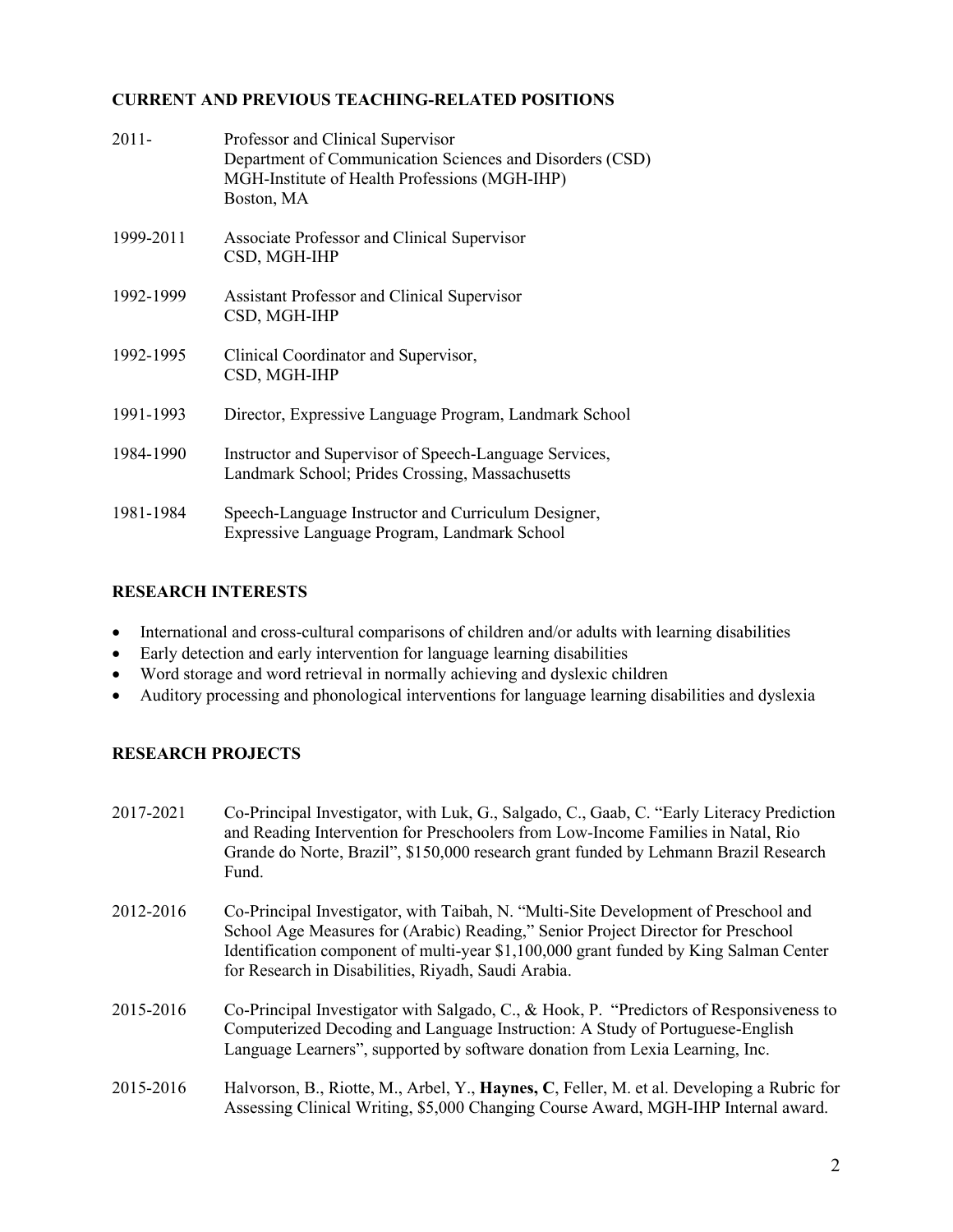| 2014         | Achy De Almeida, F. & Haynes, C. "English Language Learners' Literacy Development<br>after Computer-Aided Instruction in English," project at the Harvard-Kent Elementary<br>School, Charlestown, MA                                                                                                                                                                                                                                                                                                                                                   |
|--------------|--------------------------------------------------------------------------------------------------------------------------------------------------------------------------------------------------------------------------------------------------------------------------------------------------------------------------------------------------------------------------------------------------------------------------------------------------------------------------------------------------------------------------------------------------------|
| 2011-2012    | Haynes, C., "Graduate-Level Online Bilingual Literacy Module," \$15,000 grant from the<br>American Speech Language and Hearing Association                                                                                                                                                                                                                                                                                                                                                                                                             |
| 2012         | Haynes, C. & Halvorson, B., "Development of a Bilingual Literacy Module", \$5,000<br>Changing Course Award, MGH-IHP Internal award.                                                                                                                                                                                                                                                                                                                                                                                                                    |
| 2008-2011    | Senior Project Director and Co-Principal Investigator with Elbeheri, G. and Mahfoudi,<br>A., "Development of a Multi-Sensory Structured Language Approach for Arabic: Four<br>Year Project Proposal," \$1,250,000 grant from the Awqaf Foundation of Kuwait and<br>United Nations Development Program of Kuwait.                                                                                                                                                                                                                                       |
| 2007-2009    | Co- Investigator with Everatt, J., Elbeheri, G. and Mahfoudi, A., "Development of Measures for<br>Early Identification of Reading," grant from Kuwait Foundation for Advancement of Science.                                                                                                                                                                                                                                                                                                                                                           |
| 2007-2008    | Co-Principal Investigator and Senior Project Director with Elbeheri, G. and Mahfoudi,<br>A., "Preparatory Phase Development of a Multi-Sensory Structured Language Approach<br>for Arabic," \$1,200,000 grant from Kuwait Foundation for Advancement for Science.                                                                                                                                                                                                                                                                                      |
| 2005         | Co-Principal Investigator with Apostolides, C., "Bi-Communal Collaboration: Comparison of<br>Dyslexia Teaching Methods in Turkish and Greek Cyprus," \$15,000 grant from U.S. Embassy,<br>Cyprus.                                                                                                                                                                                                                                                                                                                                                      |
| 2002-2007    | Co-Principal Investigator with Hook, P. and Kearns, K., "Changing the Face of Speech-Language<br>Pathology Through Dissemination of a Model Reading Curriculum," Fund for the Improvement<br>of Post-Secondary Educational (FIPSE), US Department of Education, \$596,000 grant for<br>development of online informational instructional modules about the nature, diagnosis and<br>treatment of dyslexia and related language learning disabilities. (Pam Hook and I jointly wrote<br>and submitted this grant with editorial advice from K. Kearns.) |
| 2000-present | Co-PI/Collaborator with Kearns, K., Weiss-Kapp, S., Hook P., Grimes, S., Jones, S. and<br>Goldweitz, J., Hanson Language and Literacy Initiative, \$400,000 private grant to CSD Program<br>(I jointly wrote this proposal with the above PI/Collaborators).                                                                                                                                                                                                                                                                                           |
| 1999-2002    | Principal Investigator, "Vowel Perception and Production in Adolescents with Reading<br>Disabilities: A Comparison of Japan and the US"; collaboration with Pamela Hook, Ph.D. of<br>MGH-IHP and Junko Kato, MD of the Kanagawa Research Center in Yokohama; funded by<br>\$4,000 MGH-IHP Seed Grant and grant from the Mitsubishi Foundation of Japan.                                                                                                                                                                                                |
| 1996-1999    | Co-Principal Investigator, "A Cross-Cultural Study of Learning Disabilities in Japan and the<br>United States"; comparative, cross-sectional study of cognitive neuropsychological and cultural<br>correlates of learning disabilities, with Co-Principal Investigators: Junko Kato, MD and Professor<br>Etsuko Muta of Seikei University; grant from Seikei University and the Japan Foundation.                                                                                                                                                      |
| 1997-1999    | Principal Investigator, "The Effects of Auditory Highlighting on the Intonation and Segmentation<br>Abilities of Dyslexic Children"; prospective intervention study, collaboration with Ian Peers and<br>John Locke, of Sheffield University; \$115,000 grant from Lexiphone, Inc.                                                                                                                                                                                                                                                                     |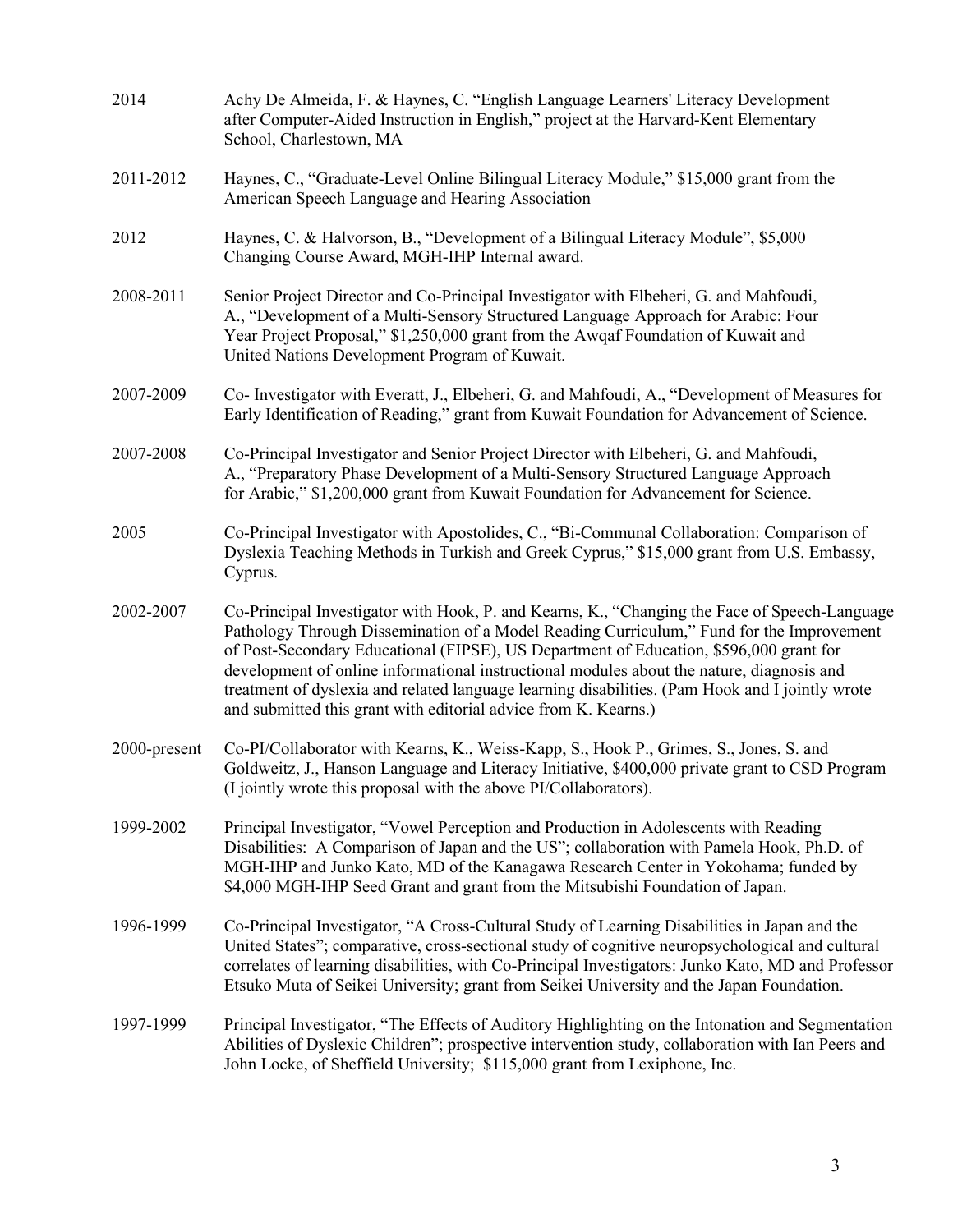| 1997-1998 | Co-Principal Investigator, "Efficacy of the Lexiphone Method for Improving the Phonological<br>Awareness and Decoding Abilities of Dyslexic Children"; prospective intervention study; grant<br>from Lexiphone, Inc.                                                                             |
|-----------|--------------------------------------------------------------------------------------------------------------------------------------------------------------------------------------------------------------------------------------------------------------------------------------------------|
| 1996      | Co-Principal Investigator, "A Retrospective Analysis of Longitudinal Reading and Oral<br>Language Data from Two Specialized Schools for Dyslexic Children"; MGH Institute of Health<br>Professions; Co-Principal Investigator, Dr. Pam Hook \$1,500 Research Seed Grant Award from<br>MGH-IHP.   |
| 1993-1996 | Research Consultant for WGBH-TV, "The Use of Captioning in Deaf, Normally Achieving, and<br>Dyslexic Populations", Study of the effects of using video captioning technology on written<br>language formulation abilities; WGBH Public Television, Boston.                                       |
| 1994      | Principal Investigator, "Differences Between Name Recognition and Name Retrieval in<br>Relationship to Reading Performance," Doctoral dissertation for Harvard Graduate School of<br>Education, Cambridge.                                                                                       |
| 1993-1994 | Principal Investigator, "Rapid Serial Visual Processing in Dyslexia", Study of the effects on text<br>comprehension of eliminating the requirement for saccades, MGH Institute of Health Professions,<br>Boston, \$52,000 grant from the Piton Foundation.                                       |
| 1992-1993 | Principal Investigator, "Teachers as Learners" project, Study of the effects of guided curriculum<br>writing on content area teachers' comprehension of expressive language techniques and strategies.<br>Landmark School, Beverly, MA, grant from the Stratford Foundation.                     |
| 1991-1992 | Grant Applicant and Co-Principal Investigator, "Computers for Literacy Project," Study of the<br>effects on literacy acquisition of access to Macintosh and DOS computer networks for L.D.<br>children; Landmark School, Beverly, MA, grant from Department of Education, Commonwealth<br>of MA. |
| 1987-1993 | Research Coordinator, Landmark Schools, Beverly, MA.                                                                                                                                                                                                                                             |
| 1988-1990 | Research Assistant for Maryanne Wolf, Longitudinal study of word retrieval, Tufts University.                                                                                                                                                                                                    |
| 1984-1986 | Research Assistant for Courtney Cazden and Sarah Michael, Cross-cultural discourse analysis<br>study; Harvard University.                                                                                                                                                                        |
| 1979      | Research Assistant for Dorothy Tyack and Robert Gottsleben, Study of semantic and syntactic<br>factors in text comprehension, Scottish Rite Institute for Childhood Aphasia; San Francisco.                                                                                                      |

#### **PEER-REVIEWED RESEARCH ARTICLES/REPORTS**

- Allen, A., Shane, H., Schlosser, R., & **Haynes, C.** (2021). The effect of cue type on directive-following in children with moderate to severe Autism Spectrum Disorder, *Augmentative and Alternative Communication*, July 9, 1-12,<https://www.tandfonline.com/doi/abs/> 10.1080/07434618.2021.1930154?journalCode=iaac20.
- Choe, N., Shane, H., Schlosser, R., **Haynes, C.** & Allen, A. (2020). Directive-following based on graphic symbol sentences involving an animated verb symbol: An exploratory study, *Communication Disorders Quarterly*, 1-10, https://doi.org/10.1177/1525740120976332.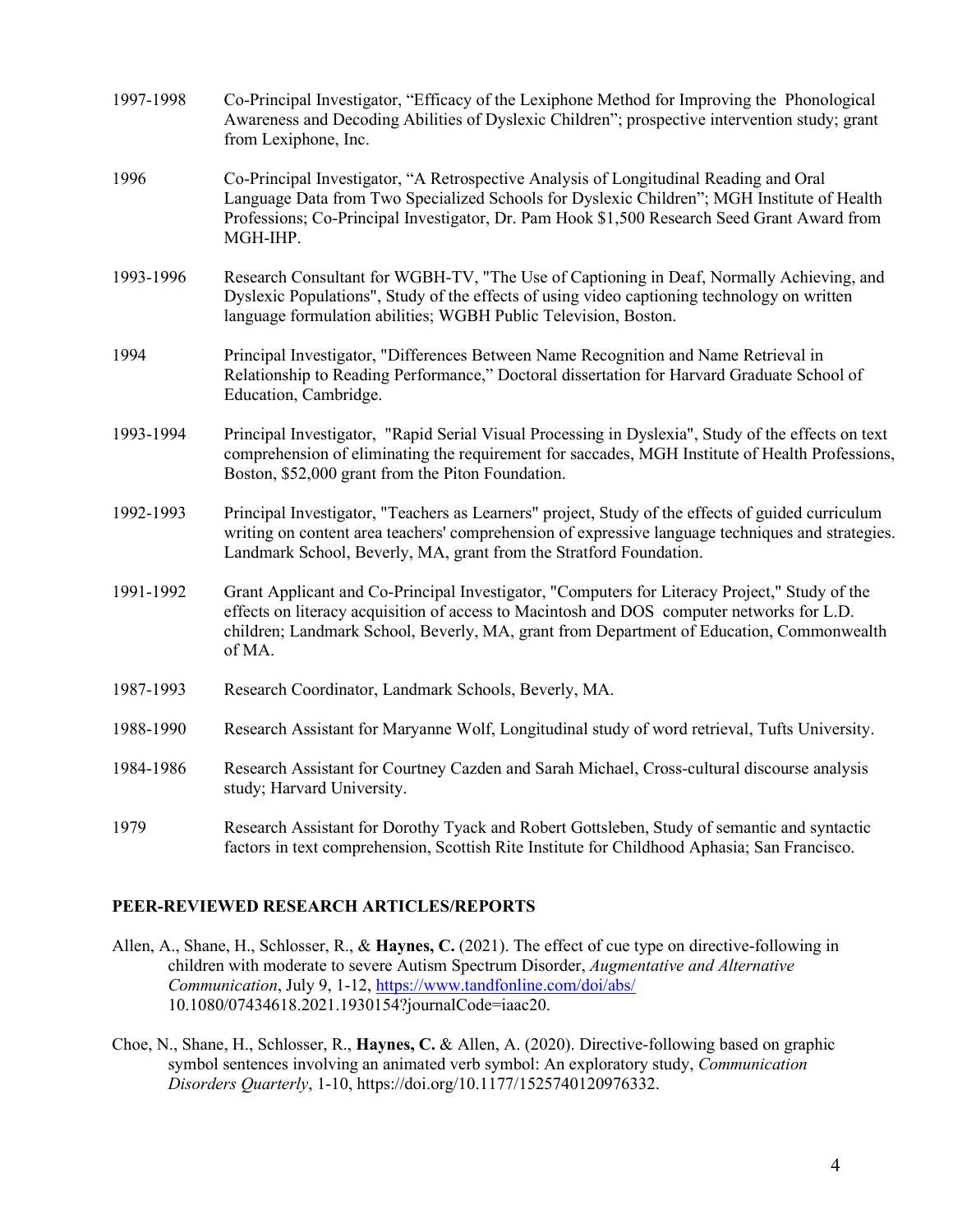- Nicholas, M.L, Jennelle, L., Connor, L.T., **Haynes, C.** & Zipse, L. (2020). Do caregiver proxy reports and congruence of client-proxy activity participation goals relate to QOL in people with aphasia? *International Journal of Language & Communication Disorders.*
- **Haynes, C.**, Smith, S. L., Laud, L. (2019). Structured literacy approaches to teaching written expression. *Perspectives on Language and Literacy*, International Dyslexia Association, Summer.
- Elsayyad, H., Everatt, J., Mortimore, T., & **Haynes, C.** (2016). The influence of working memory on reading comprehension in vowelized versus non-vowelized Arabic, *Reading and Writing: An Interdisciplinary Journal,* DOI 10.1007/s11145-016-9705-1, Published online October 31.
- Berkowitz, A., Nicholas, M., Pennington, S., **Haynes, C.,** & Zipse, L. (2015). Cuing spoken naming using self-generated written cues: An articulatory approach. Ohio Speech-Language Hearing Association eHEARSAY.
- Halvorson-Bourgeois, B., Zipse, L. & **Haynes, C.** (2013). Educating culturally competent clinicians: Using multiple perspectives to review curriculum content, *Perspectives on Issues in Higher Education*, *16*, 51-62.
- Bourisly, A., **Haynes, C.,** Bourisly, N., & Mody, M. (2013). Neural correlates of diacritics in Arabic: An fMRI study. *Journal of Neurolinguistics*, 26(1), January, 195-206. Published online in 2012 at http://dx.doi.org/10.1016/j.jneuroling.2012.07.004.
- Taibah, N. J. & **Haynes, C. W.** (2010). Contributions of phonological processing skills to reading skills in Arabic speaking children. *Reading and Writing: An Interdisciplinary Journal*, Online First, October 20.
- Ayre, A., **Haynes. C.,** Hook, P., Macaruso, P. (2010). Predictors of English reading skills of Spanishspeaking English-language learners (SpELLs), *Proceedings of the Hispanic Linguistics Conference*; accessed online at http://www.lingref.com/cpp/hls/12/index.html.
- Kobayashi, M., **Haynes, C.,** Hook, P., & Kato, J. (2005). Effects of mora deletion, nonword repetition, rapid naming and visual search performance on beginning reading in Japanese. *Annals of Dyslexia*, vol 55, No. 1, 105-128.
- Kobayashi, M., Kato, J., **Haynes, C.,** Macaruso, P., & Hook, P. (2003). Cognitive-linguistic factors in Japanese children's reading (Yoji no yominoryoku ni kakawaru ninchigengoteki noryoku). *Japanese Journal of Learning Disabilities*, 12 (3), 259-267.
- Bertucci, C., Hook, P., **Haynes, C.,** Macaruso, P. & Bickley, C. (2003). Vowel perception and production in adolescents with reading disabilities, *Annals of Dyslexia*, Volume 53, 174-200.
- **Haynes, C.,** Hook, P., Macaruso, P., Muta, E., Hayashi, Y., Kato, J. & Sasaki, T. (2000). Teachers' skills ratings of children with learning disabilities: A comparison of the United States and Japan, *Annals of Dyslexia*, vol. 50, 215-238.
- Muta, E., Hayashi, Y., Kato, J., Nakagawa, K, Sasaki, T., Morinaga, Y., **Haynes, C.,** Hook, P., Macaruso, P. & Johnson, D.(1998). Regular education teachers' assessment of academic and social skills in children with LD: A comparative study in the U.S. and Japan, *Journal of the Japanese Academy of Learning Disabilities*, vol.6 no.2.
- **Haynes, C.** (1998). Auditory deficits in dyslexia: Some U.S. and UK perspectives. *Journal of the Japanese Academy of Learning Disabilities*, vol.6 no.2.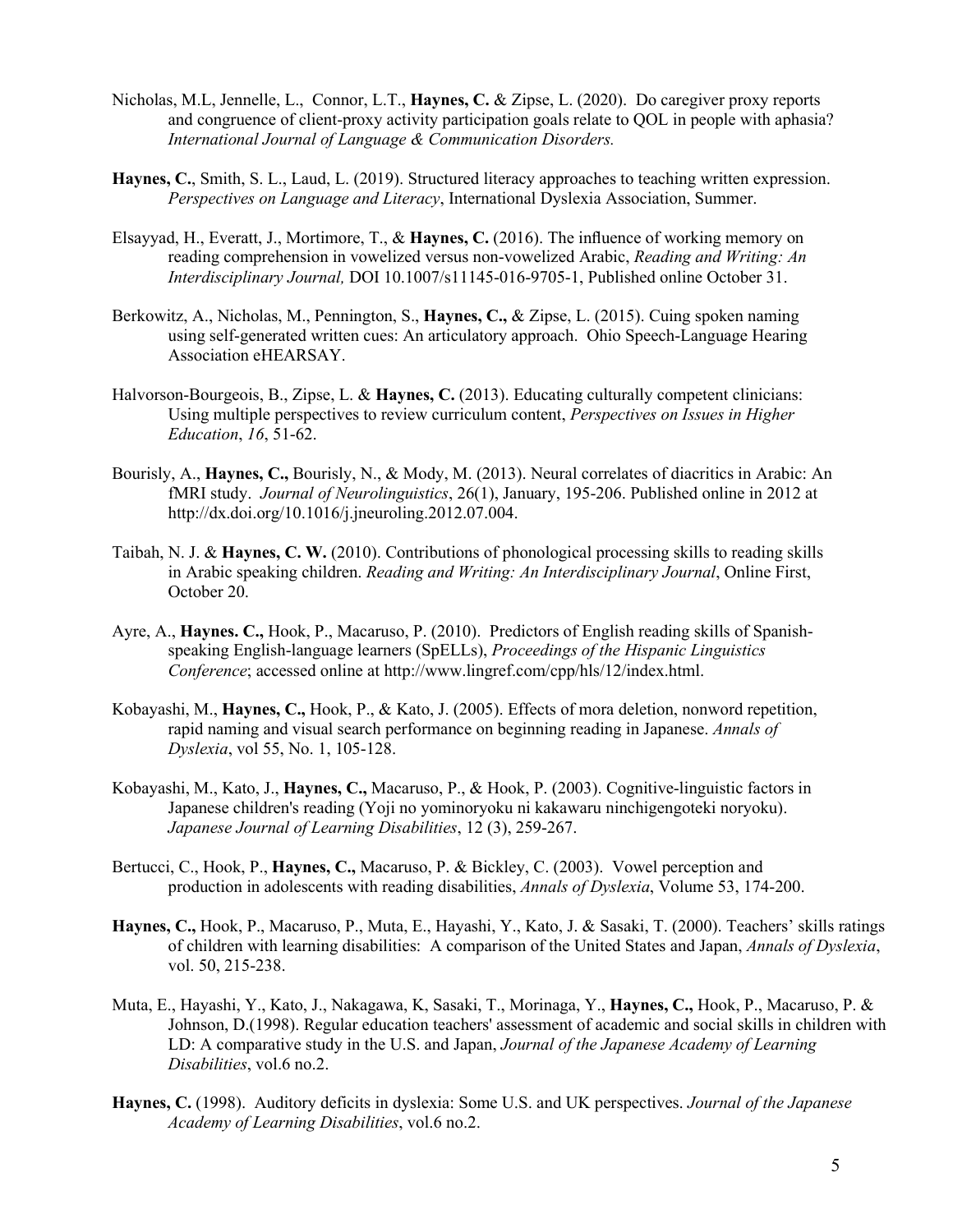- **Haynes, C.** (1996). Language abilities of college educated dyslexics compared with college educated controls, in *Abstracts: Annual meeting of the MGH Scientific Advisory Committee*, MGH East, Boston, January 18.
- **Haynes, C.** (1995). Does evidence support a retrieval hypothesis for dyslexia?, *Proceedings of the 19th Boston University conference on language development*, Cascadilla Press: Somerville, MA.
- **Haynes, C.** (1995). The effectiveness of serial lexical presentation of text for normally achieving and skilled readers, *Abstracts: Annual Meeting of the MGH Scientific Advisory Committee*, MGH East, Boston, January.
- Wolf, M. & **Haynes, C.** (1987). A longitudinal qualitative investigation of word retrieval errors in the dyslexias, in *Abstracts: Society for Research in Child Development* for Biennial Meeting; Baltimore, MD, April 23-26.

#### **BOOKS, CHAPTERS, AND TECHNICAL ARTICLES**

- Lambrecht Smith, S. & **Haynes, C.** (2022). Structured Literacy Interventions for Written Expression, in L. Spear-Swerling & S. Vaughn (Eds.). *Structured literacy interventions for children with reading difficulties*, Guilford Press: NYC.
- Massachusetts Department of Elementary and Secondary Education (2021). *Massachusetts dyslexia guidelines*. Invited expert for Stakeholder Panel[, https://www.doe.mass.edu/sped/dyslexia](https://www.doe.mass.edu/sped/dyslexia-guidelines.pdf?fbclid=IwAR176mgqC-)[guidelines.pdf?fbclid=IwAR176mgqC-](https://www.doe.mass.edu/sped/dyslexia-guidelines.pdf?fbclid=IwAR176mgqC-) .
- **Haynes, C.W**., & Hook, P.E. (2021). Written language disorders in the school-age populations. In G.L. Lof & A.F. Johnson (Eds.), National Speech-Language Pathology Examination Review and Study Guide (2nd ed., pp. 243-260). Evanston, IL: Therapy Ed
- Cardenas-Hagan, E. & **Haynes, C.** (2020). IDA Global Partners: 32 years of collaboration, *IDA Examiner,* Spring issue.
- Jennings, T. **& Haynes, C.** (2018). *From Talking to writing: Strategies for scaffolding narrative and expository expression, Second Edition,* Landmark Press, Inc.: Prides Crossing, MA.
- Cheesman, E., Elbeheri, G., Lee, S. & **Haynes, C.** (2016). *International Dyslexia Association institutional accreditation system*, Global Partners Committee, International Dyslexia Association: Baltimore.
- *Global Partners Handbook: Responding to dyslexia around the world, Second edition* (2016). (G. Elbeheri, L. Siang, **C. Haynes,** E. Cárdenas-Hagan, P. Kariuki, M. Nayton, S. O'Brien, E. Q. Tridas, Eds.), International Dyslexia Association: Baltimore.
- Cheesman, E., **Haynes, C.**, Lee, S., Ram, G.S. (2016). Recognizing excellence: Putting a vision for global standards into practice, *Perspectives on Language and Literacy*, International Dyslexia Association, Fall issue, 49-52.
- **Haynes, C.** & Hook, P. (2017). Reading and Writing. In A. Johnson and G. Lof (Eds); *National Speech-Language Pathology examination review and study guide*, *First edition,* Therapy Ed: Evanston, IL.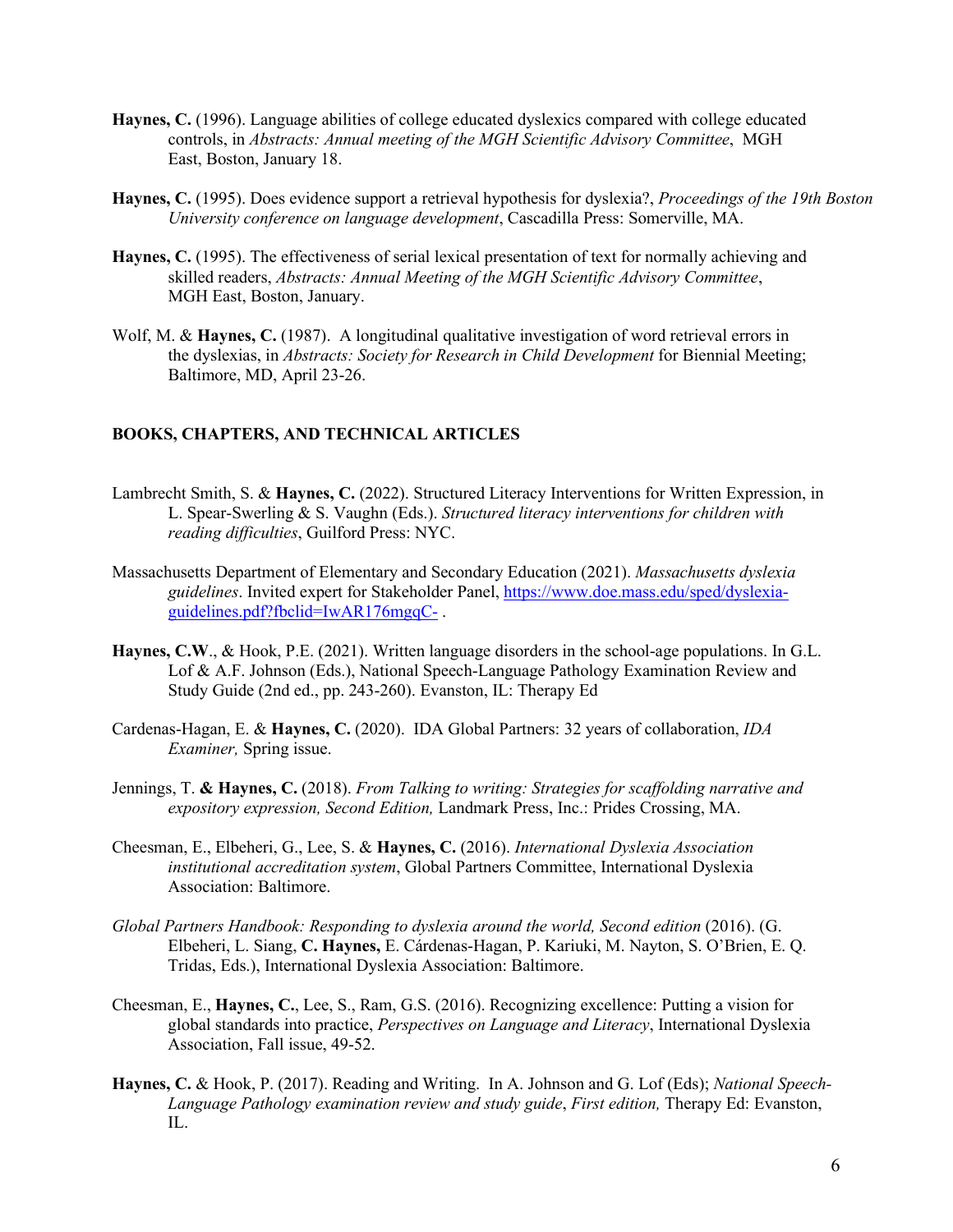- *Global Partners Handbook: Responding to dyslexia around the world, First edition* (2015). (G. Elbeheri, **C. Haynes,** E. Cárdenas-Hagan, P. Kariuki, M. Nayton, S. O'Brien, L. Siang, E. Q. Tridas, Eds.), International Dyslexia Association: Baltimore.
- Elsiddig, Y., **Haynes, C.** (thesis advisor) Atwood, J., St. Louis, K. (2015). Sudanese Perceptions and Attitudes Towards Stuttering. In K. O. St. Louis (Ed.) *Stuttering meets stereotype, stigma, and discrimination: An overview of attitude research, Volume 1*, West Virginia University Press, 146- 153.
- Hook, P. & **Haynes, C.** (2015). Deficits, assessment and intervention: Reading and writing. In R. Schwartz (Ed.), *Handbook of child language disorders, Second edition.* Psychology Press.
- **Haynes, C.** (2014). Research-Based Strategies that Improve Reading Comprehension. In S.Dores Rodrigues, C.A. Salgado Azoni, and S. Maria Ciaska (Eds), *Developmental disorders: Identification of and early intervention strategies*, Rebeiro Preto Publishers: Sao Paulo.
- **Haynes, C.** (2013). Update from the Middle East, Global Perspectives column, *Perspectives on Language and Literacy,* Fall issue.
- **Haynes, C.** (2012). Review of P. McCardle, B. Millier, J.R. Lee, and O. Tzeng (Eds.) Dyslexia Across Languages: Orthography and the Brain–Gene–Behavior Link, *Perspectives on Language and Literacy*, Summer.
- **Haynes, C.** & Jennings, T. (2006/2011). Listening and speaking: Essential ingredients for teaching struggling writers. *Perspectives*, Volume 32, No. 2, Spring, 12-16 was selected for republication in M. Joshi & L. Moats (Eds.). *Expert perspectives on intervention with reading disabilities: An anthology from publications of the International Dyslexia Association*. International Dyslexia Association: Towson, MD.
- Mahfoudhi, A., **Haynes, C.,** Abu-Diyar, M. & Elbeheri, G. (2010). *Sample multisensory structured strategies to teach reading and writing (in Arabic)*. Center for Child Evaluation and Teaching: Kuwait City.
- **Haynes, C.**, Ayre, A., Haynes, B. & Mahfoudhi, A. (2009). Reading disabilities in Spanish- and Spanish-English contexts, in G. Reid, G.Elbeheri and J. Everatt (Eds.), *International handbook of dyslexia*, Routledge Press.
- Mahfoudhi, A., **Haynes, C.** & Elbeheri, C. (2009). *Letter and word frequencies in texts for Grades 1-5*. Center for Child Evaluation and Teaching: Kuwait City.
- Mahfoudhi, A. & **Haynes, C.** (2009). Phonological awareness in reading disabilities remediation: Some general issues, in G. Reid, G.Elbeheri and J. Everatt (Eds.), *International handbook of dyslexia*, Routledge Press.
- Hook, P. & **Haynes, C.** (2009). Deficits, assessment and intervention: Reading and writing. In R. Schwartz (Ed.), *Handbook of child language disorders.* Psychology Press.
- Kobayashi, M., **Haynes, C.,** Hook, P. & Macaruso, P. (2007). Effects of phonological analysis, rapid naming and visual search performance on 5<sup>th</sup> grade reading in Japanese, *Japanese Journal of Communication Disorders,* Volume 24, No. 1.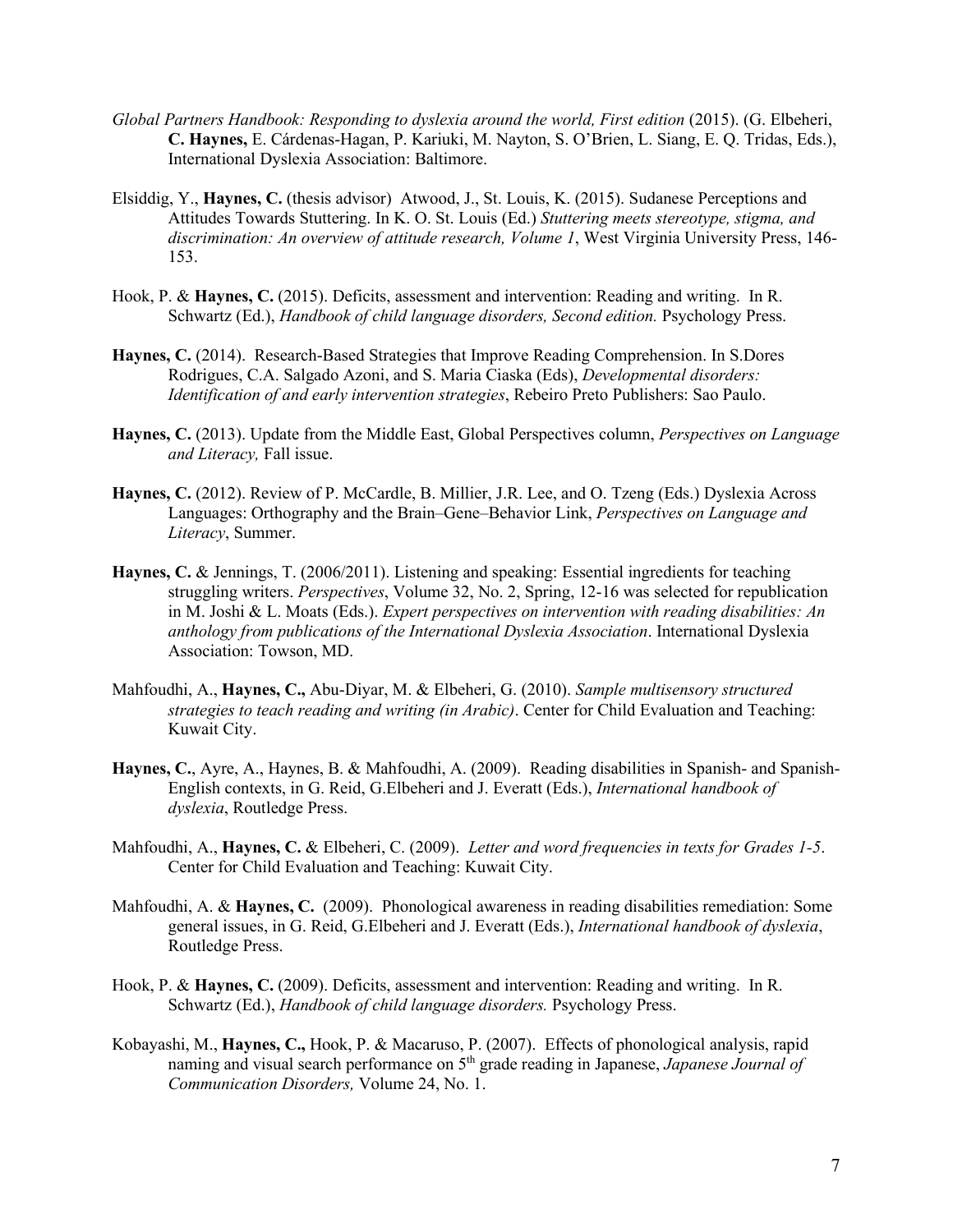- **Haynes, C.** & Jennings, T. (2006). Listening and speaking: Essential ingredients for teaching struggling writers. *Perspectives*, Volume 32, No. 2, Spring, 12-16.
- Jennings, T. & **Haynes, C.** (2006). Essay writing: An attainable goal for students with dyslexia. *Perspectives*, Volume 32, No. 2, Spring, 36-39.
- **Haynes, C.** & MacArthur, C. (2006). Co-editor, *Strategies for teaching struggling writers: From research to practice*, thematic issue of *Perspectives*, Volume 32, No. 2, Spring.
- American Speech-Language Hearing Association (2004). Knowledge and skills needed by speechlanguage pathologists and audiologists to provide culturally and linguistically appropriate services, *ASHA Supplement 24*, (co-authored with members of ASHA's Multicultural Issues Board).
- **Haynes, C.** (2002). Phonological characteristics of dyslexia in English-speaking children, *LD Network Conference Proceedings*, April
- Jennings, T. & **Haynes, C.** (2002). *From Talking to Writing: Strategies for Scaffolding Expository Expression,* Landmark School: Prides Crossing, MA.
- **Haynes, C.** & Hook, P. (1999). Combining training in speech-language pathology and written language: An integrated curriculum, in (Whitmire, K., Ed.) "Innovative Models of Phonological Awareness Education in University Program Curricula", *Language Learning and Education*, Special Interest Division 1, American Speech-Language and Hearing Association, vol. 6, no.1, May, 33-35.
- **Haynes, C.**, Hook, P. & Macaruso, P. (1998). US Analyses of the Comparative Questionnaire Study Data, *Report of Comparative Study in Japan and the USA of Children with Learning Disabilities: Focus on Dyslexia*, Volume 1, pp. 77-83.
- **Haynes, C.** (1998). Remediation for learning disabilities: A focus on dyslexia and deficits in phonemic awareness, *Comparative Study in Japan and the USA of Children with Learning Disabilities: Focus on Dyslexia*, Volume 1, pp. 113-115.
- Sasaki, T., Hayashi, Y. Muta, E., **Haynes, C.**, & Goralnick, S. (1998). Analysis of free description: Comparison of Japanese and US teachers' descriptions of LD children's strengths and weaknesses, *Report of Comparative Study in Japan and the USA of Children with Learning Disabilities: Focus on Dyslexia*, Volume 2, pp. 95-100.
- **Haynes, C.** (1994). *Differences Between Name Recognition and Name Retrieval in Relationship to Reading Performance*. Doctoral dissertation for Harvard Graduate School of Education. University Microfilms, Inc.: Anne Arbor, MI.
- **Haynes, C.** & Jennings, T. (1992). *Thematic instruction for speaking and writing: A guide for teachers*. Landmark Foundation, Inc: Prides Crossing, MA; edited and translated into Japanese by Professor Etsuko Muta, Tuttle-Mori Agency, Inc.: Tokyo (2005).
- Haynes, C. (1987). Review of Developmental dyslexia, by J. Thompson, in *Journal of Applied Psycholinguistics*, Vol. 8, No.1.
- Cazden, C. & **Haynes, C.** (1986). Review of *School discourse skills*, by Ripich and Spinelli (Eds.). In *Journal of Applied Psycholinguistics*, Vol. 7, No.4.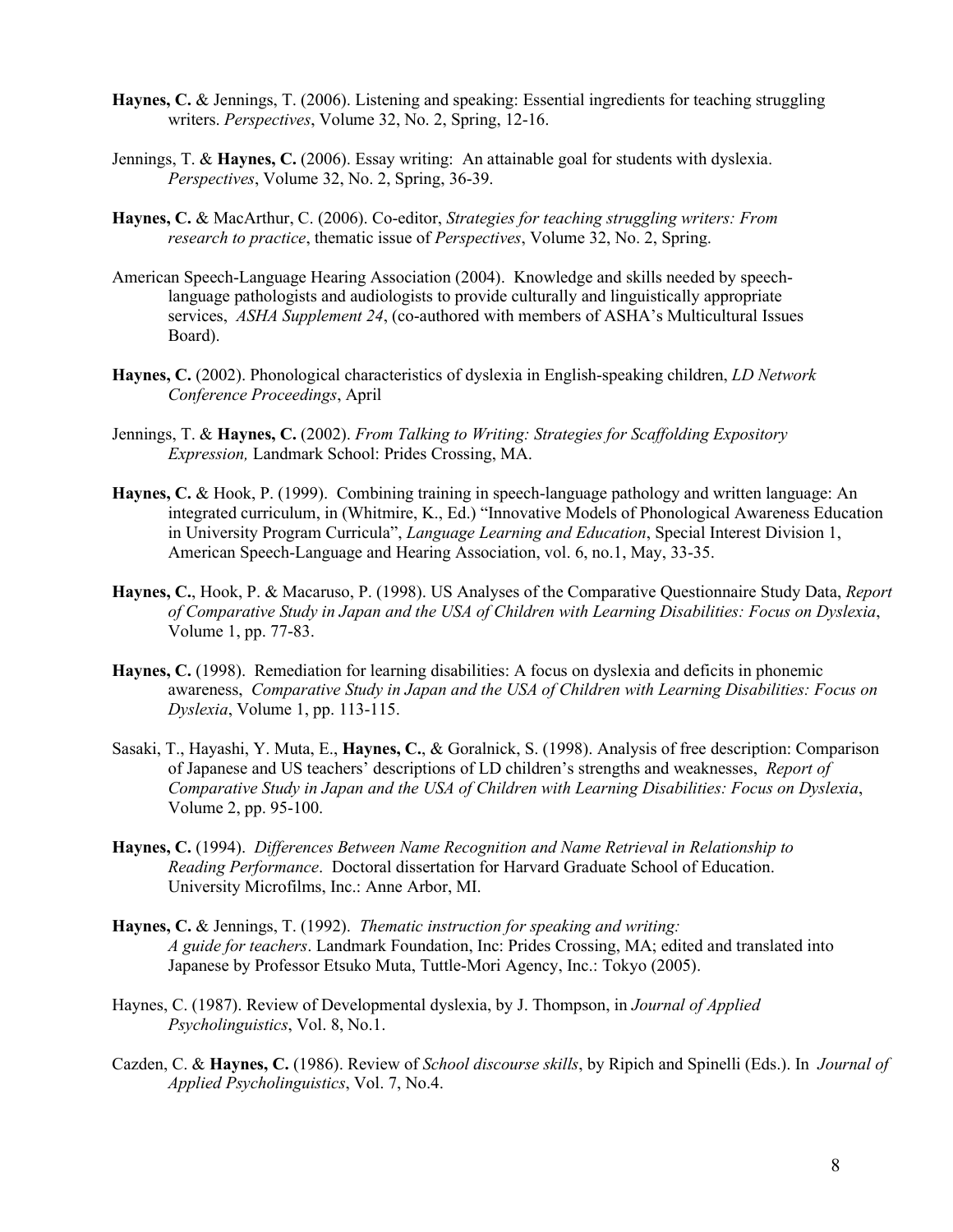### **CLINICAL PRODUCTS (PUBLIC AWARENESS ARTICLES, DIAGNOSTIC TESTS, DOCUMENTARY FILMS)**

- Natanukul, K., Zipse, L., **Haynes, C.**, Adessa, M., Jitwiriyanont, S. (2021). Authorized Thai Translation of the Trans Woman Voice Questionnaire (TWVQ), retrieved N11/29/2021, [https://www.latrobe.edu.au/communication-clinic/resources.](https://www.latrobe.edu.au/communication-clinic/resources)
- Haynes, C. (2021). "Dyslexia Support in the USA". Online interview with Maria Angela Nicco, Director of Brazil Dyslexia Association, September 24.
- **Haynes, C.** (2020). How to Support Your Child's Language: Guidance for Early Language Support at Home, recorded podcast for "Embrace Dyslexia at Home", national speaker interview series for parents during COVID-19 Pandemic, May 18.
- Mahfoudhi, A., Taibah, N., Elbeheri, G., Abu Al Diyar, M., Everatt, J., & **Haynes, C.** (2019). *The phonological processing test for middle school.* Kuwait: Centre for Child Evaluation & Teaching.
- Jennings, T. & **Haynes, C.** (2018).Oral Versus Written Language: Differences Can Make a Difference! Professional Development for Teachers website, Landmark School Outreach; url: [https://www.landmarkoutreach.org/blog-post/oral-versus-written-language-differences-can-make-a](https://www.landmarkoutreach.org/blog-post/oral-versus-written-language-differences-can-make-a-difference/)[difference/](https://www.landmarkoutreach.org/blog-post/oral-versus-written-language-differences-can-make-a-difference/) .
- **Haynes, C.** (2016). Junior Can't Speak Properly Does He Need Help? FAQs on preschool risk factors for dyslexia and related language learning disabilities. In Smart Parents online magazine. [http://www.smartparents.sg/en/toddler/junior-can-t-speak-6235378,](http://www.smartparents.sg/en/toddler/junior-can-t-speak-6235378) accessed 3/18/2016.
- **Haynes, C.** (2015). Featured expert in H. Hubble V's dyslexia awareness movie, One by One: The Teachings of Diana King, premiered at International Dyslexia Association, October.
- **Haynes, C**., & Mahfoudhi, A. (2010). Development of "I-Read and Write!": A pioneering effort to create a multi-sensory Structured Language (MSL) Program for Arabic, *Perspectives on Language and Literacy*, January.
- Mahfoudhi, A. **Haynes, C.** et al. (2010). I read and write! An Arabic multi-sensory structured language program to remedy reading and writing problems (K-9) (in Arabic). Center for Child Evaluation & Teaching, Kuwait (Comprised of nine books).
- Taibah, N., Elbeheri, G., Abu Al Diyar, M., Everatt, J., Mahfoudhi, A., & **Haynes, C.** (2010). *A test of phonological processing for children.* Kuwait: Centre for Child Evaluation & Teaching.
- **Haynes, C**., Eden, G. (2008). Global Partners: Keys to fostering the "I" in IDA, *Perspectives on Language and Literacy, 34(5), Special Edition,* 16.
- Mahfoudhi, A., **Haynes, C.** & Wesley, I. (2008). Students' difficulties/errors in Arabic: Tips for teaching, *Journal of the Center for Child Evaluation and Teaching*, Spring.
- **Haynes, C.**, Scientific Content Team Director for Bourisley, N, Bourahmah, Y., **& Haynes, C**. (2008). "Understanding Learning Difficulties: I Learn in a Different Way," documentary film in Arabic and English, funded by the Awqaf Foundation and United Nations Development Program.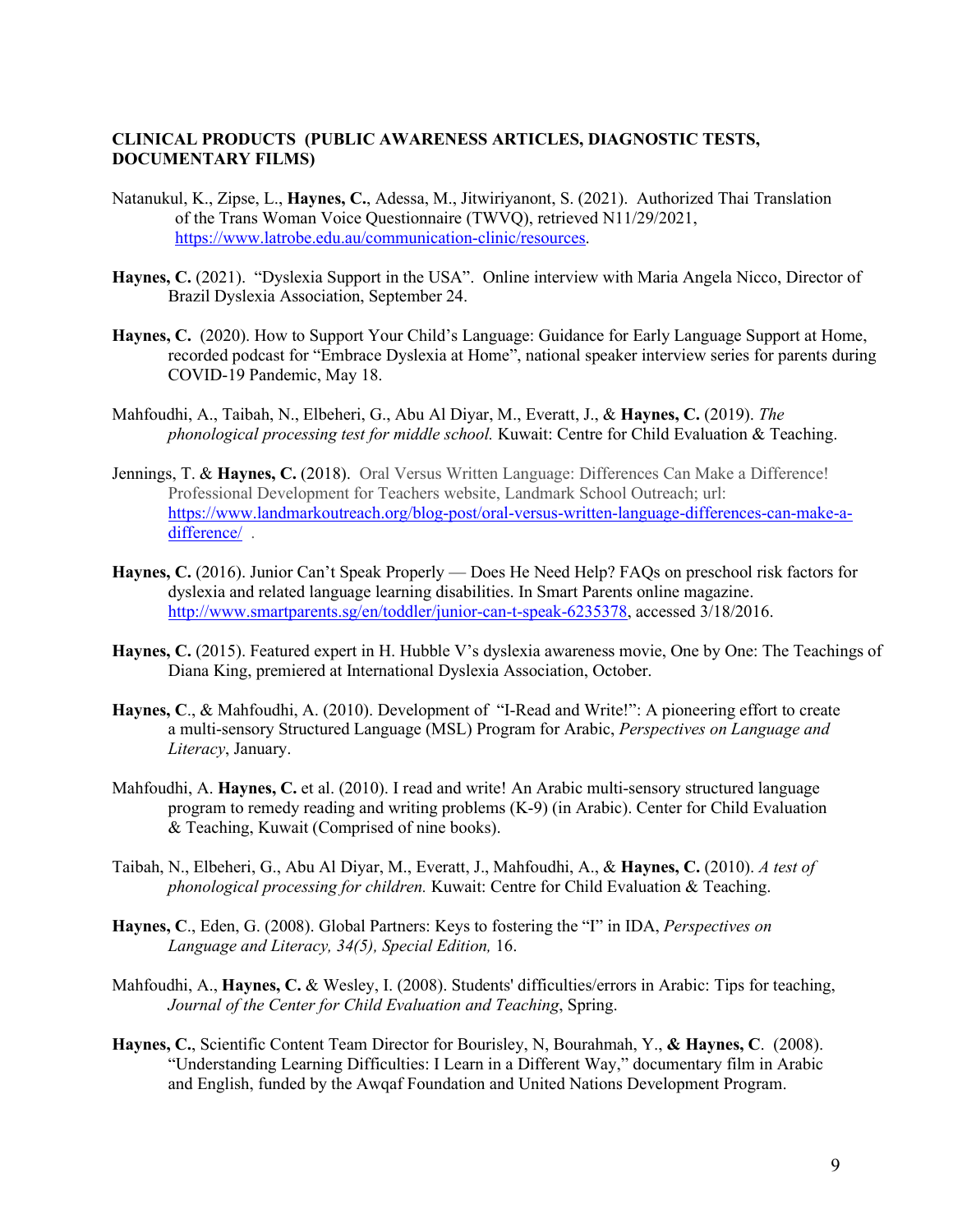- **Haynes, C.** (2003). Improving language skills of bilingual learners: How to leverage what they already know, *News from Lexia*, Volume 4, Number 1.
- **Haynes, C.** & Hook, P. (2001). Improve reading skills: Teach phonemic awareness, letter-sound relationships and letter patterns, *The Network Exchange*, Volume 19-1, Issue 2001, Spring/Summer Exchange.
- **Haynes, C.** & Hook, P. (2000). Efforts to encourage cross-training in spoken and written language: An example of Jeanne Chall's influence, *Perspectives*, International Dyslexia Association: Baltimore, MD, Fall, 42-43.
- **Haynes, C.** & Tomey, H. (2000). The International Dyslexia Association, *Perspectives*, International Dyslexia Association: Baltimore, MD; (Explains international research, intervention and public awareness initiatives of the Global Partners Committee chaired by C. Haynes); vol, 26, no. 1, Winter, 8-9.
- **Haynes, C.** (1991). Are girls as dyslexic as boys?, *The Landmark Lantern*, Landmark Foundation, Inc.: Prides Crossing, MA, Winter.
- Schofield, S., Stacey, R., & **Haynes, C.** (1991). *Checklist/questionnaire for social communication skills*, Landmark Foundation, Inc.: Prides Crossing, MA.

#### **THESIS SUPERVISION**

Principal IHP Thesis Advisor/Director for:

- Muqbel, Zaina (pending). PhD in Rehabilitation Sciences, MGH Institute of Health Professions.
- Feller, Melissa (pending). PhD in Rehabilitation Sciences, MGH Institute of Health Professions.
- Kiattipoom, Nantanukul (2021). Systematic translation and preliminary validation of the Thai version of the "Trans Woman Voice Questionnaire" (TWVQ), MS thesis, MGH-IHP.
- Allen, A. (2018). Effects of static versus video scene AAC cues on comprehension in young children with autism. PhD in Rehabilitation Sciences, MGH-IHP.
- Motroni, E. (2016). Impact of multilingualism on non-linguistic executive functioning tasks, MS Thesis, MGH-IHP; (external advisor: Dr. Gigi Luk, Harvard Graduate School of Education).
- Elsiddig, Y. (2013). Locus of Control and Perceptions of Dysfluency in Urban and Rural Sudanese. MS Thesis, MGH-IHP.
- Israel, W. (2012). Longitudinal effects on Response to Intervention in students with dyslexia and subtle language impairment, MS Thesis, MGH-IHP.
- Craig, B. (2012). Effects of reading fluency intervention for Spanish-English bilingual second graders, MS Thesis, MGH-IHP.
- Ayre, A. (2007). Early predictors of later English reading skills in Spanish-speaking English language learners (ELLs), MS Thesis, MGH-IHP.
- Elder, J. (2003). The effects of song on young children's lexical fast-mapping, M.S. Thesis, MGH-IHP.
- Stewart, K. (2001). Word frequency and syllable length effects on name retrieval and word recognition in a seventy three year-old woman with subtle brain damage, M.S. Thesis, MGH-IHP.
- Kobayashi, M. (2001). Cognitive linguistic factors in Japanese children's reading, M.S. Thesis, MGH-IHP.
- Koeppel, B. (1998). The effects of a touch screen program on choice-making for an expressively impaired toddler", M.S. Thesis, MGH-IHP.
- Gedachian, G. (1996). A retrospective efficacy study of the Wisnia-Kapp Approach to Phonics Instruction, M.S. Thesis, MGH-IHP.
- Paris, C. (1996). Sampling nonverbal communication of cognitive low functioning individuals: A case study of an autistic teenager, M.S. thesis, MGH-IHP.
- Schaeffer, A. (1996). Effects of right unilateral damage on brain development: A case study, M.S. thesis, MGH-IHP.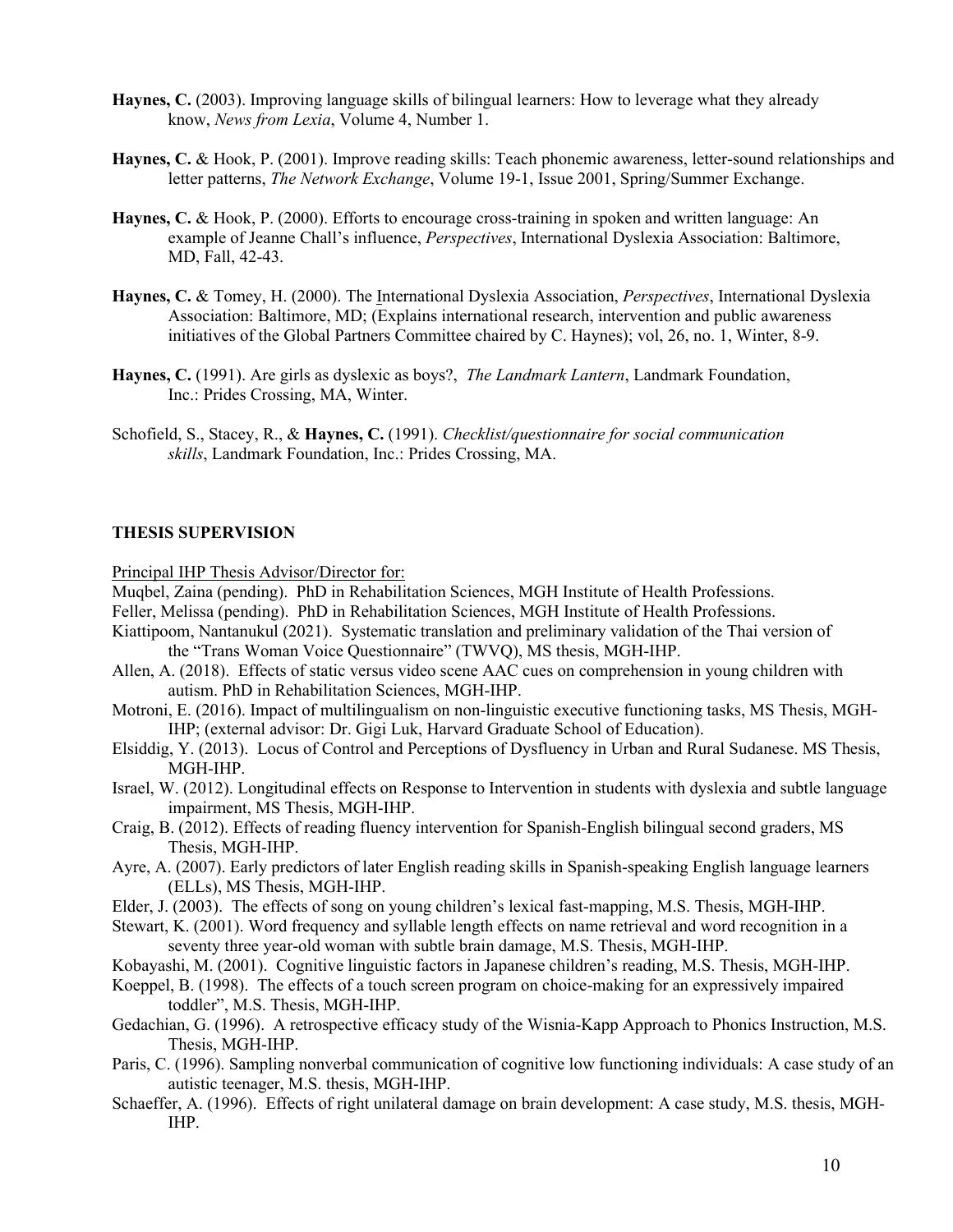Yampolski, S. & Volynskaya, Y. (1996). A pilot Russian version of the Peabody Picture Vocabulary Test, M.S. thesis, MGH-IHP.

#### **External Reader or Advisor for the following doctoral thesis defenses/qualifying papers:**

- Magadala, Heba (2022). The contribution of a morphological-phonological intervention program in Arabic for typical, poor and dyslexic readers in kindergarten, with a follow-up in first grade, PhD. Dissertation, University of Haifa, Israel.
- Sleeman, Michael (2021). The identification and classification of reading disorders based on the Simple View of Reading. Ph.D. dissertation, University of Canterbury, NZ.
- Chan, G. (2020). Benefits of literacy interventions to early readers with specific language weaknesses. Ph.D. dissertation, University of Canterbury, NZ.
- Abdelsabour, S. (2016). The Influence of language skills on literacy acquisition in Arabic/English bilinguals. Ph.D. dissertation, University of Canterbury, NZ.
- Purvis, CJ (2014). *Determining and supporting the reading comprehension and metalinguistic abilities of undergraduate and pre-service teachers*. Ph.D. dissertation, University of Canterbury, NZ.
- Gottwald, Stephanie (2014). *The struggle to express themselves: An examination of the relationship of sentence-level knowledge to text reading and comprehension.* Ph.D. dissertation, Tufts University, Medford, MA.
- Achy De Almeida, F. & Haynes, C. (2013-2014), "English Language Learners' Literacy Development after Computer-Aided Instruction in English", Sandwich Year Abroad, Ed.D. Program, Universidade Federal de Santa Catarina, Santa Catarina, Brazil [The "Sandwich Year" is the Brazilian equivalent of a post-graduate student Fulbright in the U.S.]; Ph.D. Dissertation.
- Boorisly, Ali (2011). *Neuronal correlates of diacritics and an optimization algorithm for brain mapping and detecting brain function by way of functional magnetic resonance imaging.* Ph.D. dissertation, Worcester Polytechnical Institute, Worcester, MA.
- Kuo, Sharon (2005). *Genetic bases of language disorders,* Ph.D. qualifying paper for Harvard-MIT HST Program.
- Schwartz, R. (2005). *Nonverbal assessment of reading disabilities in multilingual populations*, Ed.D. Doctoral Qualifying Paper, Lesley University.
- Marcus, D. (1998). *Cognitive processing speed, naming speed, and reading in "at-risk" readers: A preliminary examination,* M.S. thesis, Tufts University.

#### **PRESENTATIONS**

#### **Keynote Addresses**

- 2022 Haynes, C. The Current Science of Early Identification and Intervention for Developmental Dyslexia: Its Growing Impact on Legislation in the US; Keynote for Japan Dyslexia Research Association, 20<sup>th</sup> Anniversary Symposium, Tokyo, January 9.
- 2021 Haynes, C. Early Identification and Intervention for Children at Risk for Reading Disabilities: Updates; Keynote presentation for Preschool Seminar 2021: Bouncing Back, Dyslexia Association of Singapore, March 16.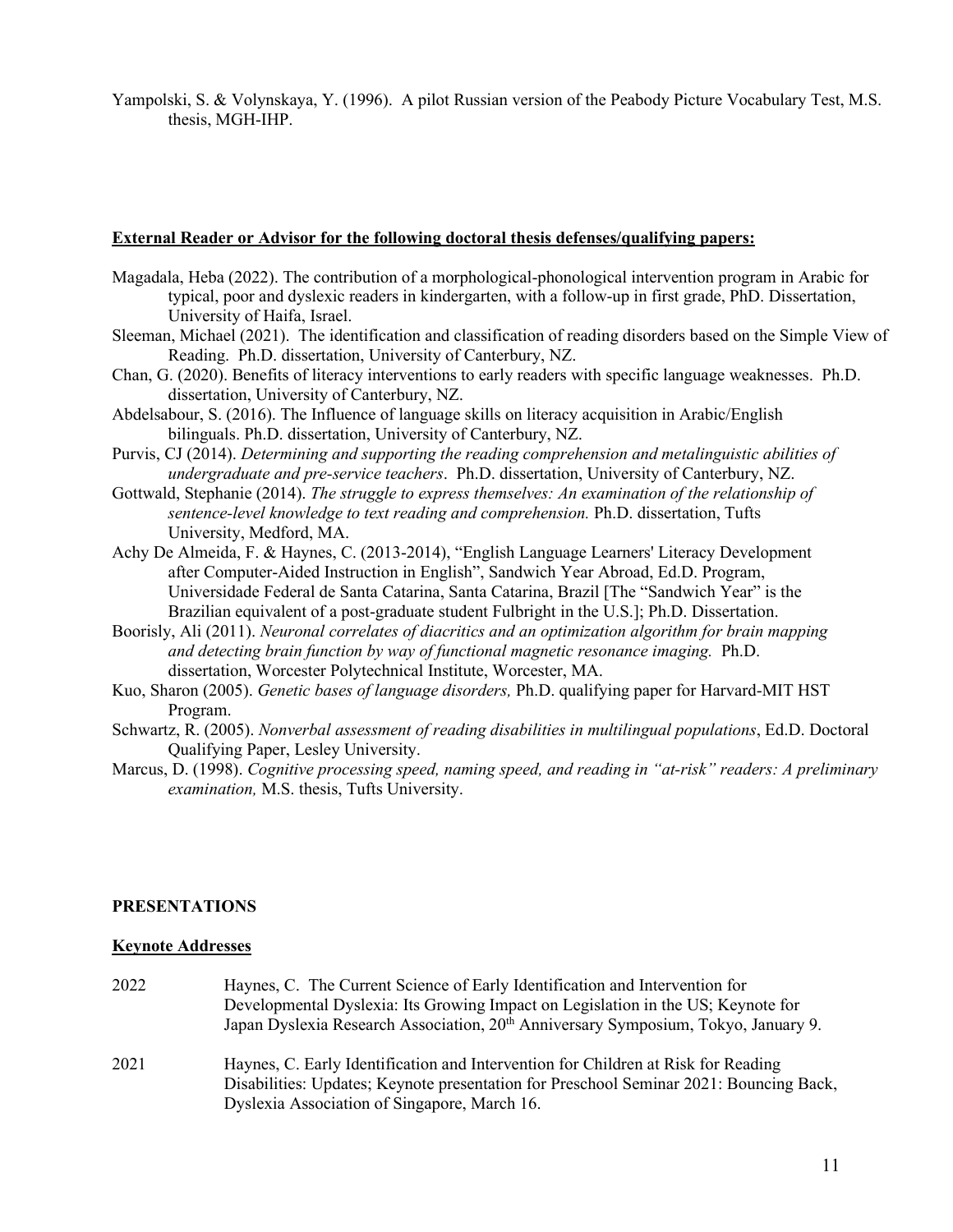| 2020 | Haynes, C. Word, Sentence and Micro-Discourse Strategies for Supporting Oral and<br>Written Expression, Annual Conference of Austin Branch of the International Dyslexia<br>Association, Austin, TX, February 29.                                                                                     |
|------|-------------------------------------------------------------------------------------------------------------------------------------------------------------------------------------------------------------------------------------------------------------------------------------------------------|
| 2019 | Haynes, C. Early Identification and Intervention for Children at Risk for Reading<br>Disabilities, keynote address for 2019 Annual Conference of the Virginia Branch of the<br>International Dyslexia Association, Virginia Beach, VA, March 23.                                                      |
| 2018 | Haynes, C. Tips for Climbing Mount Everest": Word- and Sentence-Level Strategies for<br>Supporting Narrative and Expository Expression, keynote address for 2018 Fall Reading<br>in the Rockies Conference, Rocky Mountain Branch of the International Dyslexia<br>Association, Vail, CO, October 13. |
| 2018 | Haynes. C. Liven Up Students Writing!: Strategies for Supporting Narrative and<br>Expository Expression, keynote address for 22nd Annual DuBard Symposium: Dyslexia<br>and Related Disorders, University of Southern Mississippi, Hattiesburg, MS, September<br>14.                                   |
| 2018 | Haynes, C. (2018). "How Can we Support Story Development?: Theme-Centered<br>Strategies for Growing Narrative Skills in Preschool, Kindergarten and Early Grade<br>School Children", Early Childhood Forum, Riyadh, Saudi Arabia, April 10.                                                           |
| 2017 | Haynes. C., "Beyond Graphic Organizers: Strategies for Helping Struggling Writers",<br>Keynote address for the New Jersey Branch of the International Dyslexia Association,<br>Somerset, NJ, October 13.                                                                                              |
| 2016 | Haynes, C. "Preschool Identification and Intervention for Dyslexia, and Multilingual<br>Considerations", Keynote address for Preschool Seminar Conference, Dyslexia<br>Association of Singapore, March 19.                                                                                            |
| 2015 | Haynes, C. "Kindergarten Identification of Grade School Reading and Writing Skills",<br>Kolkata Dyslexia Association International Conference, Kolkata, India, December 11.                                                                                                                           |
| 2014 | Haynes, C. "Multisensory Strategies for Teaching Reading and Writing"; ABENEPI<br>(Brazilian Association of Neurology, Child Psychiatry, and Related Professions)<br>Conference, Campinas, Brazil, October 9.                                                                                         |
| 2014 | Haynes, C. "Early Identification and Intervention for Children at Risk for Reading<br>Disabilities", The Annual Forum of Early Learning, Jeddah Early Childhood Conference,<br>Jeddah, Saudi Arabia, March 26.                                                                                        |
| 2013 | Haynes, C. "Making Sense of Spoken and Written Language Test Scores," 2 <sup>nd</sup><br>International Conference on LD/ADHD, Kuwait City, Kuwait February 2.                                                                                                                                         |
| 2012 | Haynes, C. "Methods for Scaffolding Narrative and Written Expression," Annual Conference,<br>Michigan Branch of the International Dyslexia Association, Ann Arbor, September 29.                                                                                                                      |
| 2012 | Haynes, C. "Let's Catch Children Before they Fail: Early Identification of Reading Disabilities,"<br>International Conference of Dyslexia and Learning Disabilities, Brazil Dyslexia Association, Sao<br>Paolo, September 6.                                                                          |
| 2011 | Haynes, C. "Early Identification of Learning Disabilities and ADD/ADHD," International<br>Conference on Learning Disabilities and ADHD, Kuwait City, December 5.                                                                                                                                      |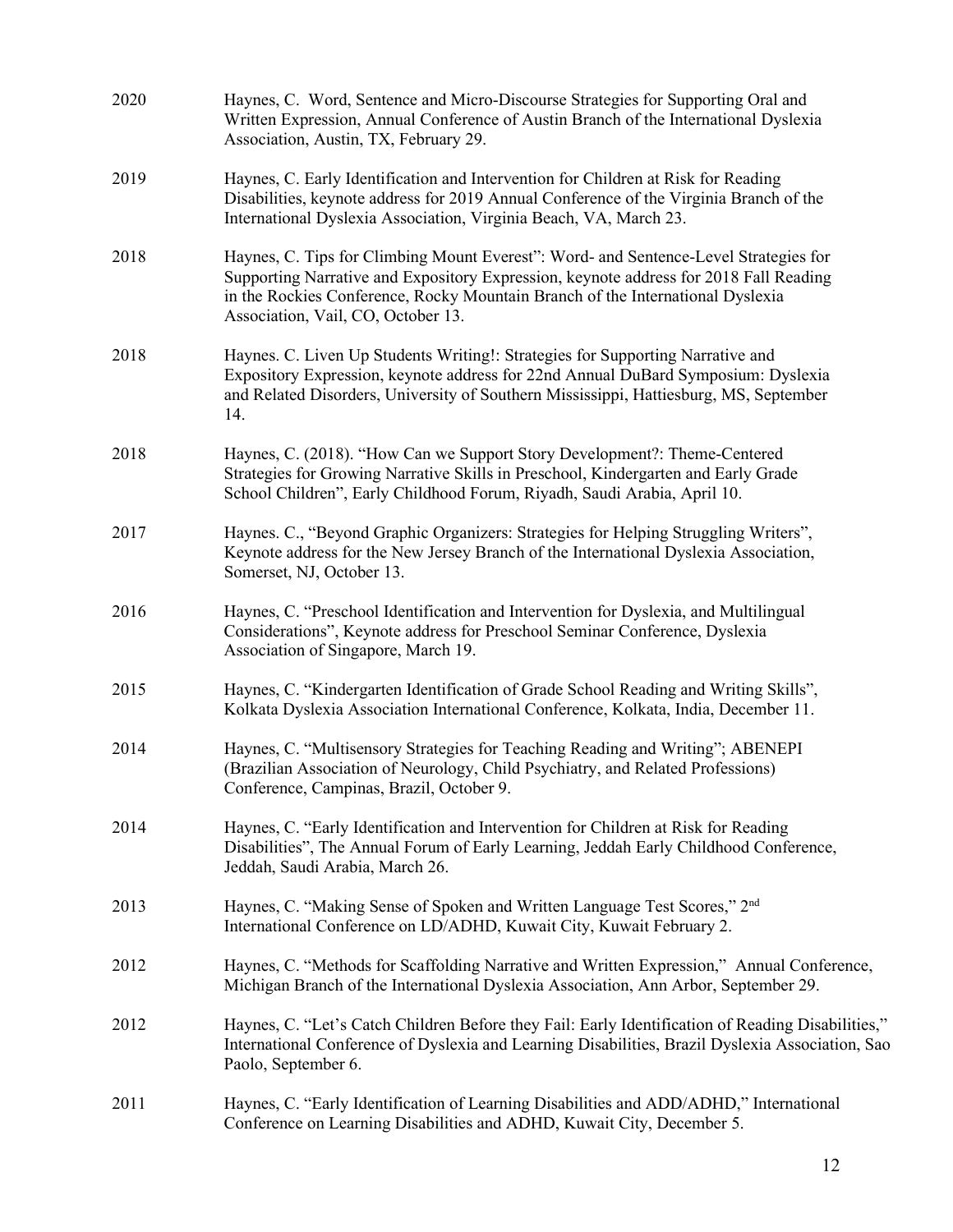| 2011 | Haynes, C., "Strategies for Supporting Comprehension and Expression: A Theme-Centered<br>Structured Language Approach," Annual Conference of Northern Ohio Branch of the<br>International Dyslexia Association, Cleveland, March 4.                                                           |
|------|-----------------------------------------------------------------------------------------------------------------------------------------------------------------------------------------------------------------------------------------------------------------------------------------------|
| 2007 | Haynes, C., "Diagnosis and Intervention for Reading Difficulties in Arabic: An Update,"<br>Department of Learning Disabilities Annual Conference, University of Haifa, April 17.                                                                                                              |
| 2007 | Haynes, C., "Strategies to Help Your Struggling Writer," Cyprus Learning Disabilities<br>Association Conference, USAID- and UNDP-funded joint conference of Turkish and<br>Cypriot teachers, Nicosia, March 10.                                                                               |
| 2005 | Haynes, C., "What is Dyslexia?: Biological, Processing and Behavioral Perspectives,"<br>New England Association of Learning Specialists Annual Conference, Beverly, MA,<br>April 9.                                                                                                           |
| 2004 | Haynes, C., "What are the Characteristics of Effective Reading Instruction?" Thirteenth<br>Annual Meeting of the Japanese Academy of Learning Disabilities, Tokyo, Japan, August<br>27.                                                                                                       |
| 2000 | Haynes, C., "Executive Functioning and Verbal Working Memory: Their Diagnosis and<br>Remediation in School Age Children with Expressive Language Problems," International<br>Symposium on the Brain, Cognition and Dyslexia, Brazil Dyslexia Association, Sao<br>Paulo, Brazil, September 29. |
| 1997 | Haynes, C., "Auditory Deficits in Dyslexia"; Sixth Annual Meeting of the Japanese Academy of<br>Learning Disabilities; Osaka, Japan, November 1.                                                                                                                                              |
| 1992 | Haynes, C., "Recognizing and Remediating Learning Disabilities"; Annual Meeting,<br>Tokyo Area Association of Parents of Children with Learning Disabilities.                                                                                                                                 |
| 1992 | Haynes, C.,"Recognizing and Remediating Learning Disabilities"; Annual Conference,<br>Kansai (Kobe-Osaka-Kyoto) Area Association of Parents of Children with Learning Disabilities.                                                                                                           |
| 1992 | Haynes, C.,"Practical Ideas for Helping Children with Language Disabilities", English Strand;<br>Learning Disabilities Association of Quebec, Montreal, Quebec.                                                                                                                               |
| 1987 | Haynes, C., "Merging Oral and Written Language Instruction with the Language Disabled Child",<br>Annual Meeting, Ontario Speech, Language, and Hearing Association.                                                                                                                           |
| 1986 | Haynes, C., "An Intensive Language Program for Dyslexic Adolescents," Annual Meeting,<br>Houston Orton Society.                                                                                                                                                                               |

## **Peer-Reviewed Podium Presentations or Poster Sessions**

2021 Natanukul, K., Zipse, L., **Haynes, C.**, Adessa, M., Jitwiriyanont, S. Systematic Translation of the Trans Woman Voice Questionnaire (TWVQ) in Thai (2021) , Online poster for 2021 Convention of the American Speech-Language and Hearing Association Annual Conference (Hybrid), Washington, DC, November 18-20.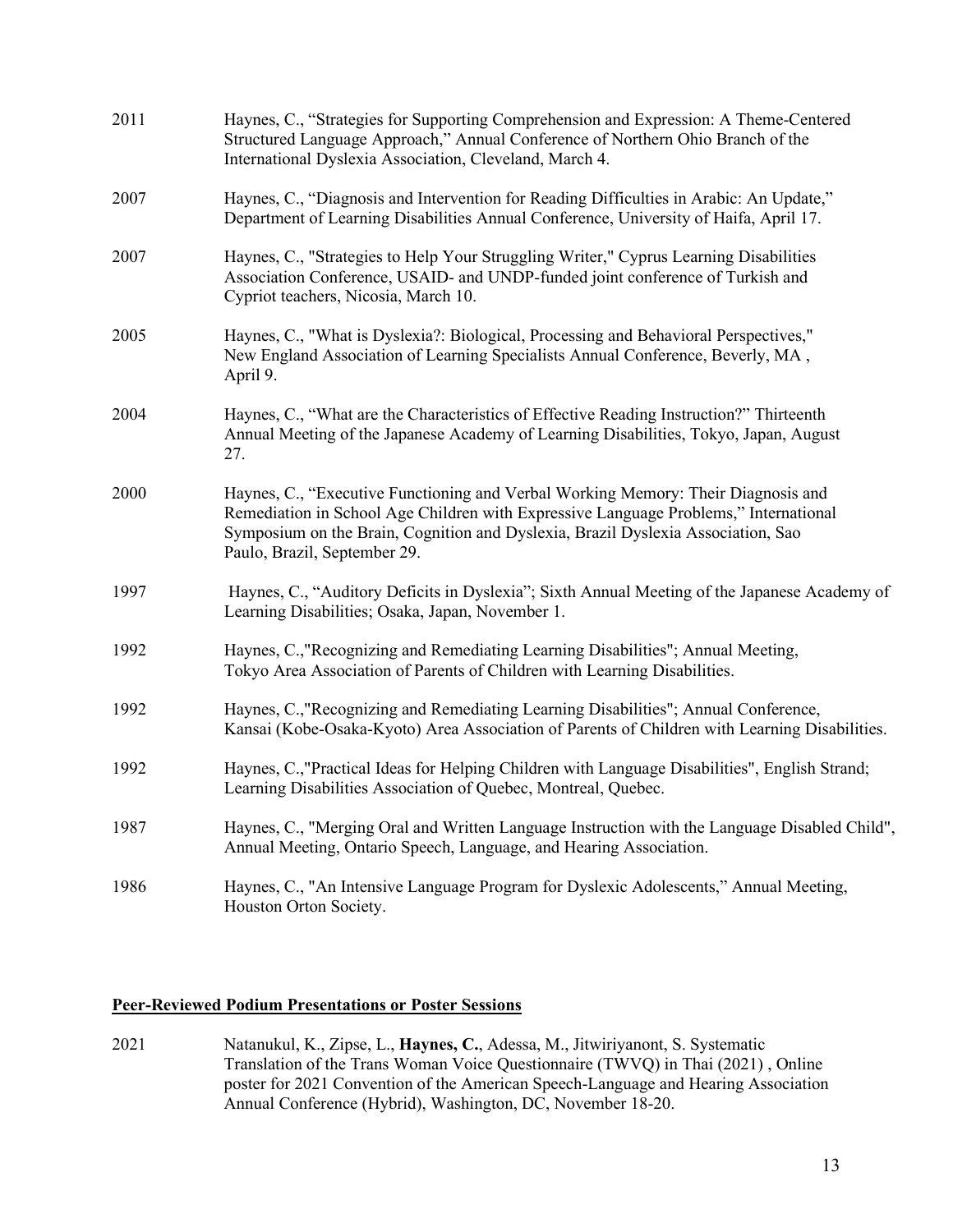| 2021 | Kingsland, N., Haynes, C. (2021). Metacognition and Micro-Discourse: Strategies for<br>Paragraph Revision, 70th International Annual Conference of the Dyslexia Association,<br>October 23.                                                                                                                                                           |
|------|-------------------------------------------------------------------------------------------------------------------------------------------------------------------------------------------------------------------------------------------------------------------------------------------------------------------------------------------------------|
| 2021 | Lambrecht-Smith, S., Haynes, C., Radville, K., & Perrigo, C. (2021). Efficacy of Short-<br>Term Structured Intensive Writing Instruction for Students with Reading Disabilities: A<br>Retrospective Study, Society for Scientific Studies of Reading 28th Annual Conference<br>(Virtual), July 12.                                                    |
| 2020 | Haynes, C. (2020). From Talking to Writing: Research-Based Word, Sentence, and<br>Discourse Strategies for Writing, 69th Annual Conference of the International Dyslexia<br>Association, online conference, November 13.                                                                                                                              |
| 2020 | Haynes, C. (2020). The Importance of Structured Intervention for Learning to Read and<br>Write, Dyslexia Update Week: Online Conference, Instituto ABCD (Sao Paulo Brazil).<br>October 15.                                                                                                                                                            |
| 2019 | Souza, L., Rocha, J., Aprigio, L., Bezerra, R., Santos, M., Wanderley, B., Haynes, C.,<br>Gaab, N., Luk, G., Souza, D., Salgado-Azoni, C. Correlations Among Early Predictors of<br>Literacy in Brazilian Preschoolers, 2019 Convention of the American Speech-Language<br>and Hearing Association Annual Conference, Orlando, FL November 23.        |
| 2019 | Choe, N., Shane, H., Haynes, C. & Allen, A. Effects of Animated Graphics on Symbol<br>Syntax Comprehension for Children with Autism Spectrum Disorder, 2019 Convention<br>of the American Speech-Language and Hearing Association Annual Conference,<br>Orlando, FL, November 21.                                                                     |
| 2019 | Lambrecht-Smith, S., Haynes, C., Laud, L., Larrivee, E. & Perrigo, C. Efficacy of Short-<br>Term Structured Intensive Writing Instruction for Students with Reading Disabilities:,<br>2019 Convention of the American Speech-Language and Hearing Association Annual<br>Conference, Orlando, FL, November 22.                                         |
| 2019 | Salgado-Azoni, C., Aprigio, L., Gaab, N., Luk, G., da Rocha, J., Souza, D., Bezerra, R.,<br>Wanderly, B., dos Santos, M. & Haynes, C., Summer Literacy Stagnation in Low-Income<br>Brazilian Grade School Children, 2019 Convention of the American Speech-Language and<br>Hearing Association Annual Conference, Orlando, FL,, Orlando, November 21. |
| 2019 | Haynes, C. & Laud, L. Structured Literacy Approaches for Written Expression,<br>Structured Literacy Symposium, 68th Annual Conference of the International Dyslexia<br>Association, Portland, OR, November 7.                                                                                                                                         |
| 2019 | Haynes, C., & Laud, L., Strengthen Vocabulary Choice in Your Students' Writing,<br>Inaugural Sylvia Richardson Symposium, 68th Annual Conference of the International<br>Dyslexia Association, Portland, OR, November 7.                                                                                                                              |
| 2019 | Laud, L., & Haynes, C. Banish Fragments and Equip Students to Write Complete<br>Sentences Fluently, Inaugural Sylvia Richardson Symposium, 68th Annual Conference<br>of the International Dyslexia Association, Portland, OR, November 7.                                                                                                             |
| 2019 | Haynes, C., & Laud, L., Teach Sentence Variety and Cohesion to Aid Paragraph Level<br>Writing, Inaugural Sylvia Richardson Symposium, 68th Annual Conference of the<br>International Dyslexia Association, Portland, OR, November 7.                                                                                                                  |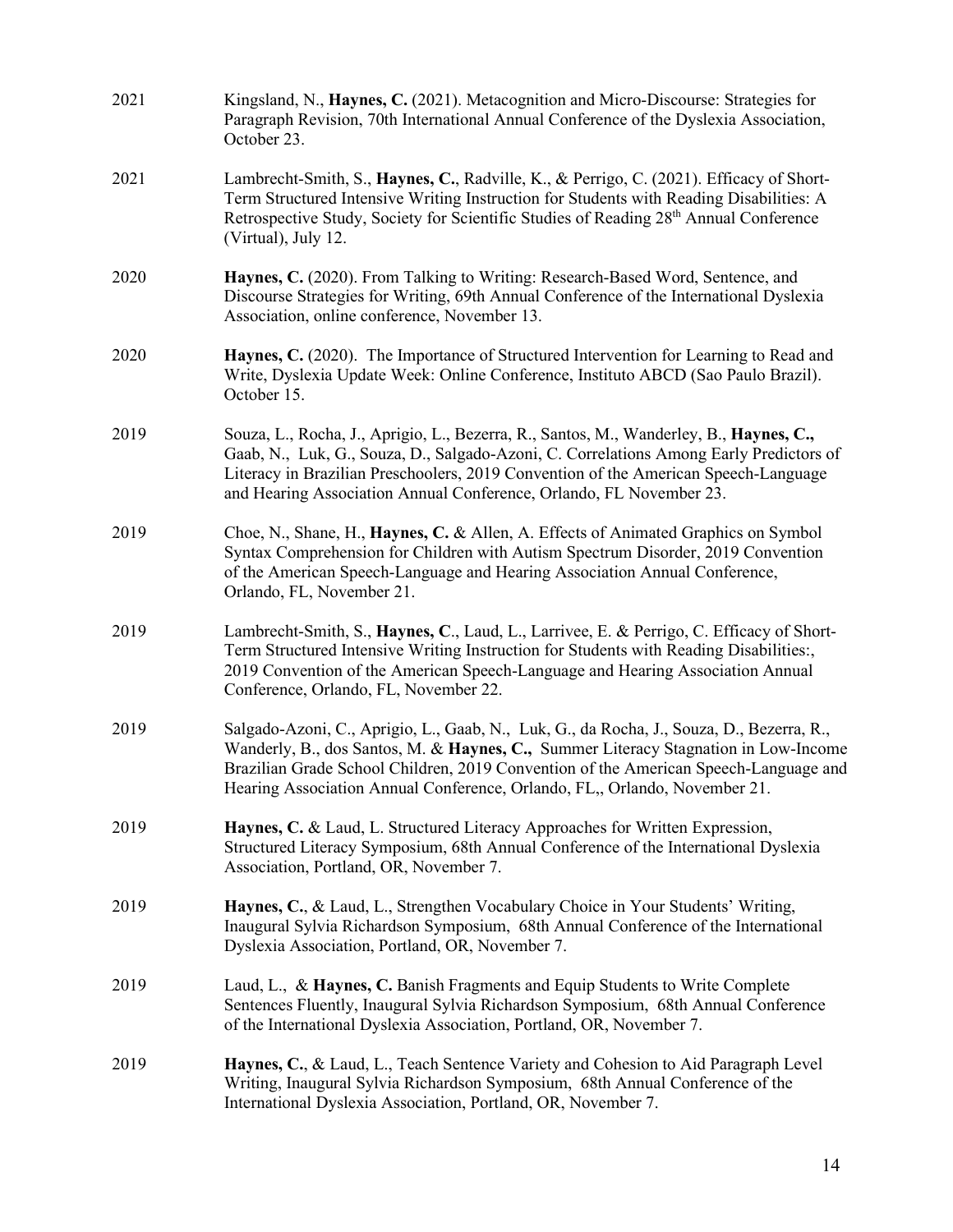| 2019 | Lambrecht-Smith, S. & Haynes, C., Pull it All Together for Tier III Strugling Writers,<br>Inaugural Sylvia Richardson Symposium, 68th Annual Conference of the International<br>Dyslexia Association, Portland, OR, November 7.                                         |
|------|-------------------------------------------------------------------------------------------------------------------------------------------------------------------------------------------------------------------------------------------------------------------------|
| 2018 | Allen, A., Schlosser, R., Haynes, C., Choe, N., Shane, H. Effect of Visual Cue Type on<br>Directive-Following in Children with Moderate-Severe Autism Spectrum Disorder, 2018<br>Convention of American Speech, Language and Hearing Association, November, Boston, MA. |
| 2018 | Lambrecht-Smith, S. & Haynes, C. Teaching Writing to Children With Reading Disabilities:<br>Development of a Pilot Graduate Clinic, 2018 Convention of American Speech, Language and<br>Hearing Association, November, Boston, MA.                                      |
| 2018 | Laud, L. & Haynes, C. Vocabulary, Sentence and Micro-Discourse Strategies for Writing, 69th<br>Annual Conference of the International Dyslexia Association, Mashantucket, CT Oct. 24.                                                                                   |
| 2018 | Haynes, C. & Laud, L. Theme-Centered Sentence Instruction: Theme-Centered Sentence<br>Writing: A Key to Livening Up Children's Paragraph Writing, 69th Annual Conference of the<br>International Dyslexia Association, Mashantucket, CT Oct. 26.                        |
| 2018 | Haynes, C., & Laud, L., Empower Students to Enrich Vocabulary Choices When Writing; and<br>Banish Fragments & Equip Students to Write Sentences Fluently, 33rd Annual Fall Conference,<br>NJ Branch of IDA, Sept 22, Somerset, NJ, September 21.                        |
| 2018 | Haynes, C., & Laud, L., "Theme-Centered Sentence Instruction: Liven Up Your Children's<br>Paragraph Writing!" 33rd Annual Fall Conference, NJ Branch of IDA, Sept 22, Somerset, NJ,<br>September 22                                                                     |
| 2018 | Haynes, C., Let's Identify Dyslexia Early, Before Children Fail, 22nd Annual DuBard<br>Symposium: Dyslexia and Related Disorders, University of Southern Mississippi, Hattiesburg,<br>MS, September 14.                                                                 |
| 2017 | Kelley-Nazzaro, P. & Haynes, C. The Efficacy of Types of Clinical Feedback on Student<br>Follow-Through & Clinical Growth, 2017 Convention of the American Speech-Language and<br>Hearing Association, Los Angeles, November.                                           |
| 2017 | Allen, A. Alper, M., Haynes, C., & Shane, H. Interprofessional Development of a Survey<br>Exploring Mobile Technology Use Among Families of Children with Autism, 2017 Convention<br>of the American Speech-Language and Hearing Association, Los Angeles, November.    |
| 2017 | Haynes, C. "Beyond Graphic Organizers: Strategies for Developing Narrative & Expository<br>Language", Presentation for the 68 <sup>th</sup> Annual Conference of the International Dyslexia<br>Association, Atlanta, GA, November 10.                                   |
| 2017 | Taibah, N. & Haynes, C. Development and Contribution of Morphological Skills to Listening<br>Comprehension among Arabic-peaking Children, European Dyslexia Association Fall Seminars,<br>Munich, Germany, October 8.                                                   |
| 2017 | Lambrecht-Smith, S. L., Roberts, J., Locke, J., & Haynes, C. Speech Sound Production in<br>Preschoolers Later Diagnosed with Reading Disability, Society for Scientific Study of Reading<br>Annual Conference, Halifax, Nova Scotia, July.                              |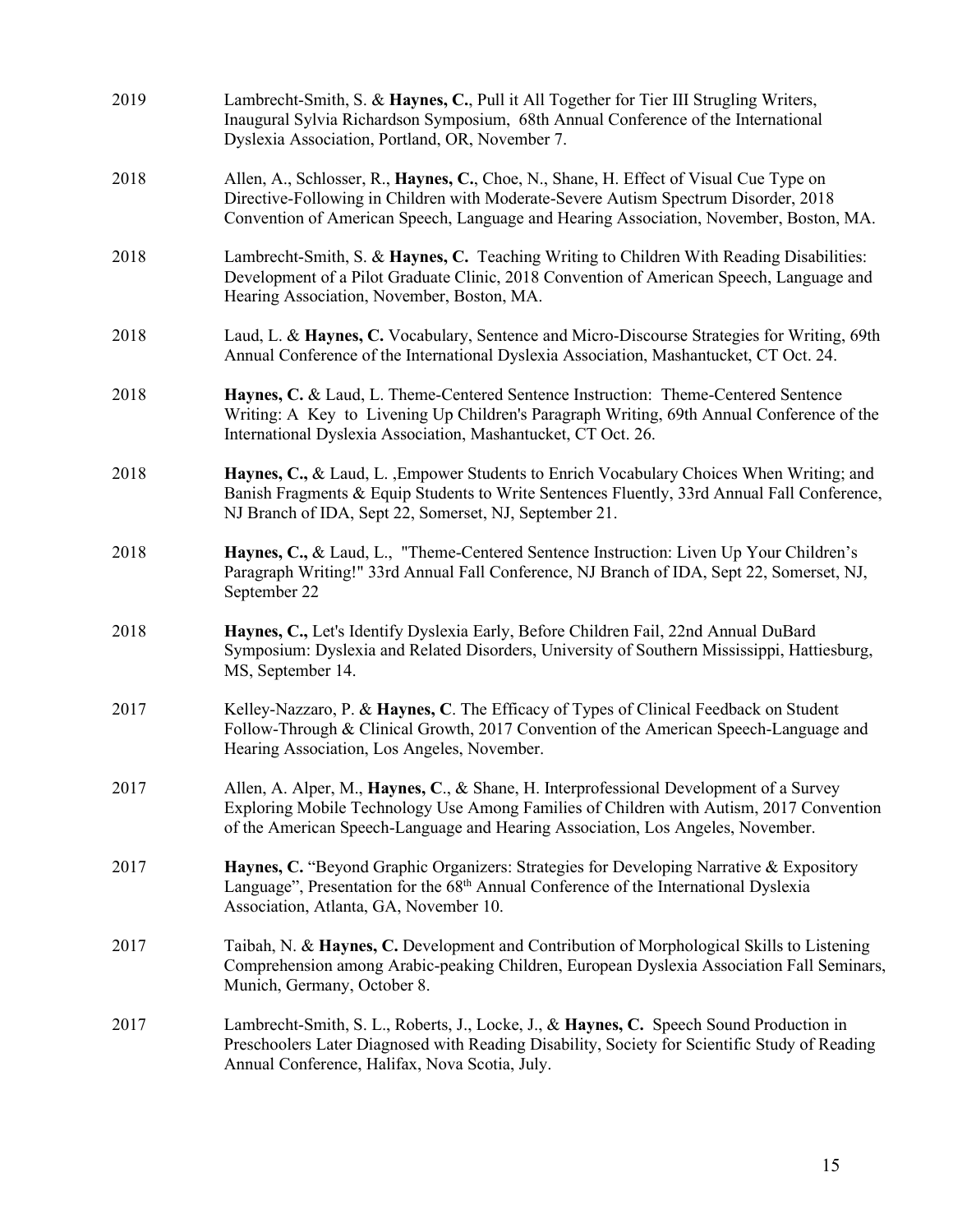| 2016 | Lambrecht-Smith, S., Feller, M. & Haynes, C. Increasing the Specificity of Writing Assessment<br>for Children With Reading Disability, American Speech-Language and Hearing Association<br>Annual Conference, Philadelphia, November.                                                                                                               |
|------|-----------------------------------------------------------------------------------------------------------------------------------------------------------------------------------------------------------------------------------------------------------------------------------------------------------------------------------------------------|
| 2016 | Albrittain-Ross, N., Motroni, E., Haynes, C. : Creating a Student Service Learning Program From<br>Scratch: A Case Study, American Speech-Language and Hearing Association Annual<br>Conference, Philadelphia, November.                                                                                                                            |
| 2016 | Jimenéz, J. Siegel, L., Tridas, E., Haynes, C. (Respondent). Preparing Teachers for Helping At-<br>Risk Readers: A Pilot Experience Across Spanish-Speaking Countries, International Dyslexia<br>Association, 67th Annual Conference, Orlando, Florida, October.                                                                                    |
| 2016 | Haynes. C. & Cheesman, E. Global Partners Accreditation, in Cárdenas-Hagan et al. Explore<br>Hot Topics in Dyslexia Through the Lens of IDA Publications, International Dyslexia<br>Association, 67th Annual Conference, Orlando, Florida, October.                                                                                                 |
| 2016 | Cheeseman, E., Elbeheri, G., Haynes, C., Siang, L. Al-Sharhan, A. A. Global Partners<br>Institutional Accreditation, International Dyslexia Association, 67th Annual Conference, Orlando,<br>Florida, October.                                                                                                                                      |
| 2016 | Haynes, C., Taibah, N. J., Hook, P., Guarino, A. Orthographic and Non-Symbolic<br>Visual Contributions to Arabic Reading, Twenty Third Annual Conference, Society for<br>Scientific Study of Reading, Porto, Portugal, July.                                                                                                                        |
| 2015 | Haynes, C., Jennings, T. Oral Language Strategies for Supporting Writing in<br>Monolinguals and English Language Learners (ELLs), International Dyslexia<br>Association, 66th Annual Conference, Grapevine, Texas, October.                                                                                                                         |
| 2015 | Emilia Motroni, Sibylla Leon Guerrero, Christiana Butera, Charles Haynes (IHP Thesis<br>Advisor), Gigi Luk (Principal Investigator). Adapted Trails-Making Task: A<br>Developmentally Sensitive Measure for Children with Diverse Language Experiences,<br>Ninth Biennial Meeting of the Cognitive Development Society, Columbus, Ohio,<br>October. |
| 2015 | Hawazin, A., Jarrad, H.V.S., Hillman, R.E., Haynes, C., Mehta, D. Ambulatory Voice<br>Monitoring of a Muslim Imam During Ramadan, 44th Annual Voice Symposium: Care<br>of the Professional Voice, Philadelphia, May.                                                                                                                                |
| 2014 | Almeida, F., Haynes, C. (doctoral thesis project advisor), Zipse, C., Tomitch, L. Early<br>Grade School Predictors of Reading Comprehension in ELLs Versus Native English<br>Speaking Learners. International Dyslexia Association 64 <sup>th</sup> Annual Conference, San<br>Diego, November.                                                      |
| 2014 | Almeida, F., Tomitch, L., Zipse, L. & Haynes, C. (doctoral thesis project advisor)<br>(2015). Distinguishing At-Risk ELLs from Monolingual Learners: Early Reading<br>Comprehension Predictors, II World Dyslexia Forum, Belo Horizonte, Brazil, August.                                                                                            |
| 2014 | Taibah, N., Haynes, C., Alkhouli, A., & Hook, P. Development of Visual/Orthographic<br>Processing Measures for Arabic, Society for Scientific Study of Reading Annual<br>Conference, Santa Fe, NM, July.                                                                                                                                            |
| 2013 | Elsiddig, Y., Atwood, J., Zipse, L., Ball, L. St. Louis, K. & Haynes, C. (thesis advisor).<br>Exploring the Sudanese Stuttering Experience: Perceptions, Attitudes, & Locus of                                                                                                                                                                      |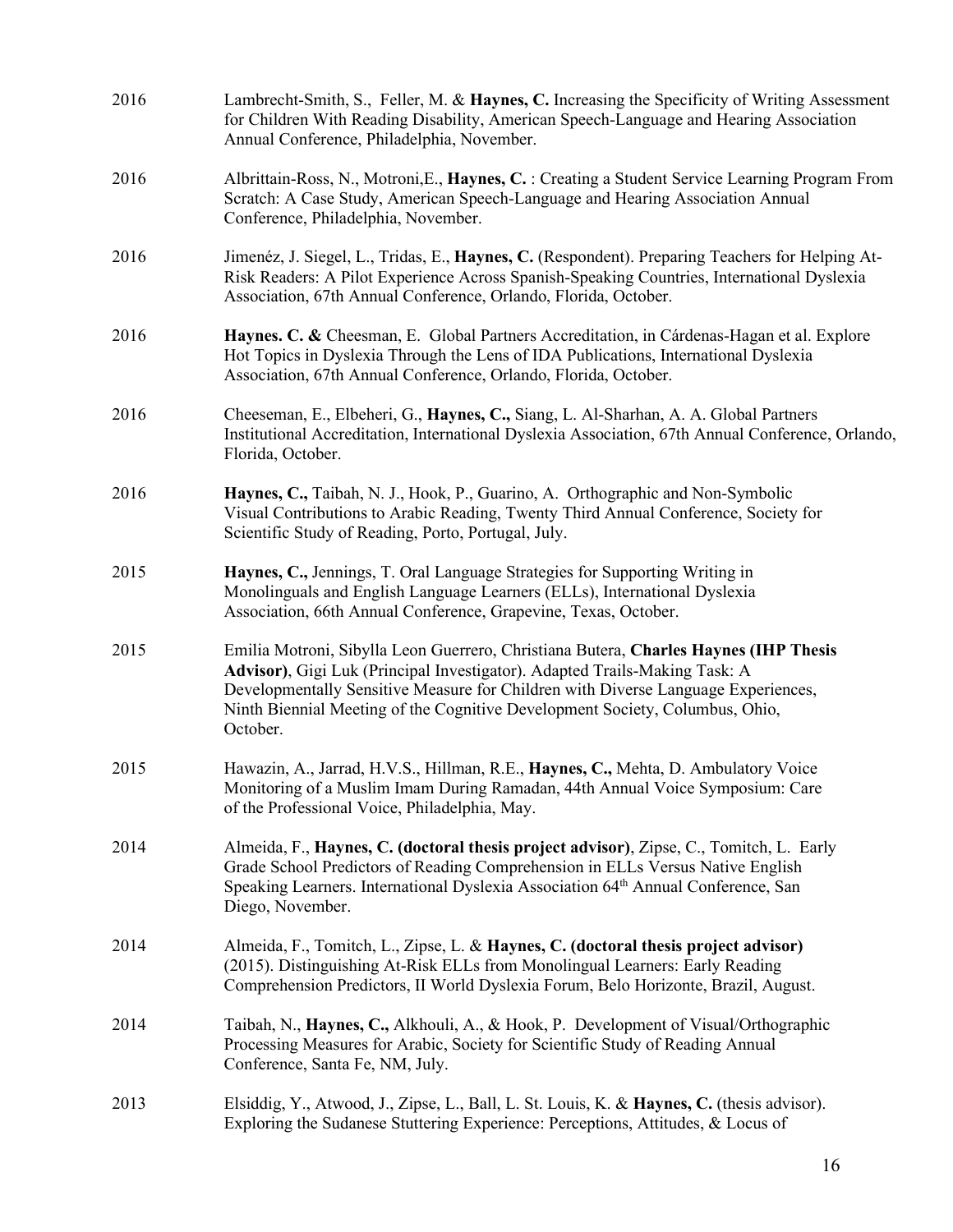|      | Control, poster session at American Speech-Language and Hearing Association Annual<br>Convention, Chicago, November.                                                                                                                                                                                                            |
|------|---------------------------------------------------------------------------------------------------------------------------------------------------------------------------------------------------------------------------------------------------------------------------------------------------------------------------------|
| 2013 | Kahn, E., Nicholas, M., Zipse, L., & Haynes, C. Cognitive Approach to Treating<br>Auditory Comprehension: Attention Training in Individuals With Aphasia, poster session<br>at American Speech-Language and Hearing Association Annual Convention, Chicago,<br>November.                                                        |
| 2013 | Haynes, C., Jennings, T. & Harris, P. (November). Micro-Discourse Methods: Strategies<br>for Developing Text Elaboration Skills, International Dyslexia Association 64th Annual<br>Conference, New Orleans.                                                                                                                     |
| 2013 | Elsiddig, Y., Haynes, C. (IHP Thesis Advisor), Atwood, J., Zipse, L., Ball, L. & St.<br>Louis, K. Public Attitudes Towards Stuttering in Khartoum, Sudan, oral presentation and<br>poster session at the Stuttering Attitudes Research Symposium, Morgantown, PA,<br>September.                                                 |
| 2013 | Haynes, C. Invited Discussant, Arabic Symposium, International Association for<br>Researchers in Learning Disabilities (IARLD), IARLD Annual Conference, Boston, June<br>29.                                                                                                                                                    |
| 2012 | Haynes, C. (November). "Micro-Discourse Strategies: Keys to Developing Text Elaboration";<br>podium presentation at American Speech-Language and Hearing Association Annual Convention,<br>Atlanta.                                                                                                                             |
| 2012 | Novikoff, A., Porto, L. & Haynes, C. (2012). "When the SLP Doesn't Speak the Language of the<br>Patient: Evaluations, SLPs, and Interpreters"; podium presentation at American Speech-Language<br>and Hearing Association Annual Convention, Atlanta.                                                                           |
| 2012 | Halvorson, B. & Haynes, C. (2012). "Re-Examining How Curricular Infusion of CLD Content<br>is Measured"; poster session at American Speech-Language and Hearing Association Annual<br>Convention, Atlanta.                                                                                                                      |
| 2012 | Craig, B. & Haynes, C. (thesis advisor). "Use of the Rapid, Automatic, Vocabulary Elaboration,<br>Orthography (RAVE-O) Program with Spanish-English Language Learners (SpELLs): Suggested<br>Adaptations of RAVE-O for ELLs"; poster session at American Speech-Language and Hearing<br>Association Annual Convention, Atlanta. |
| 2012 | Jennelle, L., Nicholas, M., Zipse, L. & Haynes, C. (November). LIVing with Aphasia: Activities,<br>Caregivers, and Quality of Life, poster session at American Speech-Language and Hearing<br>Association Annual Convention, Atlanta.                                                                                           |
| 2012 | Haynes, C. & Jennings, T. (October). "From Personal Sequence Narrative to Essay:<br>Strategies for Scaffolding Oral and Written Expression"; podium presentation at<br>International Dyslexia Association 63 <sup>rd</sup> Annual Conference, Baltimore.                                                                        |
| 2012 | Kobahashi, S., Haynes, C. (thesis advisor) & Hook, P. (October). "Six-Year Longitudinal Study<br>of Cognitive-Linguistic Factors Predicting Reading and Writing in Japanese", poster session for<br>International Dyslexia Association 63rd Annual Conference, Baltimore                                                        |
| 2011 | Haynes, C. & Maxwell, L. (November). "From Speaking to Writing: Strategies for Scaffolding<br>Language Expression: Preschool and School Age Methods", podium presentation for American<br>Speech-Language and Hearing Association Annual Convention, San Diego                                                                  |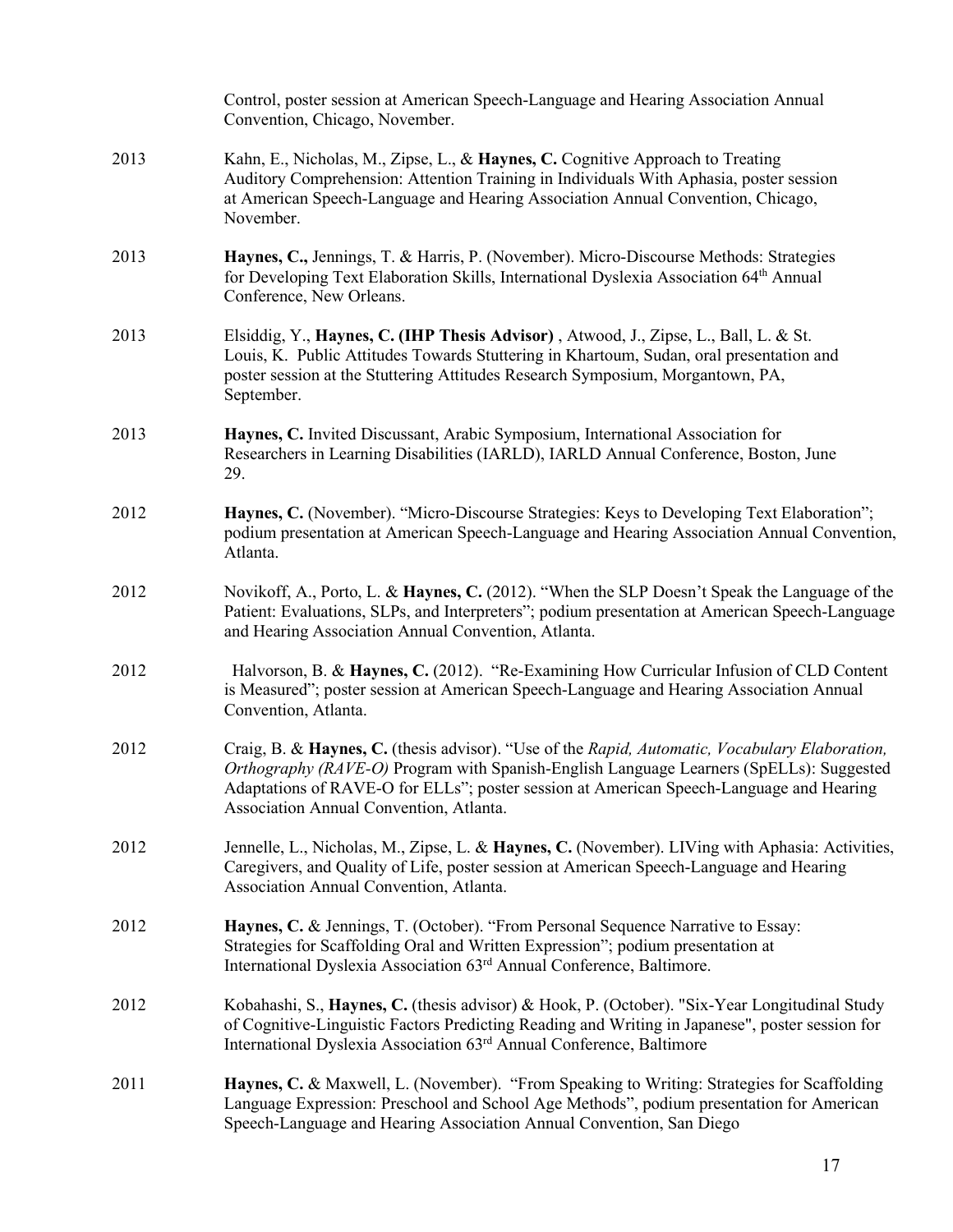| 2011 | Kobayashi, M., Haynes, C., & Hook, P. (November) "Cognitive-Linguistic Predictors of Reading<br>in Japanese 3 <sup>rd</sup> and 4 <sup>th</sup> Graders", poster session for American Speech-Language and Hearing<br>Association Annual Convention, San Diego                                                |
|------|--------------------------------------------------------------------------------------------------------------------------------------------------------------------------------------------------------------------------------------------------------------------------------------------------------------|
| 2011 | Haynes, C., Jennings, T. & Harris, P. (November), "Helping Students to Get their Words Out and<br>On Paper: Strategies for Scaffolding Narrative and Expository Expression," podium presentation<br>for 62 <sup>nd</sup> Annual Conference of the International Dyslexia Association, Chicago                |
| 2010 | Taibah, N. & Haynes, C. (October). "Contributions of Phonological Processing Skills to Reading<br>Skills in Arabic-Speaking Children," poster session for 61 <sup>st</sup> Annual Conference of the<br>International Dyslexia Association, Phoenix                                                           |
| 2010 | Haynes, C., Jennings, T., & Harris, P. (October). "Helping Students to Get the Words Out and<br>On Paper: Oral and Written Strategies for Scaffolding Narrative and Expository Writing,"<br>podium presentation for 61 <sup>st</sup> Annual Conference of the International Dyslexia Association,<br>Phoenix |
| 2009 | Haynes, C. & Jennings, T. (November). "Strategies for Scaffolding Narrative and Expository<br>Expression," podium presentation for 60 <sup>th</sup> Annual Conference of the International Dyslexia<br>Association, Orlando                                                                                  |
| 2009 | Taibah, N. & Haynes, C. (June). "Reading Skills in Arabic Speaking Children." Poster<br>presentation at Society for the Scientific Study of Reading, Boston                                                                                                                                                  |
| 2009 | Hook, P., Radville, K., Macaruso, P. & Haynes, C. (June). Increasing silent reading<br>comprehension in 3rd grade inner city children: The role of fluency training, strategy<br>training and cognitive linguistic skills, presentation at Society for the Scientific Study of<br>Reading, Boston            |
| 2008 | Haynes, C. (October) "Listening and Speaking: Essential Ingredients for Writing," Written<br>Expression Symposium, 59 <sup>th</sup> Annual Conference of the International Dyslexia Association,<br>Seattle                                                                                                  |
| 2008 | Ayre, A., Haynes, C., & Hook, P. (October). "Early Predictors of Later English Reading<br>Skills of Spanish-speaking English Language Learners (ELLs)," Hispanic Linguistics<br>Symposium, Montreal                                                                                                          |
| 2008 | Haynes, C. & Mahfoudhi, A. (October) "Designing a Multisensory Structured Language<br>Program in Arabic: Promises and Challenges," 59th Annual Conference of the International<br><b>Dyslexia Association</b> , Seattle                                                                                      |
| 2007 | Maxwell, L., Hook, P., Haynes, C., & Waters, A. (November). "Educating SLP's About<br>Reading: Are We Meeting ASHA's Guidelines," American Speech-Language and<br>Hearing Association Annual Convention, Boston                                                                                              |
| 2007 | Ayre, A., Haynes, C., Hook, P. & Macaruso, P. (November). "Predictors of English<br>Reading Skills in Spanish-speaking English Language Learners," American Speech-<br>Language and Hearing Association Annual Convention, Boston                                                                            |
| 2007 | Kobayashi, M., Haynes, C., Hook, P., Macaruso, P., & Kato, J. (March). "Cognitive-<br>Linguistic Factors in Third and Fifth Grade Reading and Writing in Japanese: Results of<br>a Cross-Sectional Study," Kobe-Osaka Dyslexia Symposium, Osaka                                                              |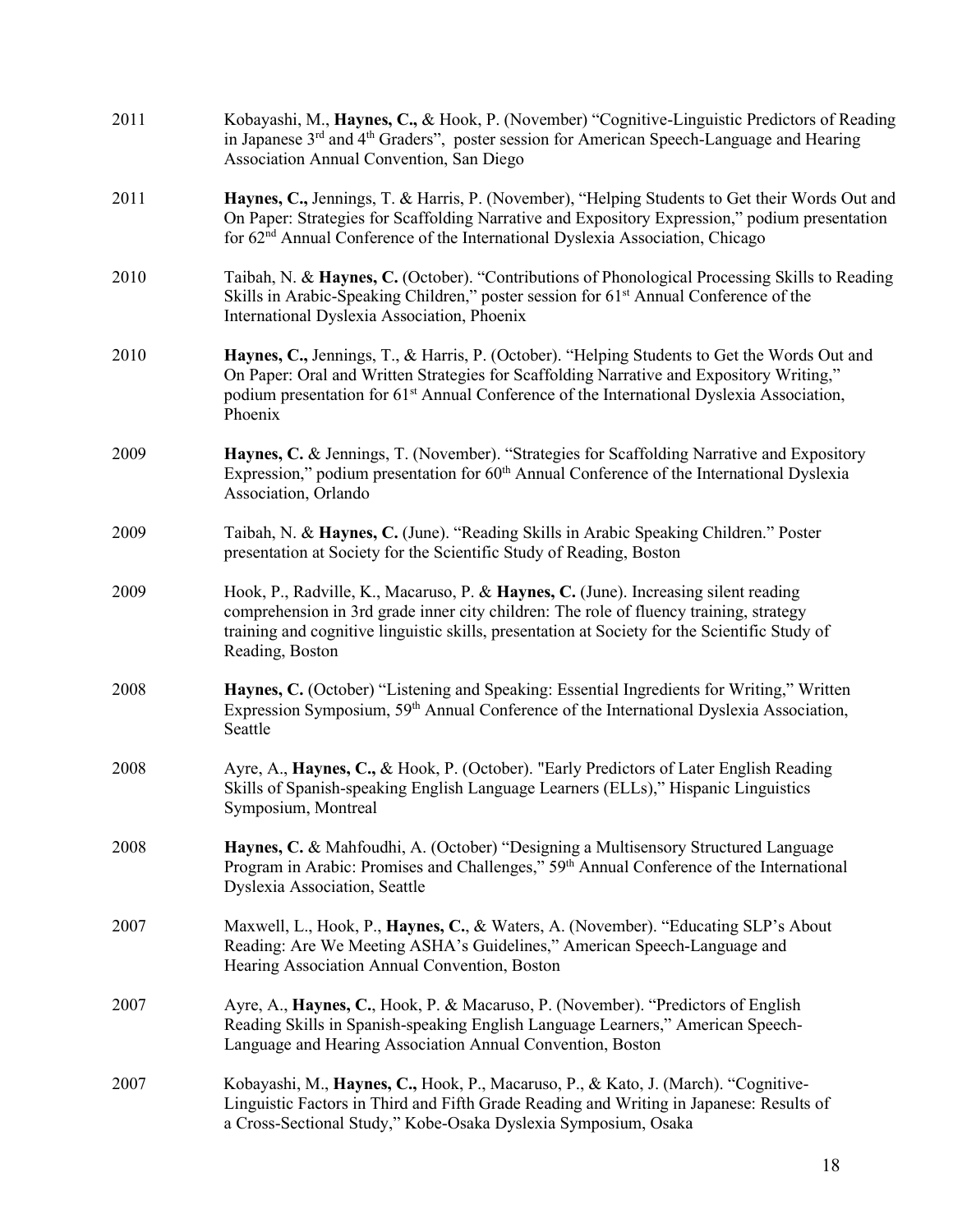| 2006 | Blackwell, I., Metelitsa, Y., Zaretsky, E., Hook, P. & Haynes, C. (May). "Narrative<br>Component Analyses of Russian-English Bilingual Children's Story Retells," Language<br>Acquisition and Bilingualism: Consequences for a Multilingual Society conference, York<br>University, Toronto, Canada                       |
|------|---------------------------------------------------------------------------------------------------------------------------------------------------------------------------------------------------------------------------------------------------------------------------------------------------------------------------|
| 2006 | Metelitsa, Y., Blackwell, I., Zaretsky, E., Hook, P. & Haynes, C. (May).<br>"Morphosyntactic Analyses of Russian-English Bilingual Children's Story Retells,"<br>Language Acquisition and Bilingualism: Consequences for a Multilingual Society<br>conference, York University, Toronto, Canada                           |
| 2005 | Kobayashi, M., Haynes, C. (thesis advisor), Hook, P., & Macaruso, P.<br>(September/November). Cognitive-Linguistic Factors in Japanese Fifth Grader's<br>Reading. At Neuropsychology Association of Japan, Nagoya, September 23; at American<br>Speech-Language-Hearing Association Convention, Miami Beach., November 17 |
| 2005 | Ioannidou, S.; Laouris, Y.; Haynes, C.; Hook, P. & Macaruso, P. (July). "A Comparison of<br>Teachers' Perceptions Versus Objective Measurements of Children with Learning Disabilities in<br>Cyprus." Third Triennial Multlingualism & Dyslexia Conference, Limassol, Cyprus                                              |
| 2005 | Haynes, C., Kobayashi, M., Hook, P., Macaruso, P., & Kato, J. (April) "Effects of Mora<br>Deletion, Nonword Repetition, Rapid Naming and Visual Search Performance on Beginning<br>Reading in Japanese," Poster for MGH-IHP Research Day                                                                                  |
| 2004 | Kobayashi, M., Haynes, C., Hook, P., Macaruso, P., & Kato, J. (June). "Cognitive-Linguistic<br>Predictors of Beginning Reading in Japanese," MGH Clinical Research Day, Massachusetts<br>General Hospital, Boston                                                                                                         |
| 2003 | Haynes, C. & Hook, P. (December) "Cross-Disciplinary Training: Promises or Pitfalls?, Fund<br>for Improvement of Post Secondary Education (FIPSE) Directors Conference, Denver                                                                                                                                            |
| 2003 | Kobayashi, M., Kato, J., Haynes, C., Macaruso, P., & Hook, P. (August). "Cognitive-<br>Linguistic Factors in Japanese First Grader's Reading." Presented at the Society of<br>Cognitive Neuropsychology, Ichikawa, Japan.,                                                                                                |
| 2002 | Hook, P. & Haynes, C. (November). "After Phonemic Awareness, What Next? Annual<br>Convention, American Speech-Language and Hearing Association                                                                                                                                                                            |
| 2001 | Battle, D., Cooper, E., Haynes, C., Davis, M., Shadden, B., Stark, J., Trent, J., & Anderson, N.<br>(November). "ASHA Website: Improving Performance on National Exams in Speech-Language<br>Pathology and Audiology", Poster Session ASHA Annual Conference, New Orleans                                                 |
| 1999 | Nigam, R. & Haynes, C. (November). "Infusion of Multicultural Issues in Curriculum Practicum<br>and Program Development," ASHA Annual Conference, Washington, D.C.                                                                                                                                                        |
| 1999 | Battle, D., Cooper, E., Haynes, C., Davis, M., Shadden, B., Stark, J., & Trent, J., Anderson, N.<br>(November), "Improving Performance on National Exams in Speech-Language Pathology and<br>Audiology", ASHA Annual Conference, Washington, D.C.                                                                         |
| 2000 | Haynes, C. (November). Presider and presenter, International Research Round-Table Exchange,<br>International Dyslexia Association, Washington, D.C.                                                                                                                                                                       |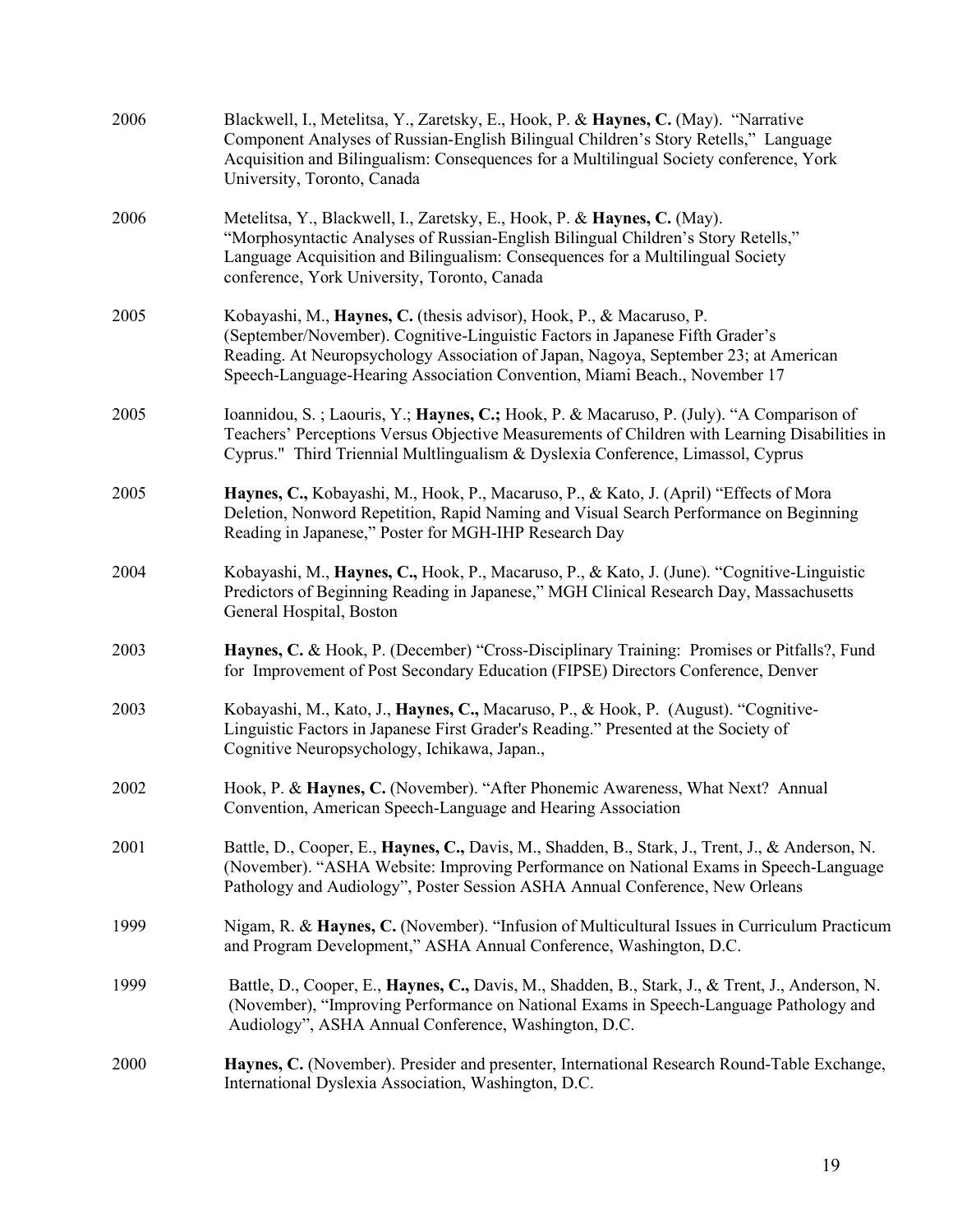| 2000 | Hook, P. & Haynes, C., (November). Phonological Awareness and Orthographic Processing,"<br>International Dyslexia Association Conference, Washington D.C.                                                                                                                                       |
|------|-------------------------------------------------------------------------------------------------------------------------------------------------------------------------------------------------------------------------------------------------------------------------------------------------|
| 2000 | Hook, P. & Haynes, C. (April). "It's Not Just Phonological Awareness: Remember<br>Orthography!" Eighteenth Annual Learning Disabilities Network Conference, Randolph,<br>Massachusetts                                                                                                          |
| 1999 | Haynes, C. (November). Presider and presenter, International Research Round-Table Exchange,<br>50 <sup>th</sup> Anniversary Conference of the International Dyslexia Association                                                                                                                |
| 1999 | Hook, P & Haynes, C. (November). "It's Not Just Phonemic Awareness: Remember<br>Orthography and Automaticity", 50 <sup>th</sup> Anniversary Conference of the International Dyslexia<br>Association, Chicago                                                                                    |
| 1999 | Jennings, T. & Haynes, C. (February). "Methods for Scaffolding Spoken and Written<br>Expression," Learning Disabilities Association International Conference, Atlanta, GA                                                                                                                       |
| 1999 | Haynes, C., Hook, P. & Macaruso, P. (November) "Teachers' Skills Ratings of Children with<br>Learning Disabilities: A Comparison of the United States and Japan", 50 <sup>th</sup> Anniversary<br>Conference of the International Dyslexia Association.                                         |
| 1998 | Hook, P. & Haynes, C. (November). "Innovative Models of Phonological Awareness in<br>University Program Curricula", Special Session Symposium, ASHA Annual Convention, San<br>Antonio, TX                                                                                                       |
| 1998 | Gedachian, G. & Haynes, C. (thesis advisor) (November) "Efficacy Study of Whole Language<br>versus Phonological Awareness and Phonics," ASHA Annual Convention, San Antonio, TX                                                                                                                 |
| 1998 | Hook, P. & Haynes, C. (November). "Relationships Between Spoken and Written<br>Language", International Dyslexia Association Annual Conference, San Francisco, CA                                                                                                                               |
| 1998 | Peers, I., Gray, C., Antonopoulou, K., Lloyd, P., Haynes, C., & Bertucci, C. (September).<br>"Microgenetic Analysis of Changes in Linguistic and Cognitive Markers Following Auditory<br>Retraining of Dyslexics", International Child Language Conference, University of Sheffield,<br>England |
| 1998 | Volynskaya, L., Yampolski, S., Haynes, C., & Macaruso, P. (May). "Issues in Cross-Cultural<br>Test Standardization: A Russian Translation of the Peabody Picture Vocabulary Test, Revised",<br>Fonetika '98 Conference, University of Stockholm                                                 |
| 1997 | Presentation, Hook, P., Haynes, C., & Maxwell, C. (November). "The Basics of Reading and<br>Writing Intervention for the Speech-Language Pathologist", American Speech-Language and<br>Hearing Association National Convention, Boston                                                          |
| 1997 | Poster Session, Volynskaya, L., Yampolski, S., & Haynes, C. (November). "Issues in Cross-<br>Cultural Test Standardization: A Russian Translation of the Peabody Picture Vocabulary Test,<br>Revised", American Speech-Language and Hearing Association National Convention                     |
| 1997 | Haynes, C., Hook, P., & Maxwell, C. (November). "Integrating Spoken and Written Language<br>into the Graduate School Curriculum", American Speech-Language and Hearing Association<br>National Convention                                                                                       |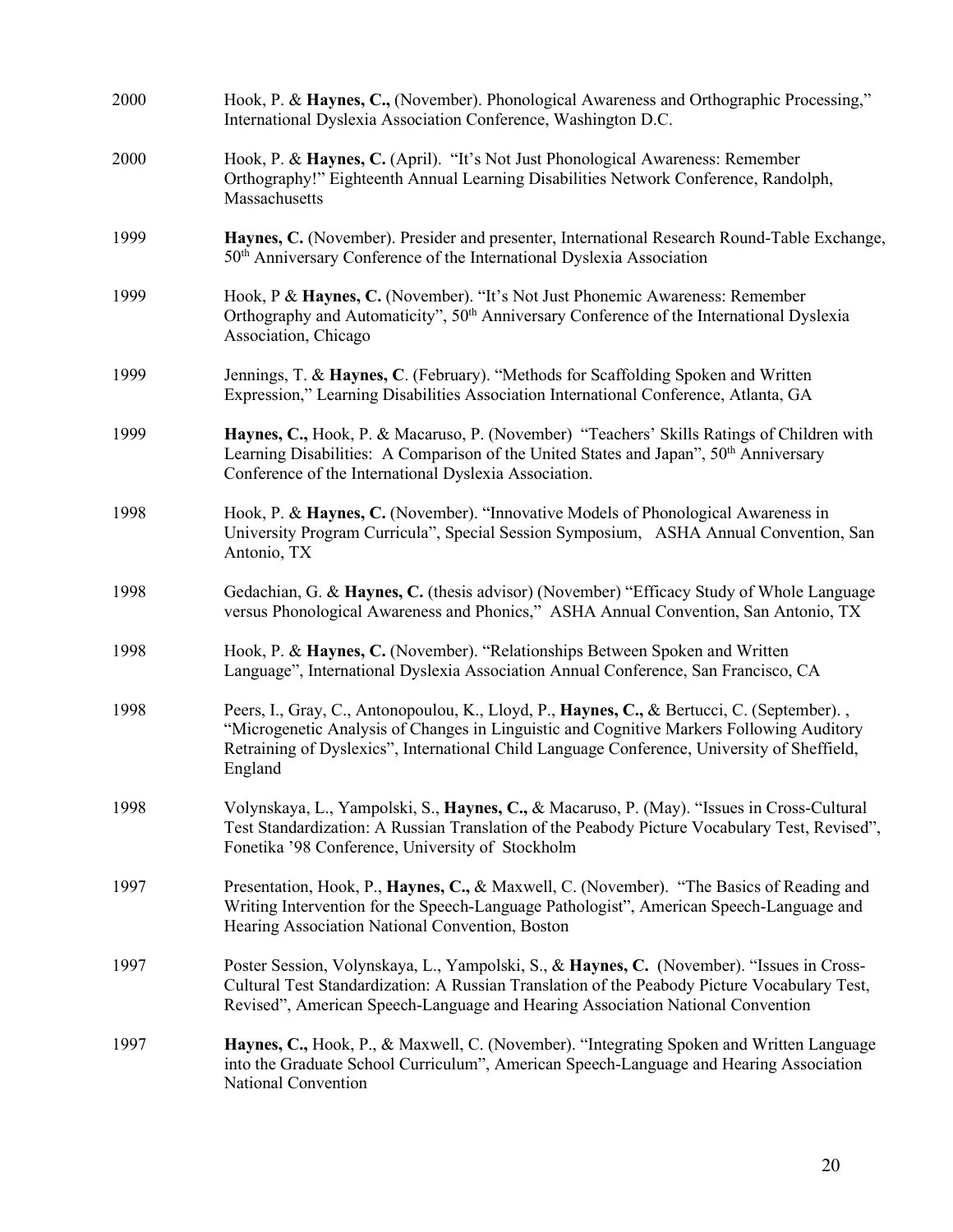| 1997 | Muta, E., Hayashi, H., & Haynes, C. (November) "Comparison Japanese and American<br>Children with Learning Disabilities: An Analysis of Teacher Surveys", Sixth Annual Conference<br>of the Japanese Academy of Learning Disabilities; Osaka, Japan, November 1-2, 1997 |
|------|-------------------------------------------------------------------------------------------------------------------------------------------------------------------------------------------------------------------------------------------------------------------------|
| 1996 | Haynes, C. (January). "Language Abilities of College Educated Dyslexics Compared with<br>College Educated Controls", Annual Meeting of the MGH Scientific Advisory Committee, MGH<br>East, Boston                                                                       |
| 1995 | <b>Haynes, C.</b> (January). "The Effectiveness of Serial Lexical Presentation of Text for Normally<br>Achieving and Skilled Readers", MGH Research Day, MGH East, Boston                                                                                               |
| 1994 | Haynes, C., (November). "Does Evidence Support a Retrieval Hypothesis for Dyslexia?"<br>Boston University Conference on Language Development.                                                                                                                           |

## **Featured, Invited Presentations**

| 2021 | Haynes, C. (2021). Early Identification and Support for Literacy,<br>with K-12 Implications for English Language Learners, invited lecture for HT 810a:<br>Introduction to Psycho-educational Assessment, Harvard Graduate School of Education,<br>November 1. |
|------|----------------------------------------------------------------------------------------------------------------------------------------------------------------------------------------------------------------------------------------------------------------|
| 2021 | Haynes, C. (March). Issues in Evidence-based Practices for Writing, guest lecture for<br>Sofia Vallila-Rohter's Evidence-Based Practice Seminar for Y2 students.                                                                                               |
| 2021 | Taibah, N. & Haynes, C. (March). Effective Early Identification and Support Practices<br>for Literacy, Implications for Arabic Presentation for Phi Science Institute, Jordan.                                                                                 |
| 2021 | Laud, L. & Haynes, C. (February). Vocabulary, Sentence and Micro-Discourse<br>Strategies to Support Self-Regulated Strategy Development for Writing, Colorado<br>Department of Education.                                                                      |
| 2020 | Haynes, C. (February). Word and Sentence Level Strategies for Supporting Writing and<br>Comprehension, Houston Branch of the International Dyslexia Association, Houston.                                                                                      |
| 2020 | Haynes, C. & Laud, L. (February). Liven Up Your Sentence Instruction, Dubard School<br>of Language Disorders, University of Southern Mississippi, Hattiesburg.                                                                                                 |
| 2019 | Haynes, C. (March). Liven Up Your Students' Writing!: Strategies for Supporting<br>Narrative and Expository Expression, Virginia Branch of the International Dyslexia<br>Association, Virginia Beach, VA.                                                      |
| 2019 | Haynes, C. (March). From Talking to Writing: Part 2: Micro-Discourse and Discourse<br>Strategies for Supporting Written Expression, Annual Conference of the California<br>Speech and Hearing Association.                                                     |
| 2019 | Haynes, C. (March). From Talking to Writing: Part 1: Word and Sentence-Level<br>Strategies for Supporting Written Expression, Annual Conference of the California<br>Speech and Hearing Association.                                                           |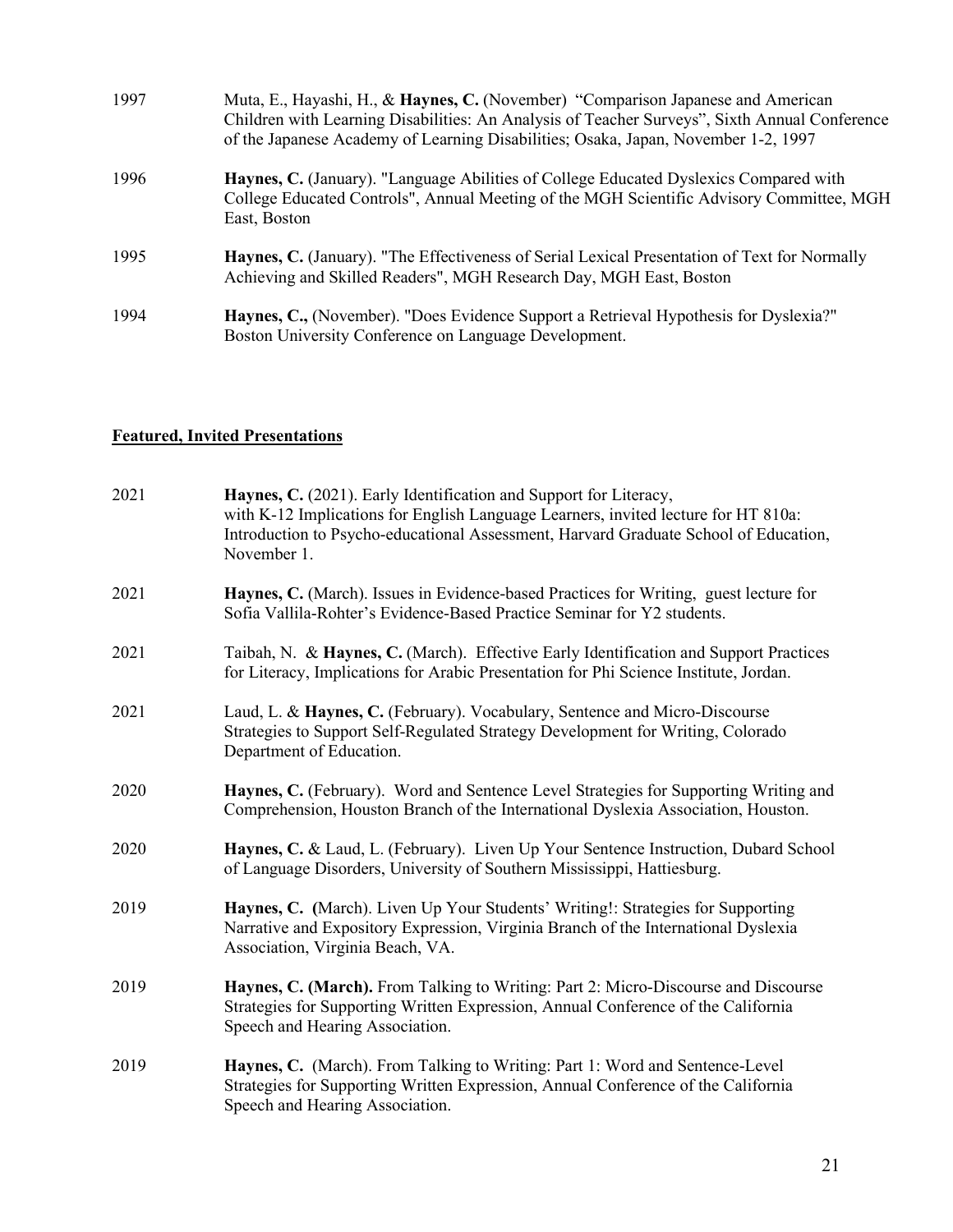| 2018 | Cheeseman, E. & Haynes, C. (October). On-Line Roll Out of Global Partners Institutional<br>Accreditation, presentation for Global Partners Committee, International Dyslexia Association,<br>69th Annual Conference, Orlando, Florida, October. |
|------|-------------------------------------------------------------------------------------------------------------------------------------------------------------------------------------------------------------------------------------------------|
| 2018 | Haynes, C. (April). "Liven Up Your Students' Writing: Narrative and Expository<br>Elaboration Strategies", presentation for SLPs and Reading Specialists, Lawrence School,<br>Broadview Heights Ohio.                                           |
| 2018 | Haynes, C. (April). "Home Support for Children's Language Development: Book<br>Reading and Story Telling", Presentation for Parents, Lawrence School, Broadview<br>Heights Ohio.                                                                |
| 2018 | Haynes, C. (April) "Multisensory Instruction in Language and Literacy: Some Lessons<br>from English and Implications for Arabic", workshop for Dar El Hekma University and<br>the Jedda Speech and Hearing Center (JISH).                       |
| 2018 | Haynes, C. (2018). "How Can we Support Story Development?: Theme-Centered<br>Strategies for Growing Narrative Skills in Preschool, Kindergarten and Early Grade<br>School Children", Early Childhood Forum, Riyadh, Saudi Arabia, April 10.     |
| 2018 | Haynes, C. (2018). "Early Prediction and Prevention of Dyslexia, Before Grade School<br>Begins", Teaching and Learning in Early Childhood Forum, Riyadh, Saudi Arabia, April<br>9.                                                              |
| 2017 | Haynes, C. & Smith, S.L. (2017). Design Questions Regarding a Targeted Writing<br>Intervention for Children with Language Learning Difficulties, Ph.D. in Rehabilitation<br>Sciences Seminar, MGH-IHP, Boston, September 20.                    |
| 2017 | Haynes, C. Beyond Graphic Organizers: Word, Sentence and Paragraph Level Strategies<br>for Developing Narrative & Expository Language, California Speech-Language and<br>Hearing Association, Pasadena, March 17.                               |
| 2017 | Haynes, C. Listening and Speaking: Essential Ingredients for Reading and Writing,<br>Houston Branch of the International Dyslexia Association, Houston, March 11.                                                                               |
| 2016 | Haynes, C. Current Research on Sentence-Level Strategies for Aiding Struggling<br>Reader-Writers, Research Round-Table, Language and Literacy Conference,<br>Universidade Federal de Santa Catarina (UFSC), Florianopolis, Brazil, May 13.      |
| 2016 | Haynes, C. Research-Based Strategies for Reading and Writing, Language and Literacy<br>Conference, Universidade Federal de Santa Catarina (UFSC), Florianopolis, Brazil, May<br>13.                                                             |
| 2016 | Haynes, C. Early Prediction of Comprehension and Expression Skills, Language and<br>Literacy Symposium, Department of Communication Sciences and Disorders,<br>Universidade Federal do Rio Grande do Norte (UFRN), Natal, Brazil, April 26.     |
| 2016 | Haynes, C. Early Prediction of Word Recognition and Spelling Skills, Language and<br>Literacy Symposium, Department of Communication Sciences and Disorders,<br>Universidade Federal do Rio Grande do Norte (UFRN), Natal, Brazil, April 26.    |
| 2016 | Haynes, C. Strategies for Scaffolding Expression and Comprehension, Metropolitan<br>Denver Area Speech-Language Pathology Association, April 8.                                                                                                 |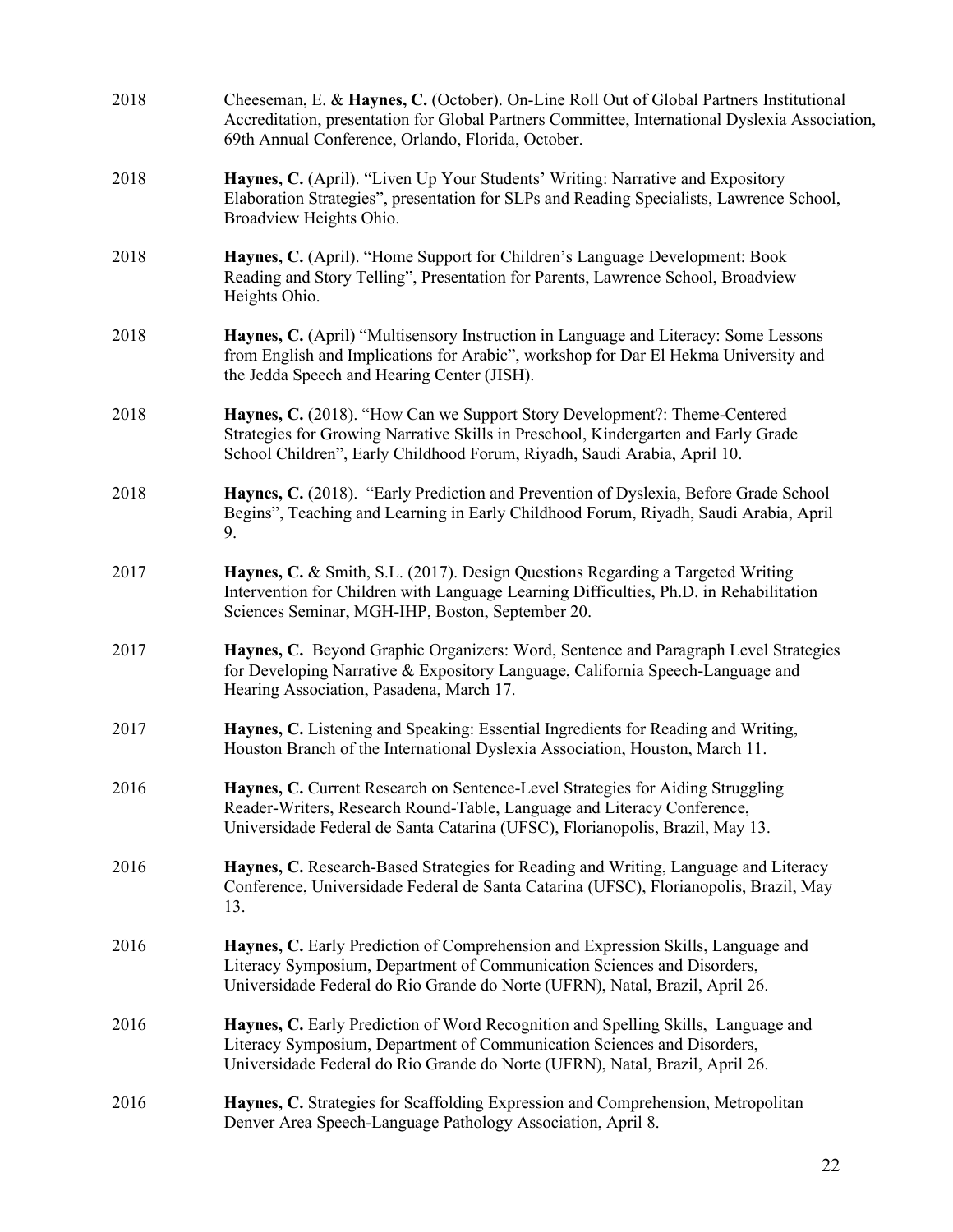| 2016 | Haynes. C. Working Memory and Executive Functioning: Implications for Supporting<br>Word-, Sentence- and Paragraph-Level Comprehension and Expression, Presentation for<br>RETA Professionals Organization, Singapore, March 17.  |
|------|-----------------------------------------------------------------------------------------------------------------------------------------------------------------------------------------------------------------------------------|
| 2016 | Haynes, C. "Early Identification and School-age Treatment for Dyslexia and Related<br>Language Learning Difficulties", Presentation for Speech-Language therapists, Spastics<br>Society of Karnakata, Bangalore, India, March 12. |
| 2016 | Haynes, C. "Narrative and Expository Strategies for Scaffolding Oral Expression and<br>Writing", Presentation for teachers and parents, Spastics Society of Karnakata,<br>Bangalore, India, March 11.                             |
| 2016 | Haynes, C. "Increasing Faculty Awareness of Learning Differences", series of<br>presentations to Engineering, Business and Foundations Program faculties, Australian<br>College of Kuwait, Kuwait City, March 2 & 3               |
| 2016 | Haynes, C. "Tips for Parents of Students with Learning Differences", Australian College<br>of Kuwait, Kuwait City, March 6                                                                                                        |
| 2016 | Haynes, C. "Narrative and Expository Strategies for Scaffolding Oral Expression and<br>Writing: Words, Sentences and Paragraphs", Lexicon Learning Center, Dubai, United<br>Arab Emirates, February 24.                           |
| 2015 | Haynes, C. "Autism Spectrum Disorder (ASD): (Nature, Diagnosis and) Treatment",<br>Peerless Hospital and Research Center, Kolkata, December 14.                                                                                   |
| 2015 | Haynes, C. "Strategies for Supporting Children's Early Language and Pre-Literacy<br>Skills", Kolkata Dyslexia Trust International Conference, Kolkata, India, December 11.                                                        |
| 2015 | Haynes, C. " 'Micro-Discourse' Strategies for Enhancing Oral-Written Comprehension<br>and Expression", Kolkata Dyslexia Trust International Conference, Kolkata, India,<br>December 11.                                           |
| 2015 | Moats, L., Haynes, C., Hubbel, H., Cardenas-Hagan, E Response Panel for movie, One<br>by One: The Teachings of Diana King, International Dyslexia Association, 66th Annual<br>Conference, Grapevine, Texas, October.              |
| 2015 | Laud, L. & Haynes, C. "Strategies for Scaffolding K/1 Narrative: Words, Sentences and<br>Stories", Professional development webinar for Denver Unified School System, August<br>14.                                               |
| 2015 | Haynes, C. "Differentiated Instruction and Accommodations to Support Inclusion",<br>Professional development presentation for Esperanza Academy, Lawrence, MA, July 21                                                            |
| 2015 | Haynes, C. "Why Test?: A Look at Assessment at Esperanza Academy", Professional<br>development presentation for Esperanza Academy, Lawrence, MA, July 21                                                                          |
| 2015 | Haynes, C. "Narrative and Expository Strategies for Scaffolding Oral Expression and<br>Writing: Words, Sentences and Paragraphs", Landmark Outreach Program, Prides<br>Crossing, MA, July 7.                                      |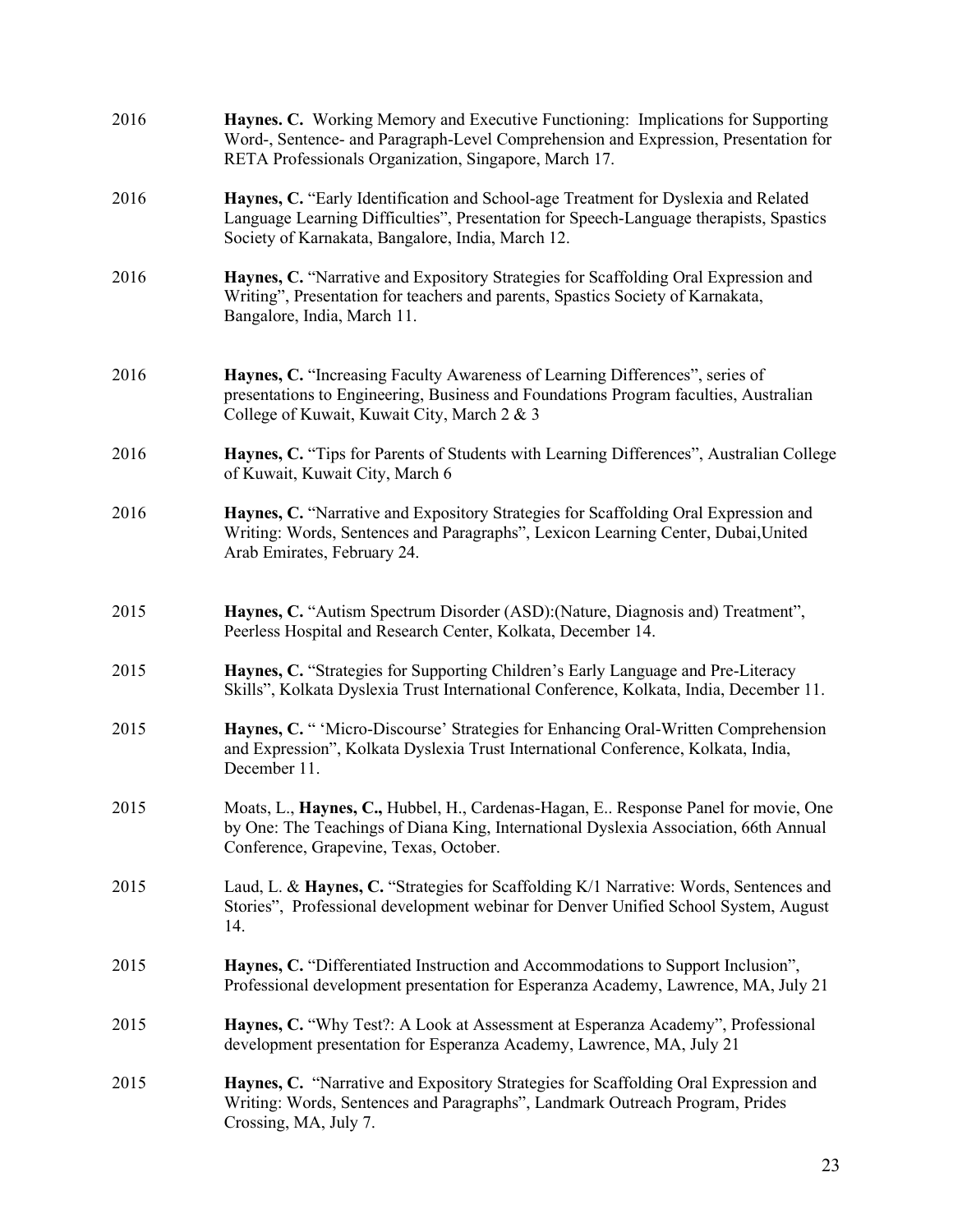| 2015 | Haynes, C. "Tips for Sleuthing Spoken-Written Diagnostic Relationships: Implications<br>for Language Intervention", Landmark Outreach Program, Prides Crossing, MA, July 6.                                                              |
|------|------------------------------------------------------------------------------------------------------------------------------------------------------------------------------------------------------------------------------------------|
| 2015 | Haynes, C. & Laud, L. " Oral Language Strategies for Scaffolding Words and<br>Sentences", Professional development webinar for Denver Unified School System, June<br>30.                                                                 |
| 2015 | Haynes, C. "Tips for Sleuthing Spoken-Written Diagnostic Relationships: Implications<br>for Language Intervention", Annual Texas Speech, Language and Hearing Convention,<br>San Antonio, March 21.                                      |
| 2015 | Haynes, C. "Ways to Enhance Language Comprehension and Expression: Word and<br>Sentence Level Strategies", Annual Texas Speech, Language and Hearing Convention,<br>San Antonio, March 21.                                               |
| 2015 | Haynes, C. "Ways to Enhance Language Comprehension and Expression: 'Micro-<br>Discourse' and Discourse Level Strategies", Annual Texas Speech, Language and<br>Hearing Convention, San Antonio, March 21.                                |
| 2014 | Haynes, C. "Dyslexia: Deficit, or Strength?", ABENEPI (Brazilian Association of<br>Neurology, Child Psychiatry, and Related Professions) Conference, Campinas, Brazil,<br>October 10.                                                    |
| 2014 | Haynes, C. "Kindergarten Predictors of Grade School Reading Skills, ABENEPI<br>(Brazilian Association of Neurology, Child Psychiatry, and Related Professions)<br>Conference, Campinas, Brazil, October 10.                              |
| 2014 | Haynes, C. "Strategies for Supporting Comprehension and Expression", Medina City<br>School Department, Medina, OH, May 2                                                                                                                 |
| 2014 | Haynes, C. "The Importance of Using One's Mother Tongue Language with Children",<br>Parent Session, The Annual Forum of Early Learning, Jeddah Early Childhood<br>Conference, Jeddah, Saudi Arabia, March 27                             |
| 2014 | Haynes, C., Taibah, N. & Jamjoom, S. K., "Early Diagnosis of Reading Disabilities in<br>English and Arabic: A Research Update", The Annual Forum of Early Learning, Jeddah<br>Early Childhood Conference, Jeddah, Saudi Arabia, March 27 |
| 2014 | Haynes, C. "The IHP Promotion Process", New Faculty Mentoring Session, MGH-IHP                                                                                                                                                           |
| 2013 | Haynes, C. "A Context for Arabic Test Development", presentation for the Speech-<br>Language Pathology and Learning Disabilities programs at Dar El Hekma College,<br>Jeddah, Saudi Arabia, December 18.                                 |
| 2013 | Haynes, C. "Understanding Oral Language Predictors of Reading Disabilities," tele-<br>presentation for Learning Disabilities program, Qatar University, Doha, November 12.                                                               |
| 2013 | Haynes, C. "From Talking to Writing: Unpacking the Common Core", Stern Center for<br>Language and Literacy, Burlington, October 25.                                                                                                      |
| 2013 | Haynes, C., Taibah, N., Aljehani, H., Saadi, R., & Hook, P. "Phase 1 Development of<br>Tests for Predicting Literacy Skills in Arabic: Challenges of Pioneering Behavioral                                                               |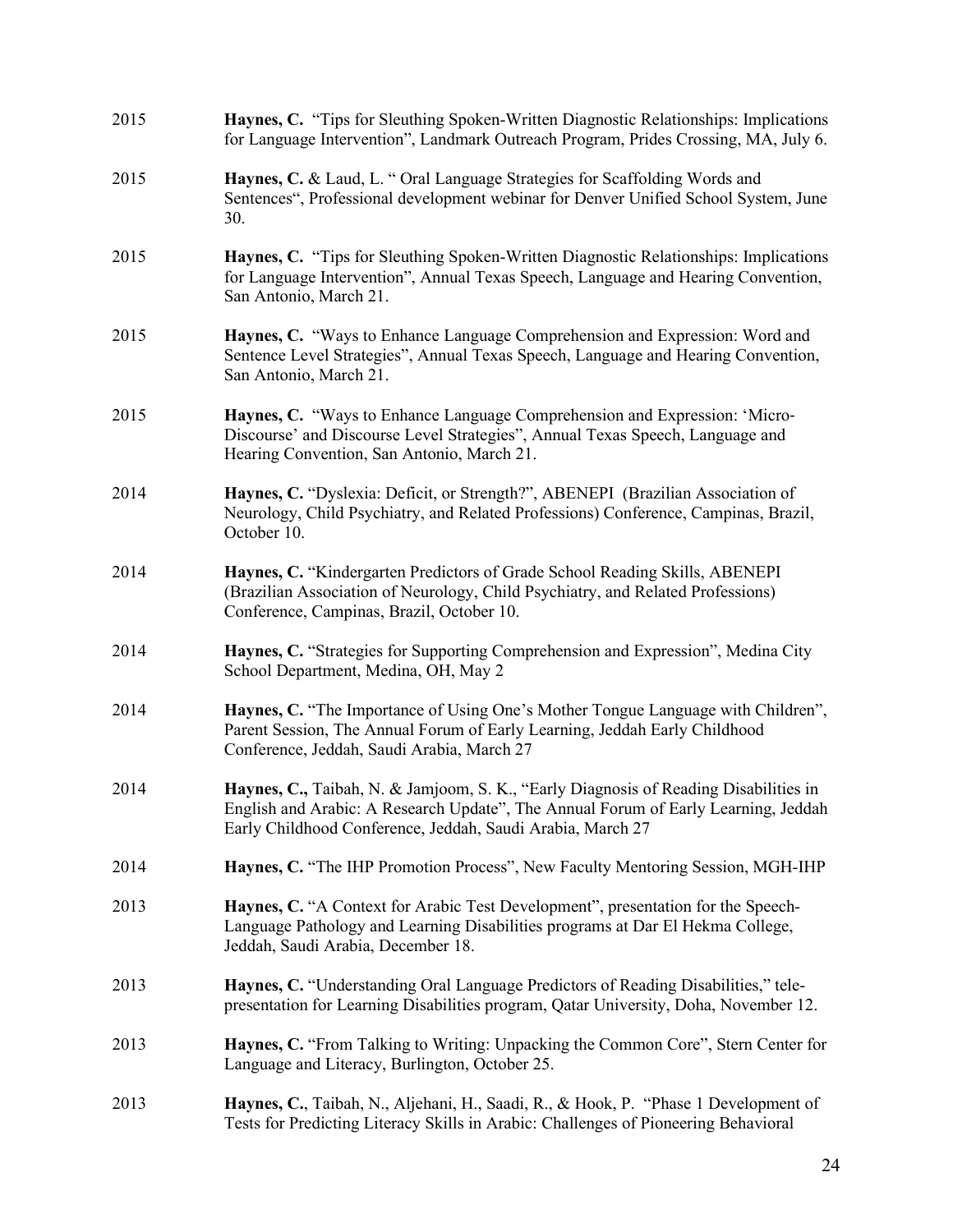|      | Measures from Scratch", Presentation for IHP Interdisciplinary PhD in Rehabilitation<br>Sciences Seminar, July 11.                                                                                                                                    |
|------|-------------------------------------------------------------------------------------------------------------------------------------------------------------------------------------------------------------------------------------------------------|
| 2013 | Haynes, C. "Ways to Enhance Language Comprehension and Expression: 'Micro-<br>Discourse' and Discourse Level Strategies". Texas Speech and Hearing Association<br>Summer Conference, Fort Lauderdale, FL, June 16.                                    |
| 2013 | Haynes, C. "Ways to Enhance Language Comprehension and Expression: Word and<br>Sentence Level Strategies", Texas Speech and Hearing Association Summer Conference,<br>Fort Lauderdale, FL, June 15.                                                   |
| 2013 | Haynes, C. "Tips for Sleuthing Spoken-Written Diagnostic Relationships", Texas Speech<br>and Hearing Association Summer Conference, Fort Lauderdale, FL, June 14.                                                                                     |
| 2013 | Haynes, C. "Multiple Pathways for Making Scholarly Progress," Faculty Development<br>Workshop, MGH Institute of Health Professions, April 30.                                                                                                         |
| 2013 | Haynes, C. "On Beyond Templates!: Speaking and "Micro-Discourse" Strategies to Aid<br>Struggling Writers", Annual Convention of the Massachusetts Branch of the International<br>Dyslexia Association, Framingham, April 20.                          |
| 2013 | Haynes, C. "Helping Students to Get their Words Out and on Paper: Diagnostic and<br>Teaching Strategies for School Age Oral and Written Language Expression", Annual<br>Convention of the Manitoba Speech and Hearing Association, Winnipeg, April 12 |
| 2013 | Kubiak, L. & Haynes, C. "ADHD and Language Learning Difficulties: DSM-IV and<br>DSM-V Diagnostic Considerations," 2 <sup>nd</sup> International Conference on LD/ADHD, Kuwait<br>City, February 1                                                     |
| 2013 | Haynes, C. "Early Signs of Language Learning Difficulties," 2 <sup>nd</sup> International<br>Conference on LD/ADHD, Kuwait City, February 1                                                                                                           |
| 2013 | Haynes, C. "What is Dyslexia?: Biological, Cognitive and Behavioral Considerations,"<br>2 <sup>nd</sup> International Conference on LD/ADHD, Kuwait City, February 1                                                                                  |
| 2013 | Haynes, C. "Strategies for Supporting Literacy Development in English Language<br>Learners," Massachusetts Elementary School Principals Association, Marlborough, MA,<br>January 29                                                                   |
| 2013 | Haynes, C. "Ineffective and Effective Strategies for Enhancing Vocabulary<br>Development," Landmark Lower and Middle School, Manchester, MA, January 11                                                                                               |
| 2012 | Haynes, C. "Early Diagnosis and Teaching of Pre-Literacy Skills," Jeddah Institute for<br>Speech and Hearing, Jeddah, Saudi Arabia, December 17                                                                                                       |
| 2012 | Haynes, C. "Intervention to Support Spoken and Written Language Skills in English:<br>Implications for Arabic"; Skype presentation for special education practicum seminar,<br>University of Qatar, Doha, November 25                                 |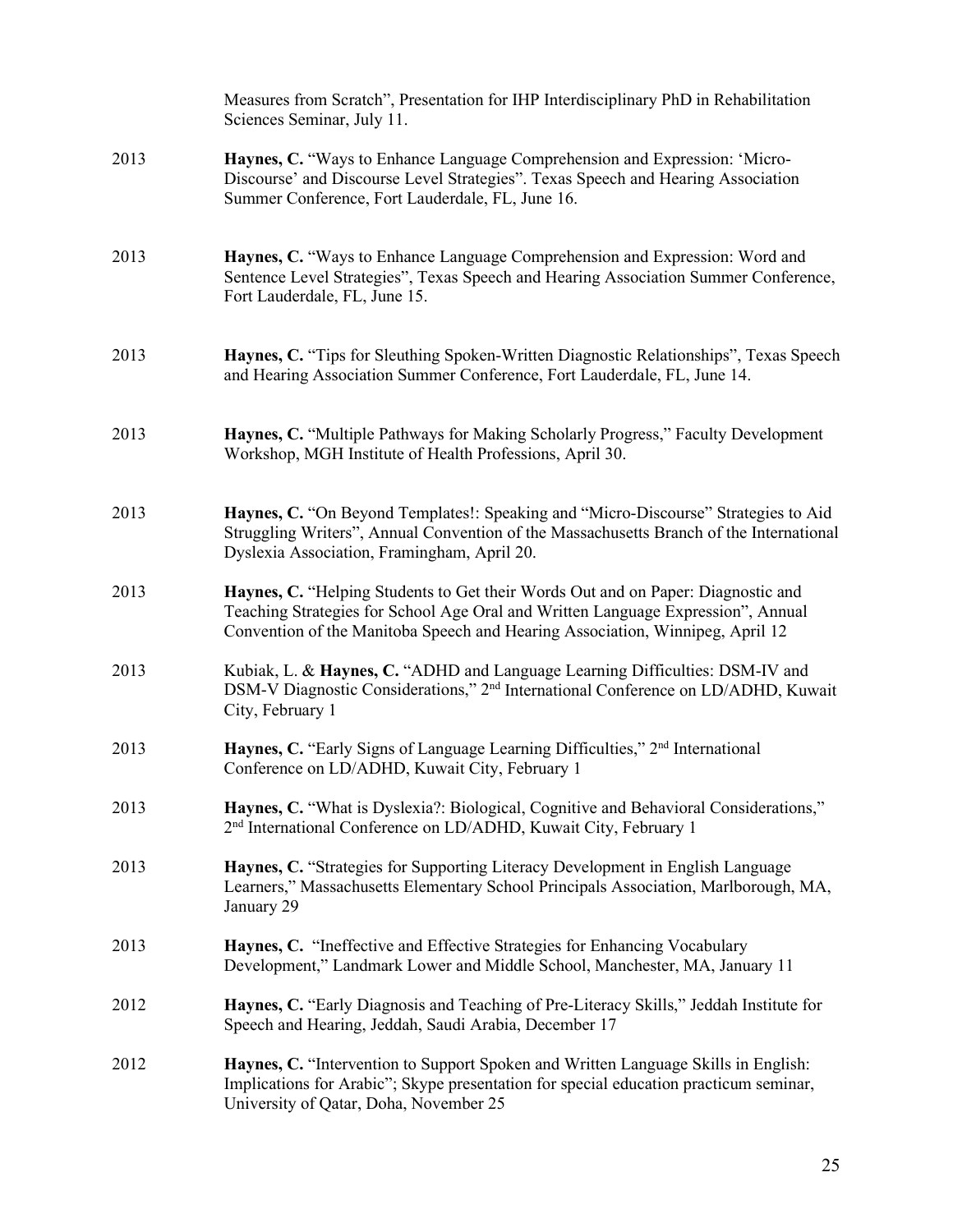| 2012 | Haynes, C. "Assessment Considerations for English and Arabic Spoken and Written<br>Language Skills"; Skype presentation for special education practicum seminar,<br>University of Qatar, Doha, November 11                                                                  |
|------|-----------------------------------------------------------------------------------------------------------------------------------------------------------------------------------------------------------------------------------------------------------------------------|
| 2012 | Haynes, C. "Methods for Supporting Expression at the Sentence and Paragraph Levels,"<br>Annual Conference, Michigan Branch of the International Dyslexia Association, Ann<br>Arbor September 29.                                                                            |
| 2012 | Haynes, C. "Strategies for Scaffolding Oral and Written Expression: Implications for<br>Portuguese," International Conference of Dyslexia and Learning Disabilities, Brazil Dyslexia<br>Association, Sao Paolo, September 7                                                 |
| 2012 | Haynes, C. (March). "Strategies for Supporting Literacy Development in English Language<br>Learners." Research Institute for Learning Differences, Harvard Graduate School of Education,<br>Cambridge                                                                       |
| 2011 | Haynes, C. (December). "Early Diagnosis and Teaching for Pre-Literacy Skills." International<br>Conference for Learning Disabilities and ADHD, Kuwait City, Kuwait                                                                                                          |
| 2011 | Haynes, C. (December). "Leverage Language to Support Literacy! : Strategies for Supporting<br>School Age Oral Language Skills", International Conference for Learning Disabilities and<br>ADHD, Kuwait City, Kuwait                                                         |
| 2011 | Haynes, C. (October). "Strategies for Supporting Expressive Language Skills." Annual<br>Conference, Pennsylvania Branch of the International Dyslexia Association, Philadelphia                                                                                             |
| 2011 | Haynes, C. (April). "Language Development and Disorders: Some Perspectives for Biomedical<br>Engineers," Harvard-MIT Health Sciences and Technologies (HST) Doctoral Program, Boston.                                                                                       |
| 2011 | Haynes, C. (April). "Help for Struggling Writers: Word-, Sentence-, and Paragraph-Level<br>Strategies for Enhancing Comprehension and Expression," Maryland Speech-Language and<br>Hearing Association Annual Conference, Towson, MD                                        |
| 2011 | Haynes, C. (March). "A Glimpse Into Catching Children Before They Fail: Early Oral Language<br>Predictors of Later Reading Abilities," Dinner keynote for school superintendents, sponsored by<br>Northern Ohio Branch of the International Dyslexia Association, Cleveland |
| 2011 | Haynes, C. (February). "Understanding the Nature of Dyslexia: A Presentation for Parents,"<br>Lawrence School, Broadview Heights, OH                                                                                                                                        |
| 2010 | Haynes, C. (October). "Best Practices for Struggling Writers," New Hampshire Branch of<br>International Dyslexia Association, Nashua, NH                                                                                                                                    |
| 2010 | Haynes, C. (August). "New Directions in Dyslexia Research," presentation for visiting Japanese<br>delegates of Japanese Academy of Learning Disabilities, Boston, MA                                                                                                        |
| 2010 | Haynes, C. (July). "A Fresh Look at Sentences: Keys for Unlocking Comprehension and<br>Expression," Masonic Learning Center, Bangor, ME                                                                                                                                     |
| 2010 | Haynes, C. (May). "Strategies for Supporting Language Expression and Comprehension," Board<br>of Cooperative Educational Services (BOCES), Rochester, NY                                                                                                                    |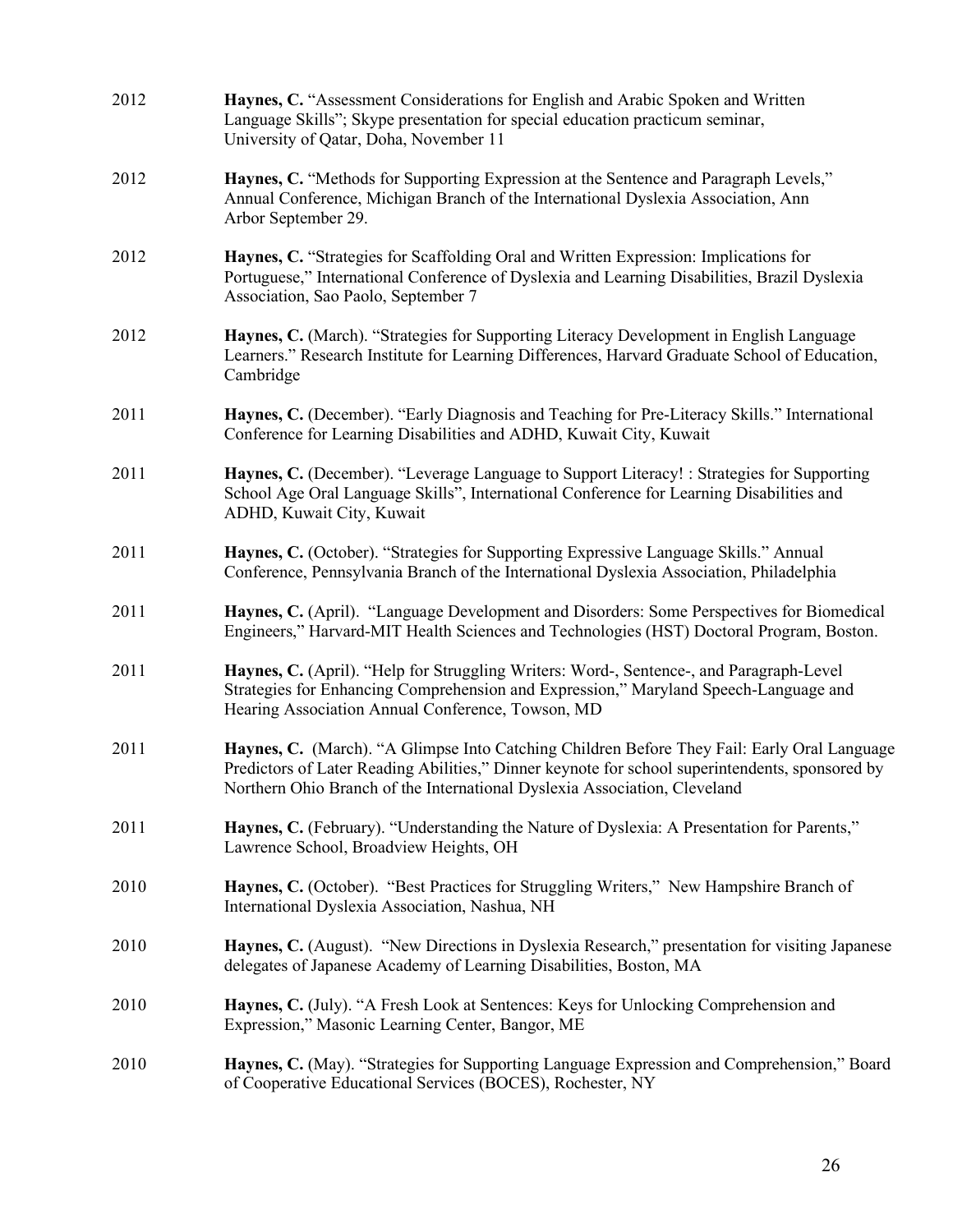| 2010 | Haynes, C. (May). "Introduction to Language Disorders: Implications for Speech Scientists,"<br>Harvard-MIT Health Sciences and Technologies doctoral student seminar, Boston                                                          |
|------|---------------------------------------------------------------------------------------------------------------------------------------------------------------------------------------------------------------------------------------|
| 2010 | Haynes, C. (April). "New Directions in Dyslexia Research and Practice," videoconference<br>presentation for Prince Salman Center for Disabilities Research, Riyadh, Saudi Arabia                                                      |
| 2010 | Haynes, C. (March). "Methods for Enhancing Written Expression and Reading Comprehension,"<br>The New Grange School, Princeton, NJ                                                                                                     |
| 2009 | Haynes, C. (October). "Strategies for Helping College Students Respond to Writing Prompts,"<br>Fairleigh Dickinson University, Florham, New Jersey                                                                                    |
| 2009 | Haynes, C. (October). "Oral Language Predictors of Literacy Skills." Board of Cooperative<br>Educational Services (BOCES), Rochester, NY                                                                                              |
| 2009 | Haynes, C. (May). "Language Development and Disorders: An Overview," and "New<br>Directions in Dyslexia Research." Guest lecture for Harvard-MIT Health Sciences and<br>Technology Doctoral Program., Boston                          |
| 2009 | Everatt, J., Elbeheri, G., Mahfoudhi, A., Haynes, C. (April). "Advances in Research on Testing<br>and Intervention for Reading Difficulties in Arabic," American University, Cairo, Egypt                                             |
| 2009 | Haynes, C., (April). "Strategies for Teaching Expressive Language Skills to At-Risk Children<br>with Language Disabilities," Presentation Advance Conference, Cairo, Egypt                                                            |
| 2009 | Haynes, C., (January). "MSL Strategies that Hold Promise for Instruction in Arabic," in-<br>service for Arabic language teachers, Center for Child Evaluation and Teaching, Kuwait<br>City, Kuwait, January 6                         |
| 2008 | Haynes, C., (November). "Oral Language Strategies for Teaching Written Expression" "Reading,<br>Writing & Paying Attention," Annual MGH LD Conference, Massachusetts General Hospital,                                                |
| 2008 | Haynes, C. & Eden, G. (November). Presiders, "Strategic Networking Session for International<br>Participants," 59 <sup>th</sup> Annual Conference of the International Dyslexia Association, Seattle,<br>November 1                   |
| 2008 | Haynes, C. (May). "What are the Characteristics of Effective Reading Instruction In English?:<br>Implications for Arabic," Outreach Lecture, Center for Child Evaluation and Teaching, Kuwait<br>City, Kuwait                         |
| 2008 | Haynes, C. (April) "From Talking to Writing: Strategies for Scaffolding Expository Expression,"<br>Houston Branch of the International Dyslexia Association                                                                           |
| 2008 | Haynes, C. (April) "Update on Diagnosis and Treatment of Reading Disabilities in Arabic,"<br>Houston Branch of the International Dyslexia Association                                                                                 |
| 2008 | Haynes, C. (March). "Meeting Students Spoken and Written Language Goals," BOCES<br>Collaborative, Potsdam State University, Potsdam, NY                                                                                               |
| 2007 | Haynes, C. (November). "Diagnosis and Intervention for Reading Disabilities in Arabic: An<br>Update," Presentation for International Health Club, MGH Institute of Health Professions, MGH<br>Institute of Health Professions, Boston |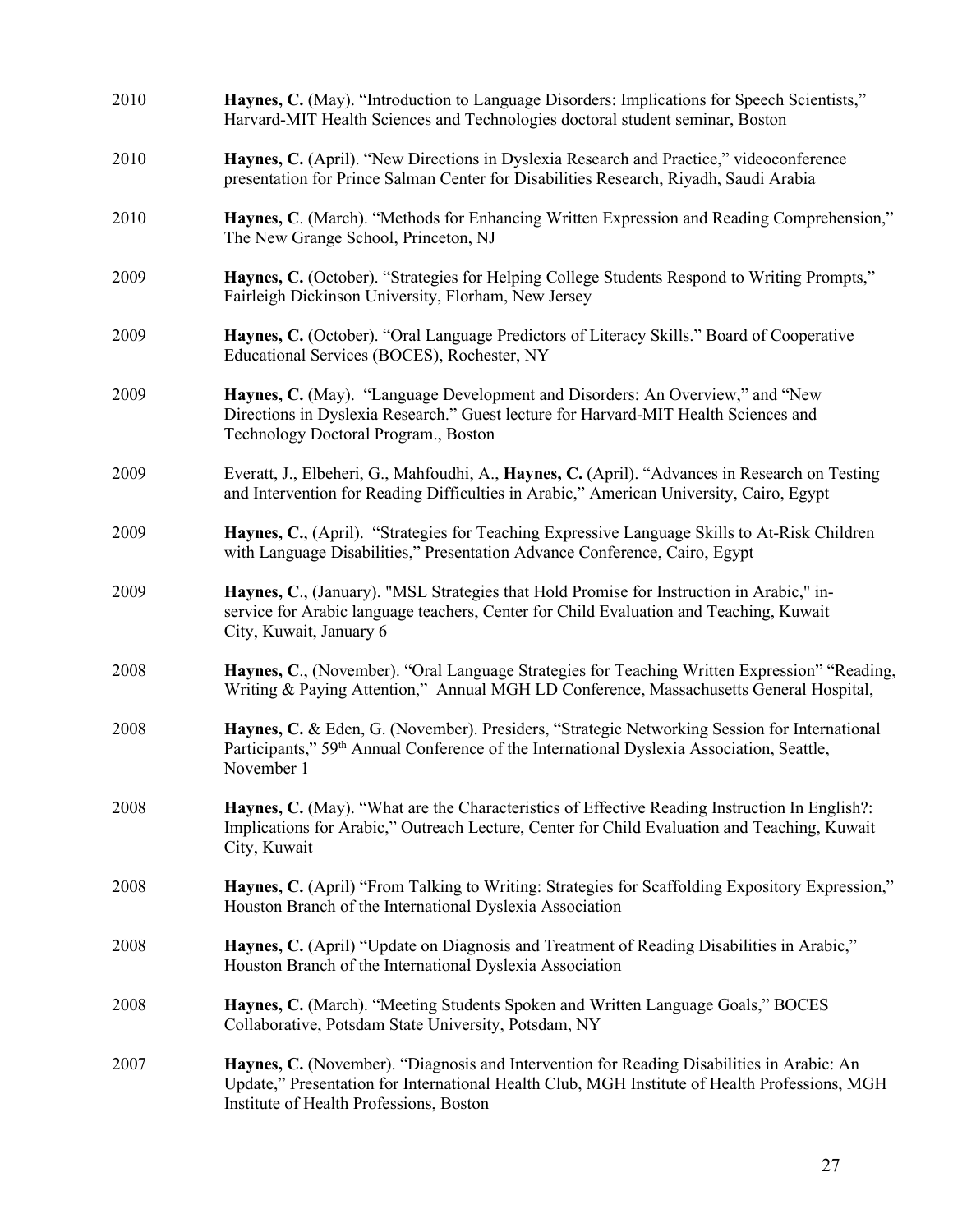| 2007 | Eden, G & Haynes, C. (November). Presider, "International Networking Session for Global<br>Partners," International Dyslexia Association Annual Conference, Dallas, TX                                                             |
|------|------------------------------------------------------------------------------------------------------------------------------------------------------------------------------------------------------------------------------------|
| 2007 | Hook, P. & Haynes, C. (July). "Current Directions in Reading Fluency Research and<br>Practice," Presentation for visiting academic tour group from Osaka University, Boston                                                        |
| 2007 | Haynes, C. (April). "Diagnosing and Treating Reading Difficulties in Arabic: A Progress<br>Update," Ontario Institute for Studies in Education, University of Toronto                                                              |
| 2007 | Haynes, C. (March) "Strategies for Teaching Study Skills," Cyprus Learning<br>Disabilities Association Conference, USAID- and UNDP-funded joint conference of<br>Turkish and Cypriot teachers, Nicosia.                            |
| 2007 | Haynes, C. (March). "Recognizing Dyslexia Early," American Academy for Girls in<br>Kuwait                                                                                                                                          |
| 2007 | Haynes, C. (March) "Early Identification and Intervention for Dyslexia," Learning<br>Disability Professionals Association of Kuwait, Kuwait City                                                                                   |
| 2006 | Haynes, C. (April & May). "Early Prediction and Intervention for Spanish-English<br>Biliteracy," Burke Elementary School, Chelsea                                                                                                  |
| 2006 | Haynes, C. (May) "Intervention Implications for Engineering Students of Recent<br>Dyslexia Research," Harvard-MIT Health Sciences and Technology doctoral program                                                                  |
| 2006 | Haynes, C. (March). "What is Dyslexia?: An Update on Biological, Cognitive, and<br>Behavioral Features," Kuwait Dyslexia Association, Kuwait City, Kuwait                                                                          |
| 2006 | Haynes, C. (February). "Strategies and Techniques for Scaffolding Oral and Written<br>Expression," Annual Conference of the Southwest Branch of the International Dyslexia<br>Association, Albuquerque, NM                         |
| 2006 | Haynes, C. (February). "Oral Language Red Flags for Writing Difficulties," Annual<br>Conference of the Southwest Branch of the International Dyslexia Association,<br>Albuquerque                                                  |
| 2005 | Haynes, C. (November). "Listening and Speaking: Essential Ingredients for Writing,"<br>56 <sup>th</sup> Annual Conference of the International Dyslexia Association, Denver, CO                                                    |
| 2005 | Haynes, C. & Macarthur C. (November). Symposium Co-Chairs, "Strategies for<br>Teaching Struggling Writers: From Research to Practice," 56 <sup>th</sup> Annual Conference of the<br>International Dyslexia Association, Denver, CO |
| 2005 | Haynes, C. (October) "Expressive Language Methods for the Inclusive Classroom,"<br>Massachusetts Branch of the International Dyslexia Association, Carroll School,<br>Lincoln, MA                                                  |
| 2005 | Haynes, C.(July). "Effective Methods for Teaching Reading: Results of the US National<br>Reading Panel (2000), Third Triennial Multilingualism & Dyslexia Conference,<br>Limassol, Cyprus                                          |
| 2005 | Haynes, C. (July) "Expressive Language Methods to Aid Struggling English Language Learners<br>(ELL), Third Triennial Multilingualism & Dyslexia Conference, Limassol, Cyprus                                                       |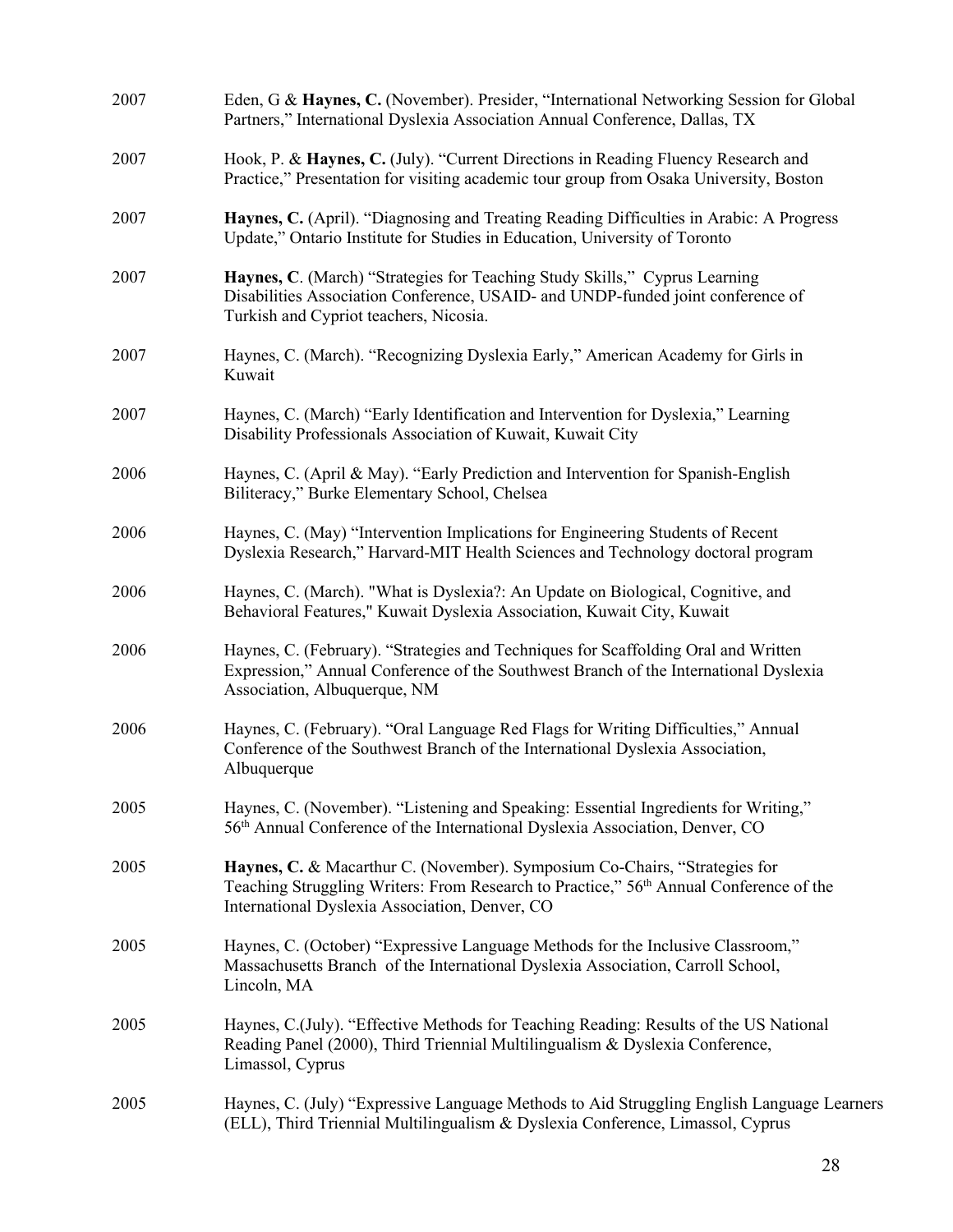| 2005 | Haynes, C. (July) "Meta-Analyses of Word Recognition Instructional Methods in English," Bi-<br>Communal Turkish and Greek Cyprus Symposium, Third Triennial Multilingualism & Dyslexia<br>Conference, Limassol, Cyprus                                      |
|------|-------------------------------------------------------------------------------------------------------------------------------------------------------------------------------------------------------------------------------------------------------------|
| 2005 | Haynes, C. (May). "What are the Characteristics of Effective Reading Instruction," Tips for<br>Diagnosing Spoken-Written Language Relationships," and "Representative Advances in Dyslexia<br>Research," Czech Dyslexia Association, Prague, Czech Republic |
| 2005 | Haynes, C. (May). "Looking for Gold: Tips for Sleuthing Spoken-Written Language<br>Relationships," 2005 Annual Convention, New Jersey Speech-Language and Hearing Association                                                                               |
| 2005 | Haynes, C. (April). "Language Disorders -- Special Focus on Speech Processing Deficits in<br>Dyslexia," Harvard-MIT Health Sciences and Technology Doctoral Program, Boston                                                                                 |
| 2005 | Haynes, C. (March). "Current U.S. Trends in Diagnosis and Intervention for Reading and Writing<br>Disabilities," Special Learning Disabilities Symposium, Osaka Medical Center, Osaka, Japan                                                                |
| 2005 | Haynes, C. (March) "Strategies for Teaching Expressive Language Skills," New Jersey<br>Association of Speech-Language Specialists, Freehold, NJ.                                                                                                            |
| 2004 | Hook, P. & Haynes, C. (November). "Strategies for Diagnosing and Teaching Reading Fluency,"<br>Harvard Learning Differences Conference                                                                                                                      |
| 2004 | Haynes, C. (August). "Representative Advances in Dyslexia Research"; Japanese Dyslexia<br>Research Association, Kawasaki Japan, Japan                                                                                                                       |
| 2004 | Haynes, C. (June). "Bilingualism and Bidialectalism: Practical Implications for Teachers,"<br>Horizons Program for Homeless Children, Dorchester, MA                                                                                                        |
| 2004 | Haynes, C. (March). "When Speaking Meets Writing: Strategies for Scaffolding Verbal Working<br>Memory," Newark, NJ                                                                                                                                          |
| 2004 | Haynes, C. (March). "From Talking to Writing: Strategies for Scaffolding Expository<br>Expression," Stern Center for Language and Learning, Burlington, VT                                                                                                  |
| 2004 | Haynes, C. (March). "Introduction to Language Disorders: Some Implications for Speech-Science<br>Engineering Students," lecture for Health Sciences and Technology Doctoral Program clinical<br>seminar, Harvard-MIT                                        |
| 2003 | Haynes, C. (October). "From Talking to Writing: Strategies for Scaffolding Expository Writing.<br>Part 1: Diagnostics," Eighteenth Annual Conference, New Jersey Branch of the International<br><b>Dyslexia Association</b>                                 |
| 2003 | Haynes, C. (October). "From Talking to Writing: Strategies for Scaffolding Expository Writing.<br>Part 2: Intervention," Eighteenth Annual Conference, New Jersey Branch of the International<br><b>Dyslexia Association</b>                                |
| 2003 | Haynes, C. (April). "Understanding Language Disorders," lecture for Health Sciences and<br>Technology Doctoral Program clinical seminar, Harvard-MIT                                                                                                        |
| 2003 | Haynes, C. (February). "Verbal Working Memory: Implications for Writing." 2002-2003<br>Massachusetts General Hospital Lecture Series, sponsored by MGH Reading Disabilities Unit                                                                            |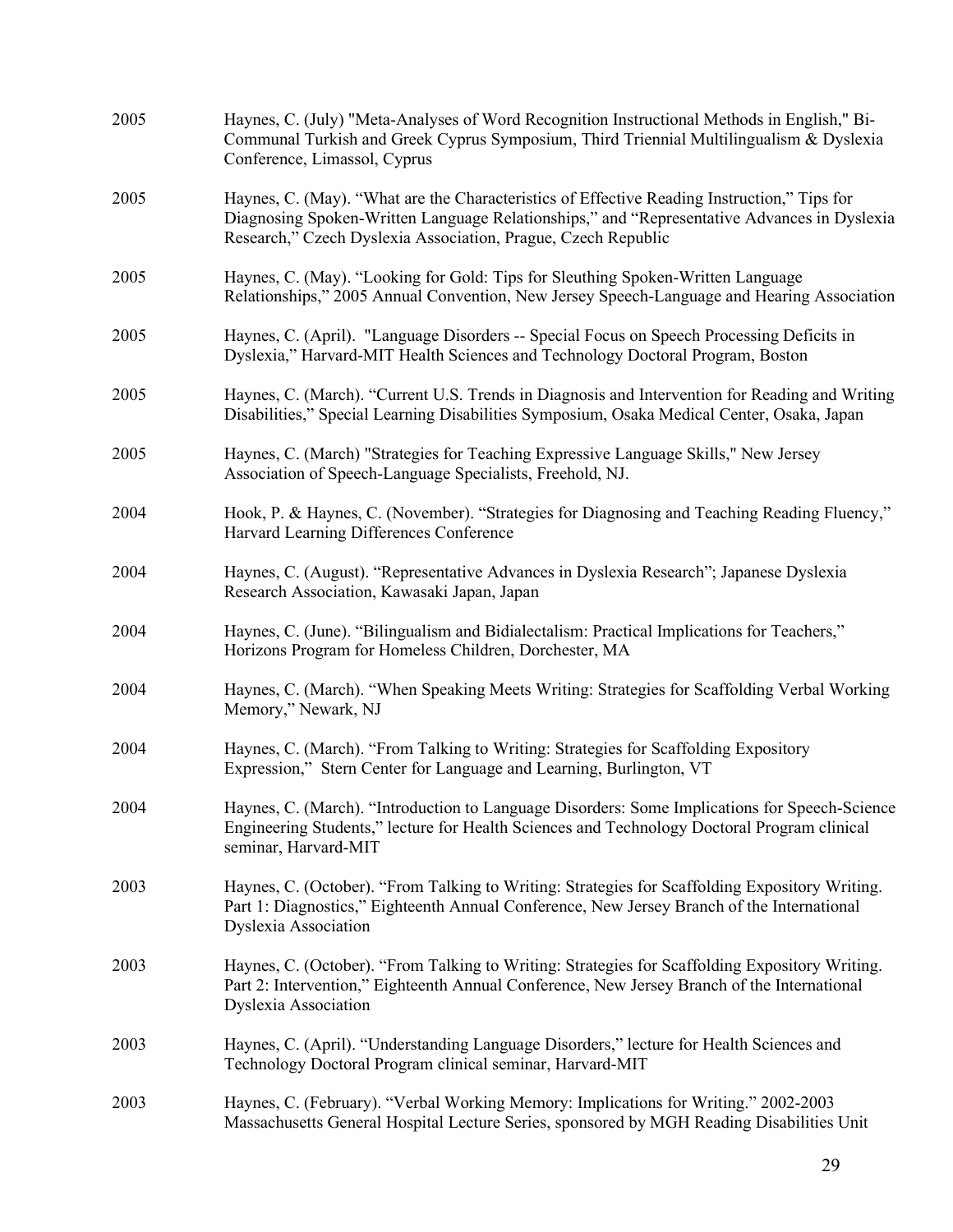| 2002 | Haynes, C. & Jennings, T. (November). "Strategies for Scaffolding Expository Expression,"<br>International Convention, International Dyslexia Association                                                                                                                       |
|------|---------------------------------------------------------------------------------------------------------------------------------------------------------------------------------------------------------------------------------------------------------------------------------|
| 2002 | Haynes, C. & Hook, P. (November). "It's Not Just Phonemic Awareness", Harvard Learning<br>Differences Conference, Harvard University, Cambridge, MA                                                                                                                             |
| 2002 | Haynes, C. (October). "Verbal Working Memory: Diagnostic Tips," Special Education Advisory<br>Network, Dedham, MA                                                                                                                                                               |
| 2002 | Haynes, C. (July). "Rationale and Methods for Scaffolding Spoken and Written Expression in<br>Young Adults with Learning Disabilities," Southeast Young Adults with Learning Disabilities<br>(YALD), Brockton                                                                   |
| 2002 | Haynes, C. (March). "The Nature of Language Disorders," lecture for Health Sciences and<br>Technology Doctoral Program clinical seminar, Harvard-MIT                                                                                                                            |
| 2002 | Haynes, C. February). "Why is Reading so Hard for Some People?," Greater Boston Jewish<br>Coalition for Literacy Conference, Brandeis University, Waltham, MA                                                                                                                   |
| 2001 | Hook, P. & Haynes, C. (September). "It's Not Just Phonemic Awareness – Remember<br>Orthography, Too!," Rhode Island Speech-Language Hearing Association, Warwick, RI                                                                                                            |
| 2001 | Hook, P., Haynes, C., Bertucci-Spindler, C., Jones, S. & Macaruso, P. (April). "Auditory<br>Processing Research and Dyslexia", presentation for 19th Annual Learning Disabilities Network<br>Conference, Randolph, MA                                                           |
| 2001 | Haynes, C. (April). "Phonology, Orthography and Rapid Retrieval: Diagnostic Keys to<br>Understanding Children with Dyslexia and Related Language Learning Disabilities," Texas<br>Educational Diagnostician's (TEDA) Annual Conference, Houston, TX                             |
| 2001 | Haynes, C. (March). "Talking to Write: Methods for Scaffolding Expository Language at the<br>Sentence, Paragraph and Multi-Paragraph Levels," presentation for $47th$ Annual Convention,<br>North Carolina Speech. Hearing and Language Association, Wilmington, North Carolina |
| 2001 | Haynes, C., (August). "Phonemic Awareness and Word Study Abilities: A Special Focus on<br>Spanish-Speaking, Bilingual Children," Lexia Workshop for Bilingual Educators, Chicago, IL                                                                                            |
| 2001 | Haynes, C., (July). "Diagnostic Characteristics of Children with Expressive Language<br>Impairment", Expressive Language Workshop Series, Landmark Outreach, Prides Crossing, MA                                                                                                |
| 2001 | Haynes, C., (July). "Interpreting Speech-Language Assessment Information: Diagnostic Patterns<br>as Clues to Linguistic Information Processing," Language Learning Disabilities Workshop Series,<br>Landmark Outreach, Prides Crossing, MA                                      |
| 2001 | Salza, L. & Haynes, C. (January). Panelist, "Understanding the Individualized Educational Plan,"<br>presentation for parents at HISHO School for Learning Disabilities, Yokohama, Japan                                                                                         |
| 2001 | Haynes, C. (January). Discussant, "Issues in the Diagnosis and Remediation of Learning<br>Disabilities in Japan", Kanagawa Research Institute for Learning Disabilities Symposium, Tokyo,<br>Japan                                                                              |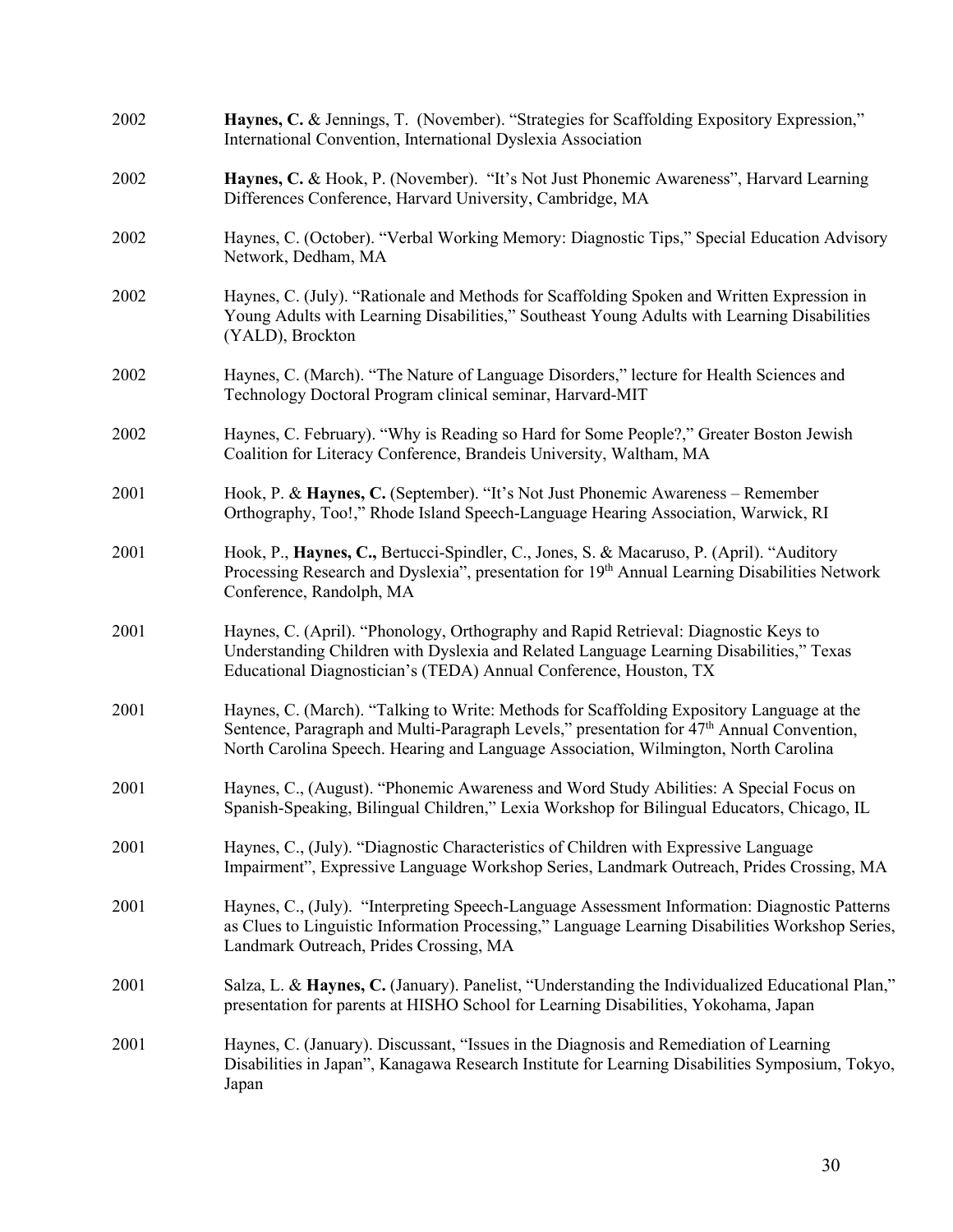| 2001 | Haynes, C. (January). "Characteristics of Dyslexia in English Speaking Children: An Introduction<br>for Parents and Teachers", Kanagawa Research Institute for Learning Disabilities Symposium,<br>Tokyo, Japan                                |
|------|------------------------------------------------------------------------------------------------------------------------------------------------------------------------------------------------------------------------------------------------|
| 2001 | Haynes, C. (January). "Intervention for Phonological Awareness Problems in English",<br>Kanagawa Research Institute for Learning Disabilities Symposium, Tokyo, Japan                                                                          |
| 2000 | Hook, P. & Haynes, C. (December). "Introduction to Spoken-Written Language Relationships",<br>for Language and Auditory Processing Team, Children's Hospital, Boston                                                                           |
| 2000 | Haynes, C. (December). "Relationships Among Attention, Verbal Working Memory and<br>Phonological Processing: Implications for Teaching Children to Read and Write", Burk School,<br>Peabody                                                    |
| 2000 | Haynes, C. (September). "Auditory Deficits in Dyslexia: Are they Rapid Temporal or<br>Phonemic in Nature?"; International Symposium on the Brain, Cognition and Dyslexia,<br>Brazil Dyslexia Association, Sao Paulo, Brazil                    |
| 2000 | Haynes, C. (July). "Diagnostic Predictors of Expressive Language Deficits", Expressive<br>Language Workshop Series, Landmark Outreach, Prides Crossing, MA                                                                                     |
| 2000 | Haynes, C. (July). "Interpreting Speech-Language Assessment Information: Diagnostic Patterns<br>as Clues to Linguistic Information Processing," Language Learning Disabilities Workshop Series,<br>Landmark Outreach, Prides Crossing, MA      |
| 2000 | Haynes, C. (May). "Short Vowel Perception and Production in Dyslexia: Implications for<br>Remediation," Adult Literacy Seminar, Harvard Graduate School of Education                                                                           |
| 2000 | Haynes, C. (April). "Current Issues in Developmental Language Disorders," Health Sciences<br>and Technologies (HST) Doctoral Program Clinical Seminar Series, Harvard-MIT,<br>Massachusetts Eye and Ear Infirmary, Boston                      |
| 2000 | Haynes, C. (April). "Culture, Readability and the Use of Translators," MGH Conference for<br><b>Community Nursing</b>                                                                                                                          |
| 2000 | Bertucci, C., Haynes, C. & Hook, P. (April). "Short Vowel Perception and Production in<br>Adolescents with Dyslexia," Eighteenth Annual Learning Disabilities Network Conference,<br>Randolph, Massachusetts                                   |
| 2000 | Haynes, C. (March). "Innovative Curricular Design: Creating of A Unitary Graduate Curriculum<br>that Provides Certification in Spoken and Written Language," Japanese Academy of Learning<br>Disabilities Visiting Tour, MGH-IHP               |
| 2000 | Haynes, C. (July). "Phonological Processing and Memory Functions in Language Learning<br>Disabled Children: Diagnostic and Therapeutic Implications", Landmark Outreach/Professional<br>Development Program, July 15                           |
| 1999 | Haynes, C. (March). "Auditory Processing Research & Dyslexia: Discussion of Studies<br>Examining Lexiphone (Semiophonique) and Fast ForWord Programs", Seventeenth Annual<br>Learning Disabilities Network Conference, Randolph, Massachusetts |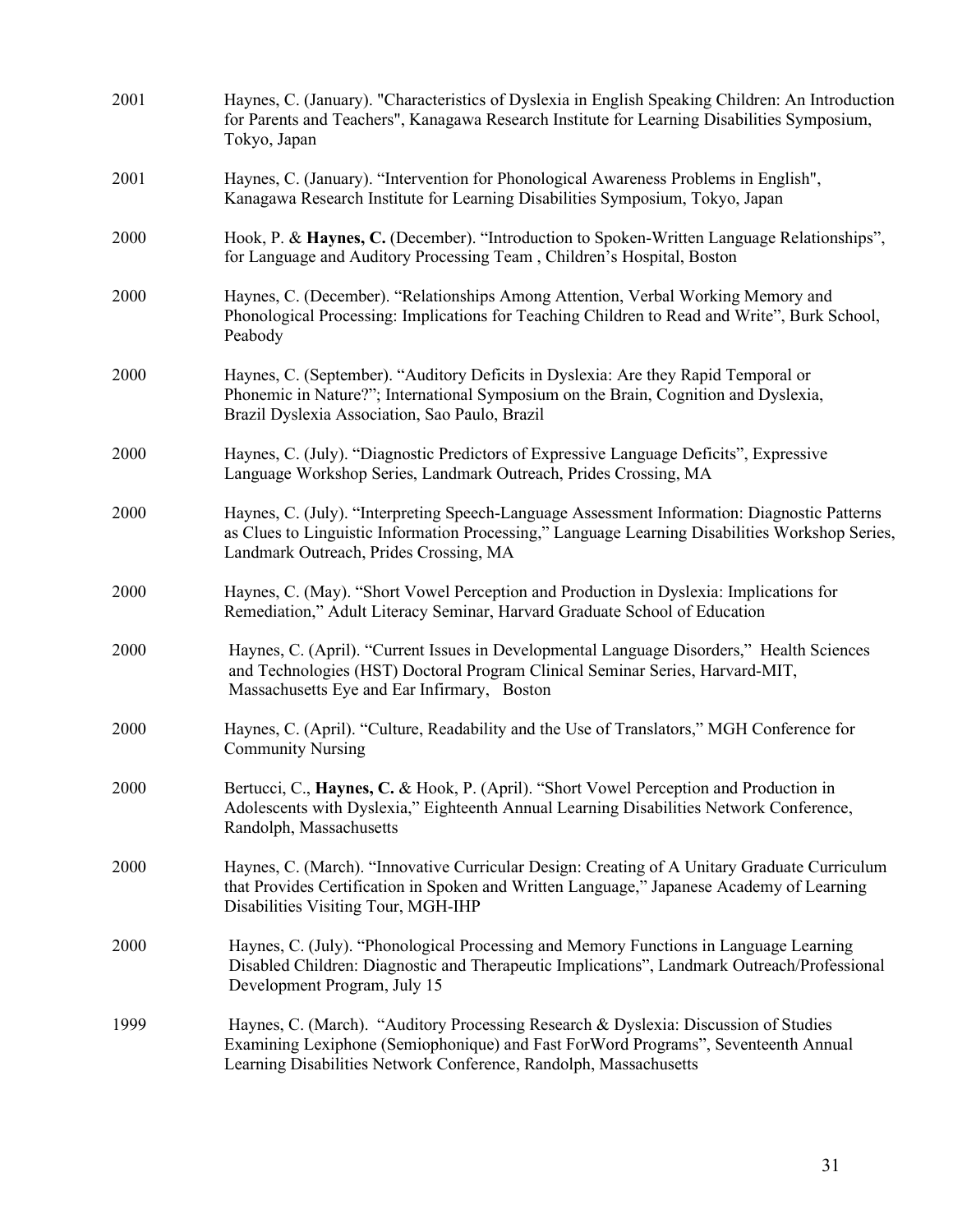| 1999 | Haynes, C. (March). Moderator, "Discussion: Fast ForWord & Auditory Perceptual Training",<br>debate between M. Studdert-Kennedy and S. Miller, Seventeenth Annual Learning Disabilities<br>Network Conference, Randolph, Massachusetts                      |
|------|-------------------------------------------------------------------------------------------------------------------------------------------------------------------------------------------------------------------------------------------------------------|
| 1999 | Haynes, C. (March). "Developmental Language Disorders", Health Sciences and Technologies<br>(HST) Doctoral Program Clinical Seminar Series, Harvard-MIT, Massachusetts Eye and Ear<br>Infirmary, Boston, March 8                                            |
| 1999 | Haynes, C. (March). "Relationships Between Spoken and Written Language: Some Themes<br>from Current Research", Teacher In-Service Program, Landmark School                                                                                                  |
| 1999 | Haynes, C. (January). "An Information Processing Perspective on Spoken and Written<br>Language: Interpretation of Assessment Information", Texas Statewide Annual<br>Assessment Conference, Austin, TX                                                      |
| 1998 | Haynes, C. (May). "Developmental Language Disorders", Health Sciences and Technologies<br>(HST) Doctoral Program Clinical Seminar Series, Harvard-MIT, Massachusetts Eye and Ear<br>Infirmary, Boston                                                       |
| 1998 | Haynes, C. & Hook, P. (April). "Fast ForWord Auditory Perceptual Training: Theory, Practice<br>and Critique", CSD Program Colloquium Series, MGH-IHP                                                                                                        |
| 1998 | Haynes, C. (March). "Auditory Perceptual Therapy for Dyslexia: Does it Really Work?"<br>Sixteenth Annual Learning Disabilities Network Conference, Dedham, MA                                                                                               |
| 1998 | Haynes, C. (March). "To What Extent is Dyslexia Culturally Defined?" in "Dyslexia: A By-<br>Product of Diversity," Symposium for Sixteenth Annual Learning Disabilities Network<br>Conference, Dedham, MA                                                   |
| 1997 | Haynes, C. (November). Panelist, "Careers in Audiology, Speech-Language Pathology and<br>Speech-Language, and Hearing Sciences", Annual American Speech-Language and Hearing<br>Association National Convention Career Awareness Day, Boston, November 21   |
| 1997 | Haynes, C. (November). "Methods for Enhancing Written Expression"; workshop for Speech-<br>Language and Special Education Programs, Osaka University of Education; Osaka, Japan                                                                             |
| 1997 | Haynes, C. (June). "Evaluation and Remediation of Spoken and Written Language Disorders",<br>three day workshop for Clinical Intervention Series, Appalachian State University; Boone, NC,                                                                  |
| 1997 | Haynes, C. (June). "Comparative Study in Japan and the USA of Children with Learning<br>Disabilities: US Perspectives on Dyslexia", Yokohama, Japan                                                                                                         |
| 1997 | Haynes, C. (May). "Expressive Language Difficulties: Implications for Diagnosis and<br>Intervention"; Young Adults with Learning Disabilities Project (YALD), Cambridge, MA                                                                                 |
| 1997 | Haynes, C. (April). "Developmental Language Disorders", Health Sciences and Technologies<br>(HST) Doctoral Program Clinical Seminar Series, Harvard-MIT, Massachusetts Eye and Ear<br>Infirmary, Boston                                                     |
| 1996 | Haynes, C. (August). "A Case Study Examination of the Diagnostic Characteristics and Remedial<br>Needs of Two Dyslexic Children with Impaired Expressive Language Abilities", Expressive<br>Language Conference, Landmark School, Manchester-by-the-Sea, MA |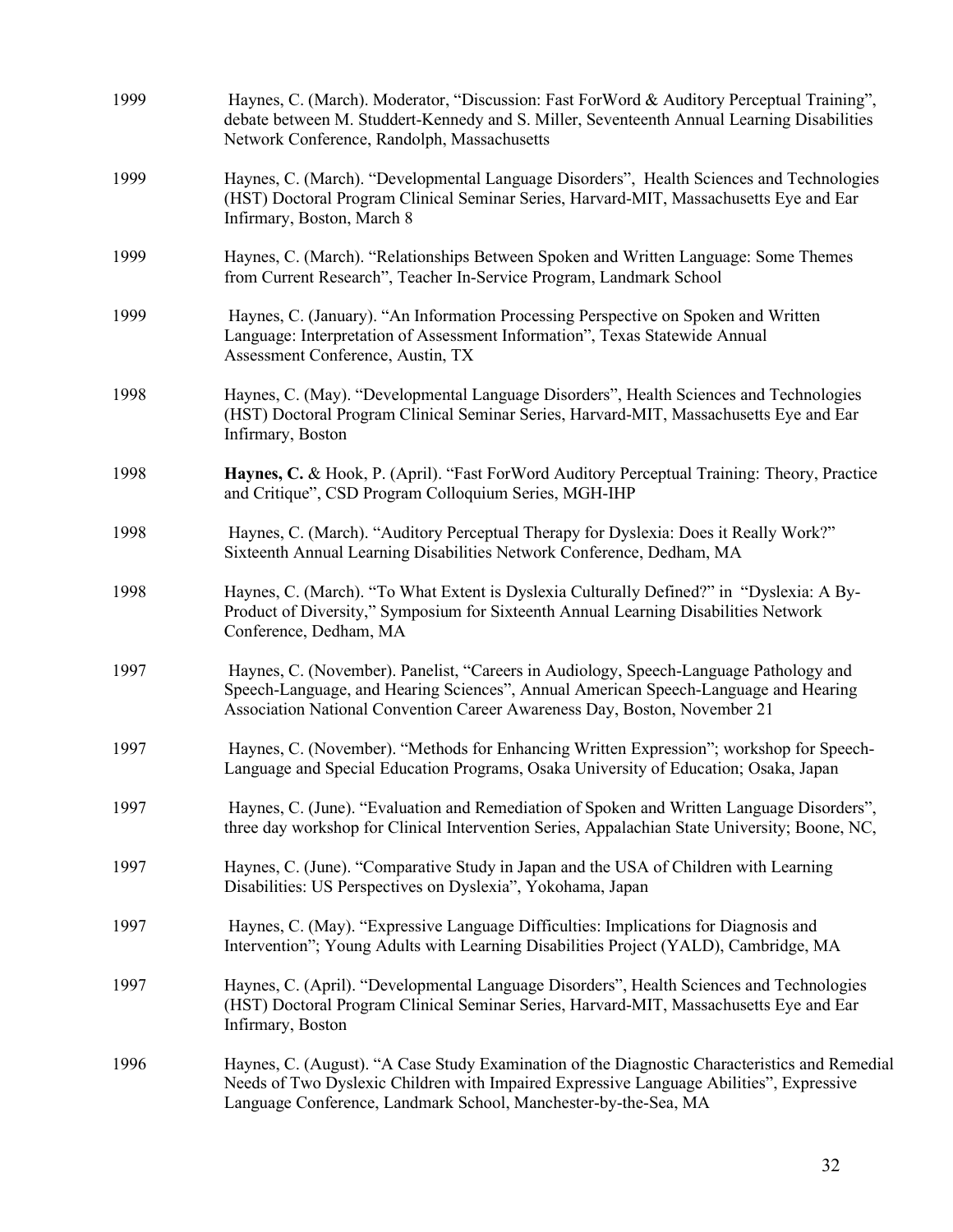| 1996      | Haynes, C. (May). "Techniques for Framing Oral and Written Expression at the Discourse Level:<br>Uses of Language Expression to Enhance Language Comprehension", Adult and Adolescent<br>Reading and Learning Disabilities Workshop Series, Cambridge Adult Basic Education Program;<br>Cambridge |
|-----------|---------------------------------------------------------------------------------------------------------------------------------------------------------------------------------------------------------------------------------------------------------------------------------------------------|
| 1996      | Haynes, C. (May). "Diagnosis and Treatment of Disorders of Reading Comprehension: Remedial<br>and Acquired Perspectives", Speech and Language Department, In-Service Workshop Series,<br>Spaulding Rehabilitation Hospital, Boston                                                                |
| 1995      | Haynes, C. (August). "Remediating Learning Disabilities in Adolescents: Perspectives in the<br>U.S.," Landmark Tower, Yokohama, Japan, August 22                                                                                                                                                  |
| 1995      | Haynes, C. (August). "The Status of Learning Disabilities Diagnosis and Remediation in the<br>U.S.", Landmark Tower, Yokohama, Japan                                                                                                                                                              |
| 1995      | Haynes, C. (August). "Methods for Enhancing Expressive Language Skills in the LD Child";<br>lectures and workshop, Landmark Tower, Yokohama, Japan                                                                                                                                                |
| 1995      | Haynes, C. (August). "Helping Learning Disabled Adults in the Civic Arena: U.S. Perspectives",<br>Symposium for Japanese Parents and Professionals, Kemin Hall, Yokohama, Japan                                                                                                                   |
| 1995      | Haynes, C. (July). "The Linguistic Bases of Dyslexia: New Directions in Research<br>and Practice"; Landmark Summer Training Program, Beverly, MA                                                                                                                                                  |
| 1995      | Haynes, C. (October). "Methods for Scaffolding Expressive Syntax", Speech-Language<br>Pathology Department, Boston Public Schools, Boston                                                                                                                                                         |
| 1994      | Haynes, C. (July). "The Linguistic Bases of Dyslexia: An Information Processing Perspective";<br>Landmark College; Putney, VT                                                                                                                                                                     |
| 1993      | Haynes, C. (October). "A Neuropsychological View of Dyslexia", Language Disorders Graduate<br>Course, Eliot Pearson Department of Child Study, Tufts University, Medford, MA                                                                                                                      |
| 1991      | Haynes, C. "Mending the Hole in Whole Language", Massachusetts Reading Association Annual<br>Conference, Sturbridge, MA                                                                                                                                                                           |
| 1991      | Haynes, C. "Integrating Whole Language and Structured Linguistic Approaches", Harvard Joint<br>Conference on Learning Disabilities, Cambridge, MA                                                                                                                                                 |
| 1991      | Haynes, C. "Integrating Whole Language and Structured Linguistic Approaches," Advanced<br>Diagnosis and Remediation of Learning Disabilities Class, Harvard Graduate School of<br>Education                                                                                                       |
| 1990      | Haynes, C. "Integrating Whole Language and Structured Linguistic Approaches", Annual<br>Meeting, Nova Scotia Association for Children with Learning Disabilities                                                                                                                                  |
| 1987-1989 | Haynes, C. "Language Learning Disabilities: Their Nature, Diagnosis and Remediation," Teacher<br>Training Series, Landmark College; Putney, Vermont                                                                                                                                               |
| 1989      | Haynes, C. "Thematic Instruction for Speaking and Writing", Annual Conference, Nova Scotia<br>Association for Children with Learning Disabilities                                                                                                                                                 |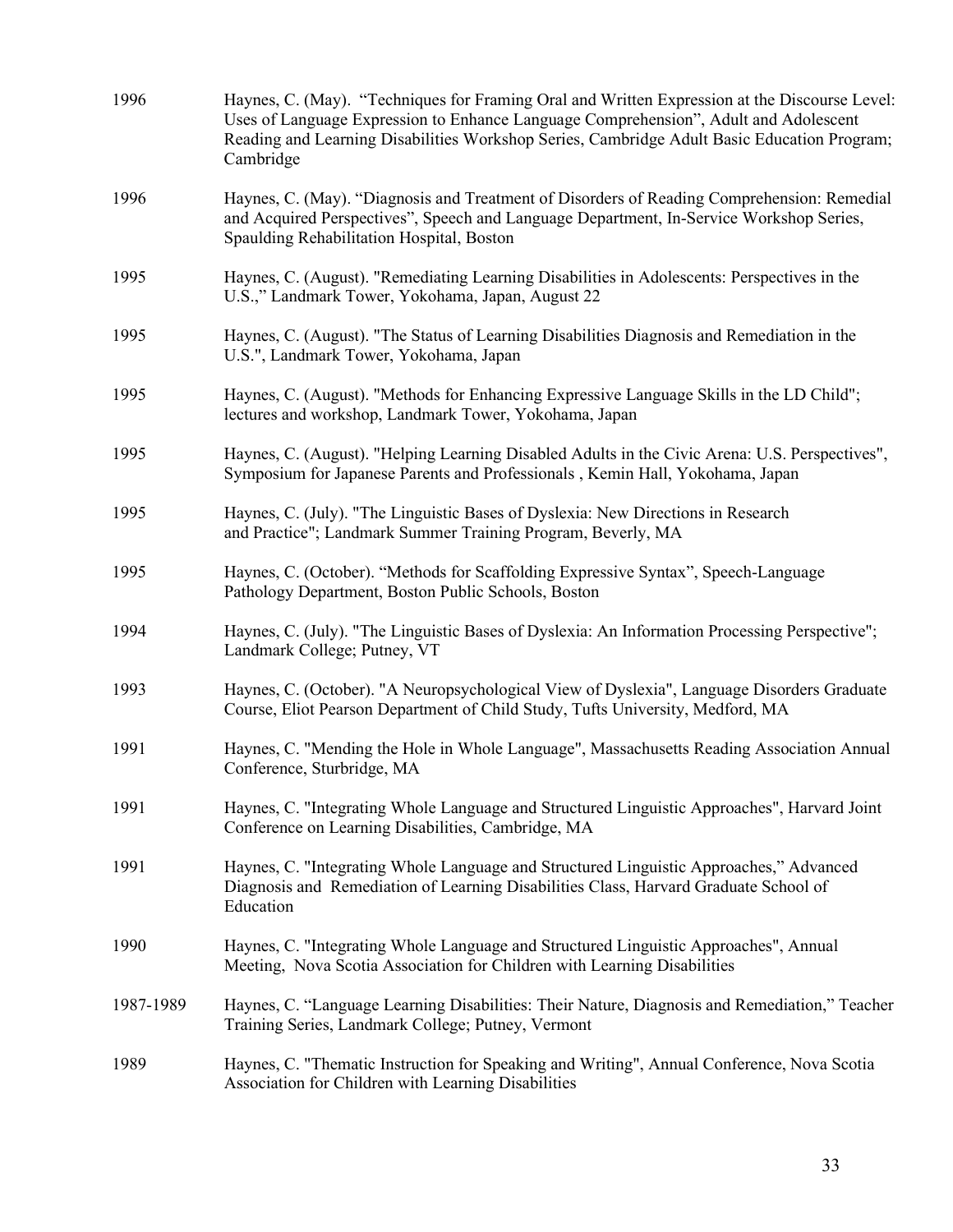1985 Haynes, C. "An Intensive Language Program for Dyslexic Adolescents", Annual Conference, New York Orton Society Annual Conference

### **AWARDS/HONORS**

- 2014 Margaret Rawson Lifetime Achievement Award, from International Dyslexia Association (IDA), for compassion, leadership, commitment to excellence, advocacy for people with dyslexia, and nationally recognition as furthering the mission of IDA.
- 2013 Inducted as Member, International Academy for Research in Learning Disabilities. A peer review committee of the Academy determines membership.
- 2012 Nancy Watts Award for Teaching Excellence, highest teaching award granted by the MGH Institute of Health Professions
- 2011 "Changing Course" award from MGH Institute of Health Professions, for development of curricular innovation in area of bilingual literacy
- 2009 Hall of Honor Inductee, International Dyslexia Association for "Dedication to effective research, education and advocacy for all who struggle with dyslexia"
- 2006 Alice H. Garside Award from Massachusetts Branch of the International Dyslexia Association (MABIDA) for "Exemplary leadership and service to help promote knowledge of dyslexia and related disorders"
- 2005 Partners in Excellence Award (PIE) for outstanding performance and commitment to excellence; for chairing team that developed IHP-specific Course and Instructor evaluation. [Additional Partners in Excellence (PIE) Awards for outstanding performance and commitment to excellence (2009, 2008, 2006, 2005 (second award), 2003 (two awards), 2002, 2001 (two awards), 1996]
- 1996 United Way Champions of Change Award, for instituting CSD graduate student involvement in the MGH-Timilty Science Project Mentorship Program
- 1990 Invited Participant, Learning Disabilities Task Force, President's Committee on Employment of People With Disabilities; this committee contributed to the learning disabilities component of the Americans with Disabilities Act (ADA). Washington, DC
- 1981 President's Recognition Award; from San Francisco State University's President Romberg, "…for cofounding SFSU chapter of NSSLHA"

#### **JOURNAL REVIEWER**

Editorial Board Member*, Asia Pacific Journal of Developmental Differences* Editorial Board Member, *Arab Journal of Psycholinguistics Topics in Language Disorders Reading and Writing: An International Journal Journal of Learning Disabilities Journal of Speech-Language and Hearing Research Annals of Dyslexia Learning and Individual Differences*

#### **CURRENT SERVICE ACTIVITIES**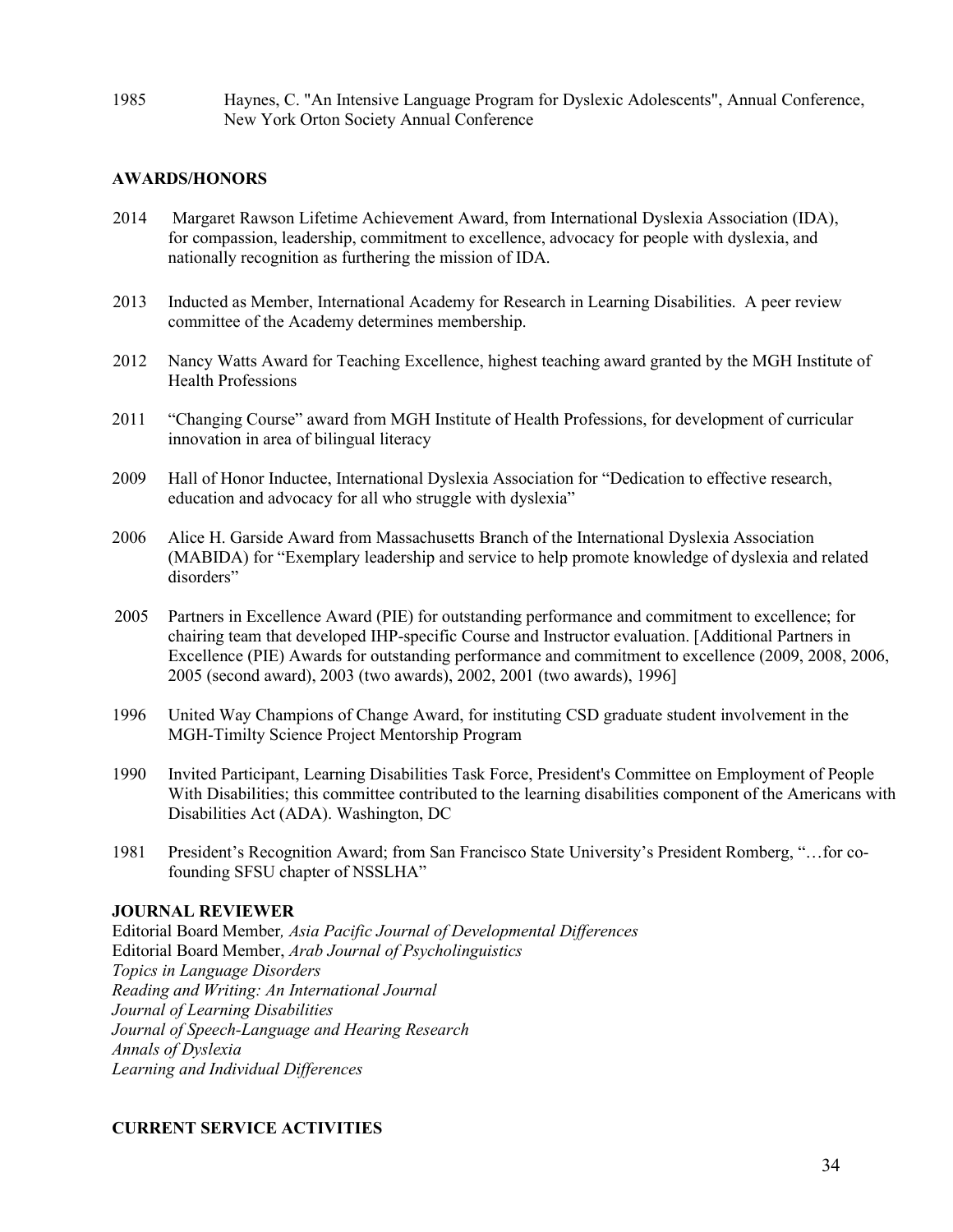# **(Date = When Activity Began)**

| 2018-    | CSD Representative, Appointments & Promotion Committee                                               |
|----------|------------------------------------------------------------------------------------------------------|
| 2016-    | Member, Scientific Advisory Board, Brazil Dyslexia Association                                       |
| 2012-    | Scientific Advisory Board, Japan Dyslexia Research Association                                       |
| 2012-    | Faculty Representative, IHP Diversity Equity and Inclusion Council; Chair, Curriculum Sub-           |
|          | Committee                                                                                            |
| 2009-    | Senior Advisor, Global Partners Committee, Board of Directors, International Dyslexia<br>Association |
| $2005 -$ | Member, CSD CAS in Reading Advisory Committee, MGH-IHP                                               |

## **COMPLETED SERVICE ACTIVITIES**

| 2021      | Tenure Review for CSD Department, University                                                   |
|-----------|------------------------------------------------------------------------------------------------|
| 2021      | Tenure Review for CSD Department, Florida State University                                     |
| 2021      | Grant Reviewer, Reducing literacy learning difficulties and improving well-being: a teacher-   |
|           | implemented intervention research proposal, Cure Kids Foundation, New Zealand                  |
| 2014-2016 | Faculty Advisor, Spanish Club                                                                  |
| 2013-2015 | Chair, IHP Faculty Appointment and Promotion Committee                                         |
| 2012-2013 | Chair, Nominating Committee for International Dyslexia Association Board of Directors          |
| 2011-2012 | Member, Nominating Committee for International Dyslexia Association Board of Directors         |
| 2012-2013 | CSD Representative, IHP Faculty Ad Hoc Taskforce to Evaluate Teaching Workload Credit          |
| 2012-2013 | CSD Representative, SHRS Inclusive Excellence Committee                                        |
| 2012-2013 | CSD Representative, Promotions and Appointments Committee                                      |
| 2011-2012 | CSD Representative, Ad Hoc Course and Instructor Evaluation Review Committee                   |
| 2011-2012 | Co-Chair, Accreditation Committee for IDA accreditation visit for CSD Masters and CAS          |
|           | Programs reading concentrations                                                                |
| 2010-2012 | CSD Representative, Faculty Nominating Committee, IHP Faculty Senate                           |
| 2010-2012 | CSD Representative, IHP Program Review Committee                                               |
| 2009-2012 | Member, CSD Long-Range Planning Committee                                                      |
| 2011      | Host and presenter, Japan Dyslexia Research Association visiting tour group led by Junko Kato, |
|           | MD, March 29                                                                                   |
| 2010-2011 | Member, IHP Ad Hoc Committee on Academic Integrity                                             |
| 2007-2011 | Advisory Board, Rawson Saunders School                                                         |
| 2009-2010 | Chair, Rank and Promotion Committee, MGH-IHP                                                   |
| 2008-2010 | CSD Representative, Dean of School of Nursing Search Committee, MGH-IHP                        |
| 2008-2010 | Chair, Structure and Governance Task Force, NEASC Accreditation, MGH-IHP                       |
| 2005-2010 | Board Member, Center for Applied Special Technology                                            |
| 2010      | Host, IHP visit and tour of learning disabilities facilities in Massachusetts, for             |
|           | visiting delegation from Japan; Japanese leader: Keiichi Takeda, MD, Professor Emeritus,       |
|           | Osaka Medical University, August 10                                                            |
| 2004-2009 | Reviewer, Spaulding Institutional Review Board                                                 |
| 2008-2009 | Faculty Representative, Trustees Diversity Committee, MGH-IHP                                  |
| 2006-2009 | Chair, Global Partners Committee, Board of Directors, International Dyslexia Association       |
| 2008-2009 | CSD Representative, Rank and Promotion Committee, MGH-IHP                                      |
| 2005-2008 | Reviewer, Journal of Genes, Brain and Behavior                                                 |
| 2007-2008 | Faculty Representative, Space Committee, MGH-IHP                                               |
| 2007-2007 | Faculty Representative, Presidential Search Committee, MGH-IHP                                 |
| 2005-2006 | Co-Chair, Conference Committee, Annual Conference 2006, International Dyslexia Association     |
| 2005-2006 | Chair, Hearing Committee, MGH-IHP                                                              |
| 2003-2006 | Vice President of Board of Directors, International Dyslexia Association                       |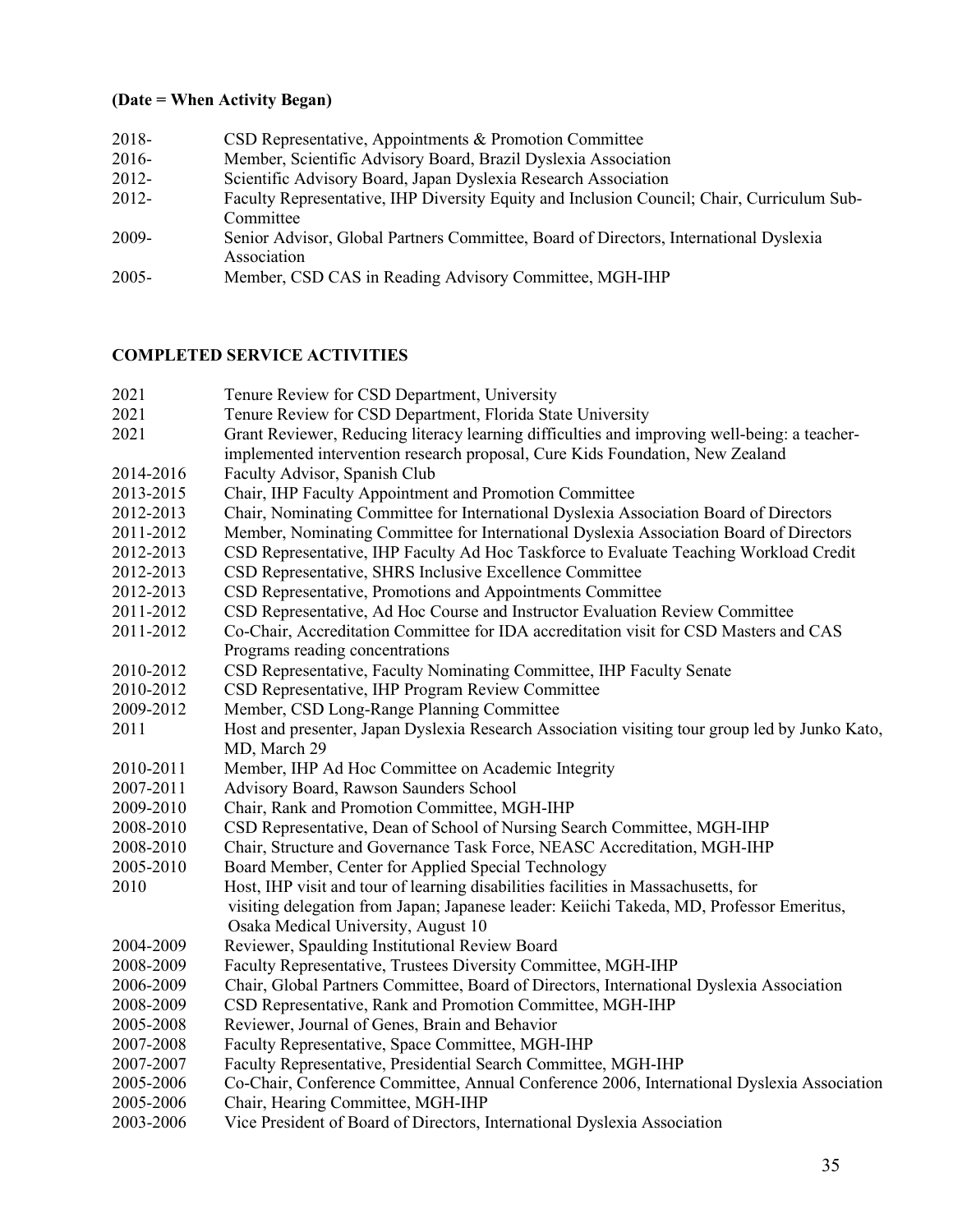| 2004-2005 | Conference Committee Member, Cyprus 2005 Multilingualism Conference                                                                                                                     |
|-----------|-----------------------------------------------------------------------------------------------------------------------------------------------------------------------------------------|
| 2004-2005 | Co-Chair, Conference Committee, Annual Conference 2005, International Dyslexia Association                                                                                              |
| 2002-2005 | Chair, Ad Hoc Committee on Course and Curriculum Review, MGH-IHP                                                                                                                        |
| 2003-2004 | Chair, Faculty, MGH-IHP                                                                                                                                                                 |
| 2003-2004 | Co-Chair, Conference Committee, Annual Conference 2004, International Dyslexia Association                                                                                              |
| 2001-2004 | CSD Program Representative Faculty Governance and Academic Policies Committee                                                                                                           |
| 2001-2002 | Conference Chair, "Multilingual and Cross-Cultural Perspectives on Dyslexia," Second                                                                                                    |
|           | International Conference on Multilingualism and dyslexia, co-sponsored by the International,                                                                                            |
|           | British and European Dyslexia Associations, Washington, D.C., June 19-23                                                                                                                |
| 1998-2002 | Reviewer, Massachusetts Teacher Certification Tests, reading and literacy measures,                                                                                                     |
|           |                                                                                                                                                                                         |
| 1998-2002 | Massachusetts State Department of Education                                                                                                                                             |
|           | Consultant, "Engaging the Text: Reciprocal Teaching and Questioning Strategies in a Scaffolded<br>Learning Environment" and "The Strategic Reader: Textbooks Today, Web Tomorrow", U.S. |
|           |                                                                                                                                                                                         |
|           | Department of Education funded studies conducted by the Center for Applied Special Technology                                                                                           |
|           | (CAST)                                                                                                                                                                                  |
| 1999-2002 | Member-at-Large, Board of Directors, International Dyslexia Association                                                                                                                 |
| 1999-2002 | Member at Large, Executive Board Subcommittee on National Examination Performance,                                                                                                      |
|           | American Speech-Language Hearing Association                                                                                                                                            |
| 1994-2002 | Site Reviewer, Massachusetts State Department of Education Accreditation Review                                                                                                         |
|           | Team, Reviewer for Speech-Language and Reading Certification Graduate Programs                                                                                                          |
| 1994-2002 | Co-Chair, Admission Committee, Communication Sciences and Disorders                                                                                                                     |
|           | Program, , MGH-IHP                                                                                                                                                                      |
| 1986-2002 | Reviewer, Journal of Applied Psycholinguistics                                                                                                                                          |
| 1999-2000 | CSD Program Representative, Hearing Committee, MGH-IHP                                                                                                                                  |
| 1998-2000 | Member-at-Large, Multicultural Issues Board, American Speech-Language and Hearing                                                                                                       |
|           | Association                                                                                                                                                                             |
| 1998-1999 | Member, Diversity Steering Committee, Shared Governance Committee, MGH-IHP                                                                                                              |
| 1994-1999 | CSD Program Representative, Faculty Rank and Promotion Committee, MGH-IHP                                                                                                               |
| 1994-1999 | Faculty Representative, Cultural Diversity Task Force, Board of Trustees, MGH-IHP                                                                                                       |
| 1998-1999 | CSD Faculty Representative, CSD Director Search Committee, MGH-IHP                                                                                                                      |
| 1996      | Chair, CSD Faculty Search Committee, MGH-IHP                                                                                                                                            |
| 1996      | Host and Coordinator, Tour of Key Learning Disabilities Facilities in Massachusetts                                                                                                     |
|           | and Vermont, for members of Osaka University's Speech-Language and Hearing Department,                                                                                                  |
|           | Japanese leader: Keiichi Takeda, MD, Department Chair, August 5-9                                                                                                                       |
| 1995-1998 | Community Advisory Board Member, IHP HIV/AIDS Program                                                                                                                                   |
| 1994-1996 | Big Brother, Partners for Youth with Disabilities, Inc. mentorship                                                                                                                      |
|           | program, Massachusetts Office on Disability                                                                                                                                             |
| 1993      | Chairman, Faculty Cultural Diversity Task Force                                                                                                                                         |
|           | MGH-Institute of Health Professions                                                                                                                                                     |
| 1993      | Member, Educational Accommodation Committee                                                                                                                                             |
|           | Learning Disabilities Task Force, Harvard University                                                                                                                                    |
| 1989-1993 | Founder and Treasurer,                                                                                                                                                                  |
|           | Renaissance Foundation (Purpose: support educational innovation in public high schools)                                                                                                 |
|           | Boxford-Topsfield-Middleton, Massachusetts                                                                                                                                              |
| 1987-1990 | Co-founder and Presenter, Harvard Dyslexia Awareness Group                                                                                                                              |
| 1986      | Doctoral Student Representative (elected position),                                                                                                                                     |
|           | Harvard Graduate School of Education Admissions Committee                                                                                                                               |
| 1975-1977 | Director and Prisons Literacy Tutor,                                                                                                                                                    |
|           | Prisons Committee, Phillips Brooks House, Harvard College                                                                                                                               |

# **CONTINUING EDUCATION SINCE 2014**

2018 ASHA Annual Conference, Boston MA, Nov. 15 & 16.